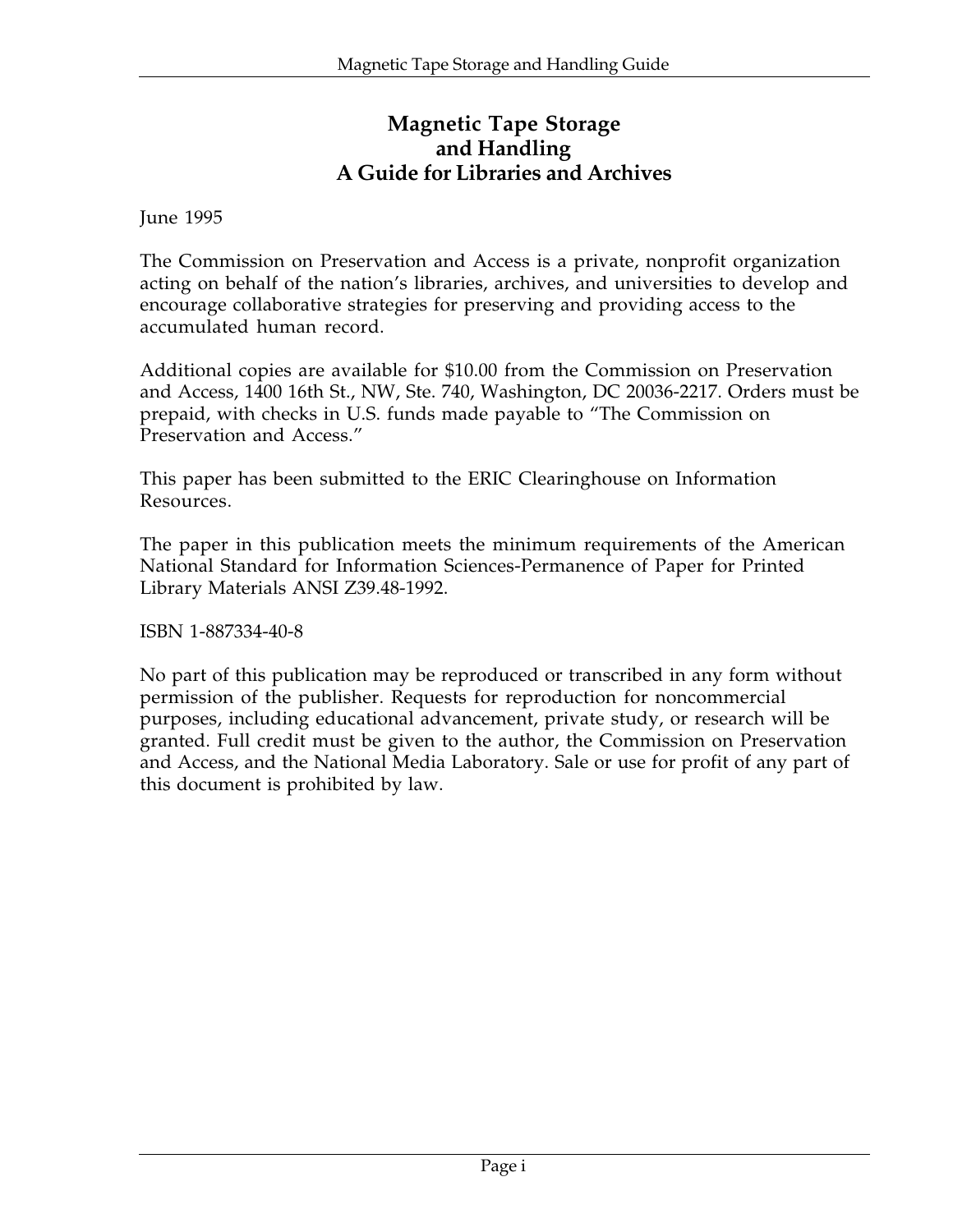# **Magnetic Tape Storage and Handling**

# **A Guide for Libraries and Archives**

**by Dr. John W. C. Van Bogart Principal Investigator, Media Stability Studies National Media Laboratory**

**Published by The Commission on Preservation and Access 1400 16th Street, NW, Suite 740 Washington, DC 20036-2217 and National Media Laboratory Building 235-1N-17 St. Paul, MN 55144-1000**

This report is a joint project of the Commission on Preservation and Access and the National Media Laboratory, developed within the Commission's Preservation Science Research initiative. The initiative encourages new techniques and technologies to manage chemical deterioration in library and archival collections and to extend their useful life.

The National Media Lab (NML) is an industry resource supporting the U.S. Government in the evaluation, development and deployment of advance storage media and systems. The NML endeavors to provide a broad perspective of current progress in storage issues, both from a commercial and government perspective.

The NML accomplishes its mission by acting:

- As a CONSULTANT to the U.S. Government, specializing in data storage and access requirements, assessing evolving technologies, determining applicability of currently available technologies to recording programs, and influencing commercial recording systems standards to accommodate Government requirements.
- As a RESEARCH AND DEVELOPMENT FACILITY which includes technology assessment and evaluation capabilities, measurements and testing laboratories, and prototype product development capabilities. This research facility is distributed across industry, university and Government laboratories.
- As a TECHNICAL SERVICE organization, providing user support at operational sites, field monitoring, rapid crisis response, and the transfer of technology and information.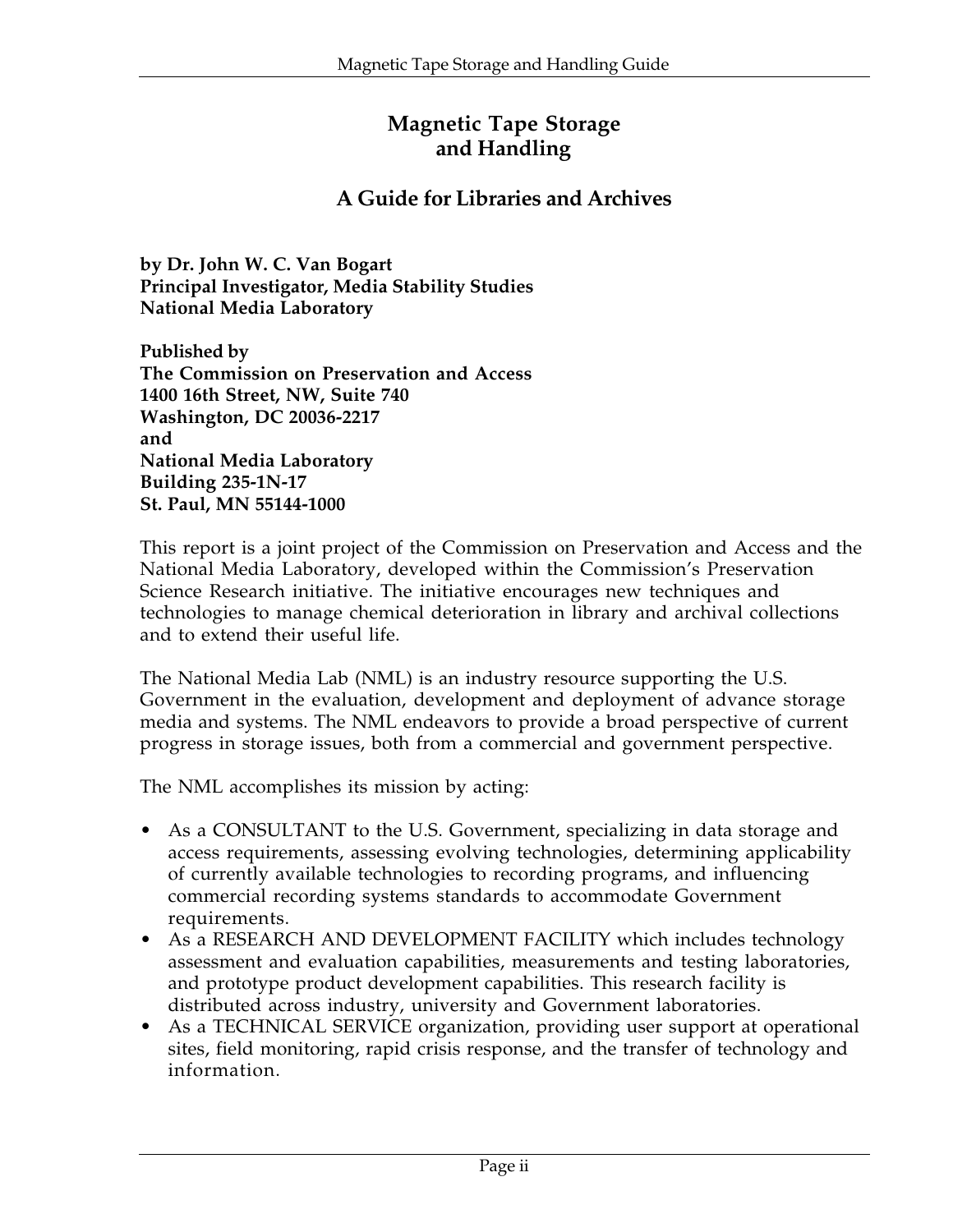• As an ADMINISTRATIVE AGENT in programs which require both broadlybased industrial and academic resources and coordination across Government/industry boundaries.

More information about the NML and its accomplishments is available on the Internet via the World Wide Web. You can access the NML Home Page at the following URL: http://www.nml.org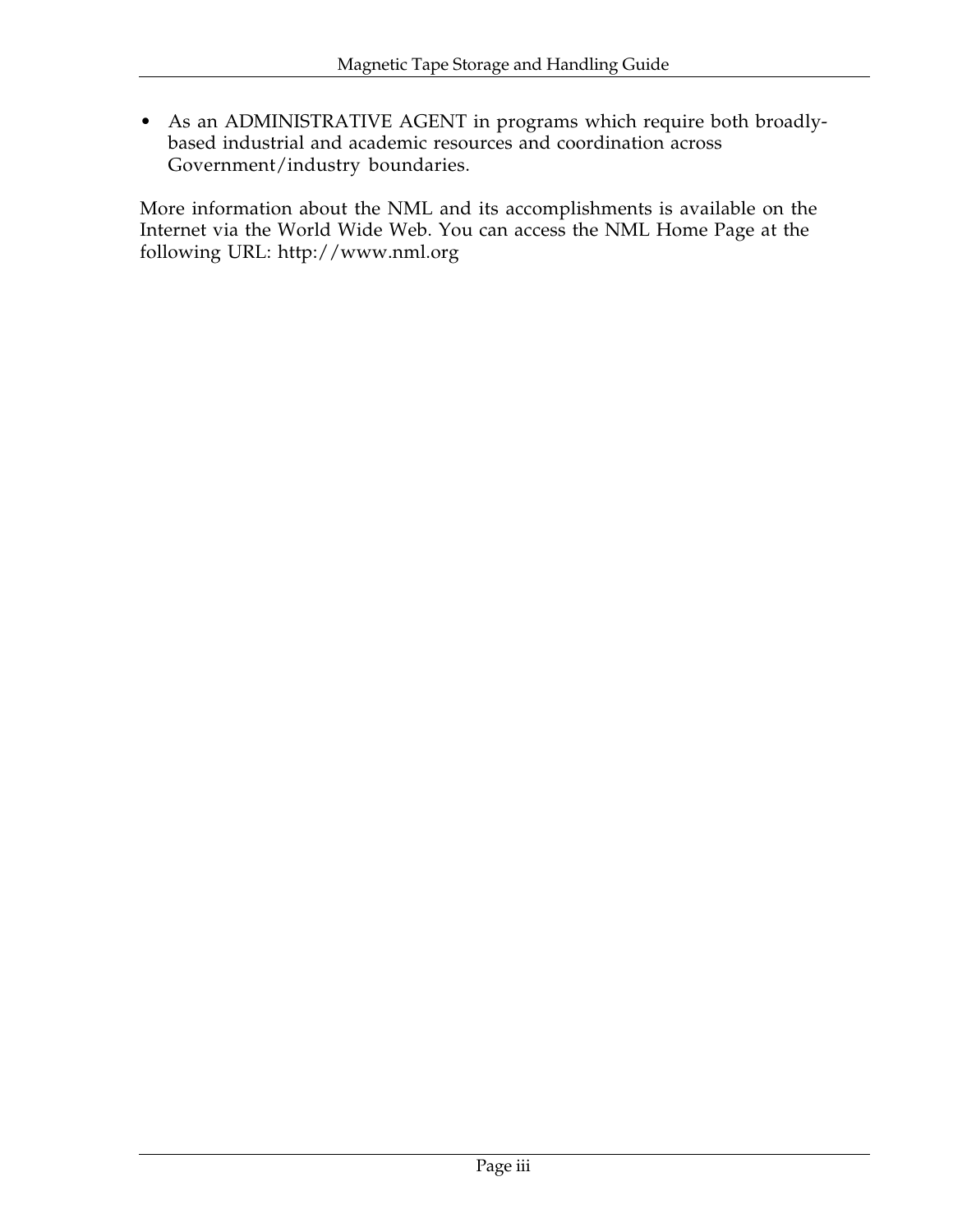# **Table of Contents**

| Preface |                                                                                       |                |
|---------|---------------------------------------------------------------------------------------|----------------|
|         | <b>Author's Acknowledgments</b>                                                       | vi             |
| 1.      | Introduction                                                                          | $\mathbf{1}$   |
| 1.1     | Magnetic Media Compared to Paper and Film                                             | $\mathbf{1}$   |
| 1.2     | The Scope of the Report                                                               | $\mathbf{1}$   |
| 2.      | <b>What Can Go Wrong with Magnetic Media?</b>                                         | $\overline{2}$ |
|         | Figure 1. Diagram of a Tape Reel                                                      | $\mathfrak{Z}$ |
|         | Figure 2. Cross Section of a Magnetic Tape                                            | $\overline{4}$ |
|         | 2.1 Binder Degradation                                                                | $\overline{4}$ |
|         | Lubricant Loss                                                                        | 5              |
| 2.2     | Magnetic Particle Instabilities                                                       | 6              |
| 2.3     | Substrate Deformation                                                                 | $8\,$          |
| 2.4     | <b>Format Issues</b>                                                                  | $\mathbf{9}$   |
|         | Helical versus Longitudinal Scan Recording                                            | 9              |
|         | Figure 3. Helical Scan Recording                                                      | 10             |
|         | Figure 4. Types of Mistracking for Helical Scan Recording                             | 11             |
|         | Figure 5. Longitudinal Recording                                                      | 12             |
|         | Analog versus Digital Storage                                                         | 12             |
| 2.5     | <b>Magnetic Tape Recorders</b>                                                        | 13             |
| 3.      | <b>Preventing Information Loss: Multiple Tape Copies</b>                              | 14             |
|         |                                                                                       |                |
| 4.      | Life Expectancy: How Long Will Magnetic Media Last?                                   | 14             |
| 4.1     | Tape Costs and Longevity                                                              | 15             |
| 4.2     | <b>Practical Life Expectancies</b>                                                    | 15             |
| 5.      | How Can You Prevent Magnetic Tape                                                     |                |
|         | from Degrading Prematurely?                                                           | 16             |
| 5.1     | Care and Handling                                                                     | 17             |
|         | <b>Frequent Access</b>                                                                | 17             |
|         | Transportation of Magnetic Tape                                                       | 18             |
| 5.2     | <b>Storage Conditions and Standards</b>                                               | 18             |
|         | Temperature and Relative Humidity                                                     | 19             |
|         | Figure 6. Temperature and Humidity Conditions and Risk of Hydrolysis                  | 20             |
|         | Variations in Temperature and Humidity                                                | 20             |
|         | Figure 7. Bad Tape Wind Examples                                                      | 21             |
|         | Dust and Debris                                                                       | 21             |
|         | Figure 8. Size of Tape Debris Relative to the Tape/Head Spacing                       | 22             |
|         | <b>Corrosive Gases</b>                                                                | 22             |
|         | Storage Recommendations<br>Table 1. Current Recommendations for Magnetic Tape Storage | 23<br>23       |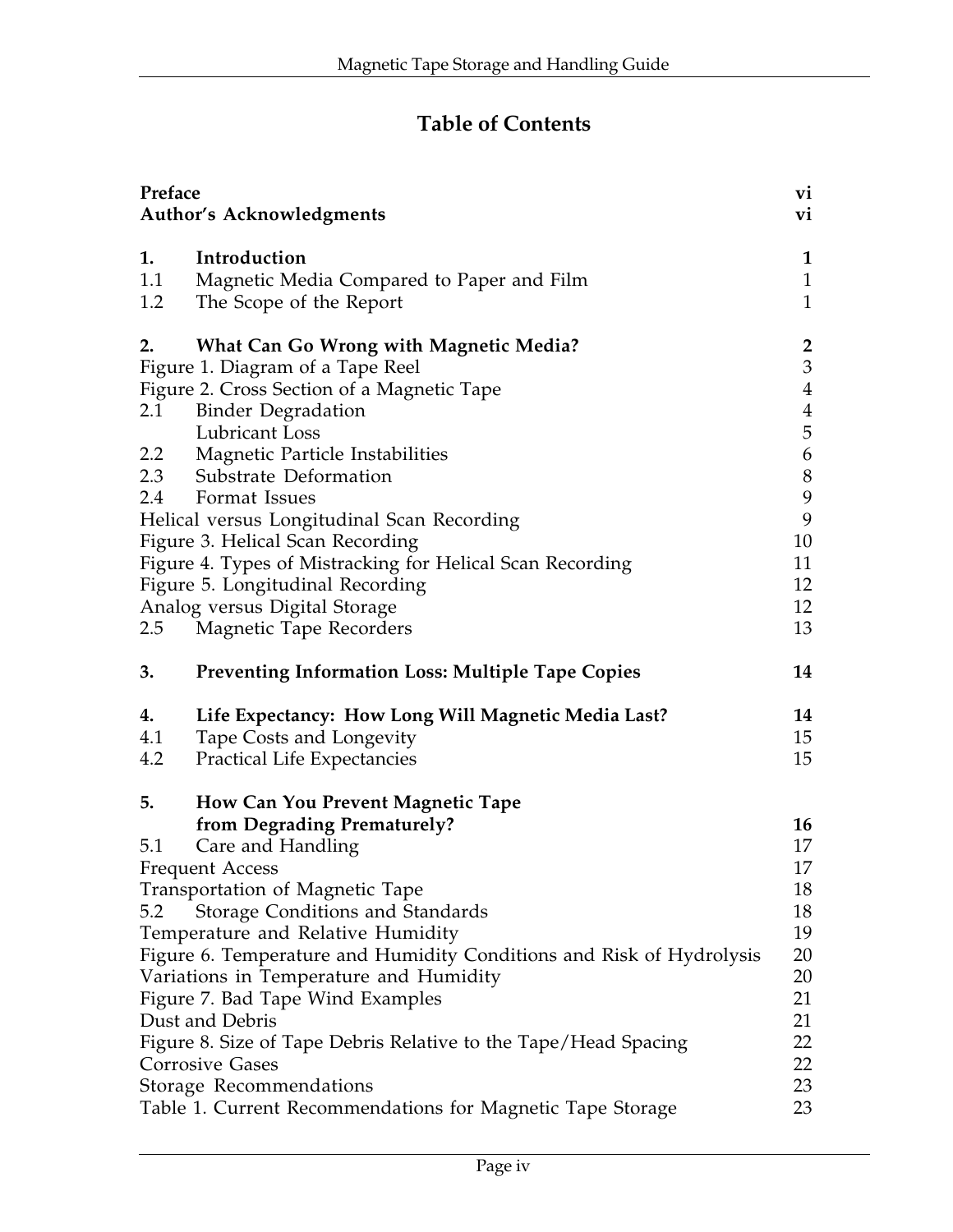| Table 2. Key Features of Access and Archival Storage of Magnetic Tape<br>Removal of Magnetic Tapes from Archival Storage<br>Table 3. Acclimation Times for Magnetic Media |    |  |
|---------------------------------------------------------------------------------------------------------------------------------------------------------------------------|----|--|
| Removed from Archival Storage                                                                                                                                             | 26 |  |
| 5.3 Refreshing of Tapes                                                                                                                                                   | 26 |  |
| Appendix                                                                                                                                                                  | 28 |  |
| Ampex Guide to the Care and Handling of Magnetic Tape                                                                                                                     |    |  |
| Recommended practices                                                                                                                                                     | 28 |  |
| Figure 9. Tape Debris                                                                                                                                                     |    |  |
| Tape handling                                                                                                                                                             |    |  |
| Rotary Head Recorders                                                                                                                                                     | 32 |  |
| <b>Estimation of Magnetic Tape Life Expectancies (LEs)</b>                                                                                                                |    |  |
| Figure 10. Life Expectancies for a Hi Grade VHS Tape                                                                                                                      | 34 |  |
| <b>Further Reading</b>                                                                                                                                                    |    |  |
| Resources for Transfer and Restoration of Video and Audio Tape                                                                                                            |    |  |
| Glossary                                                                                                                                                                  | 37 |  |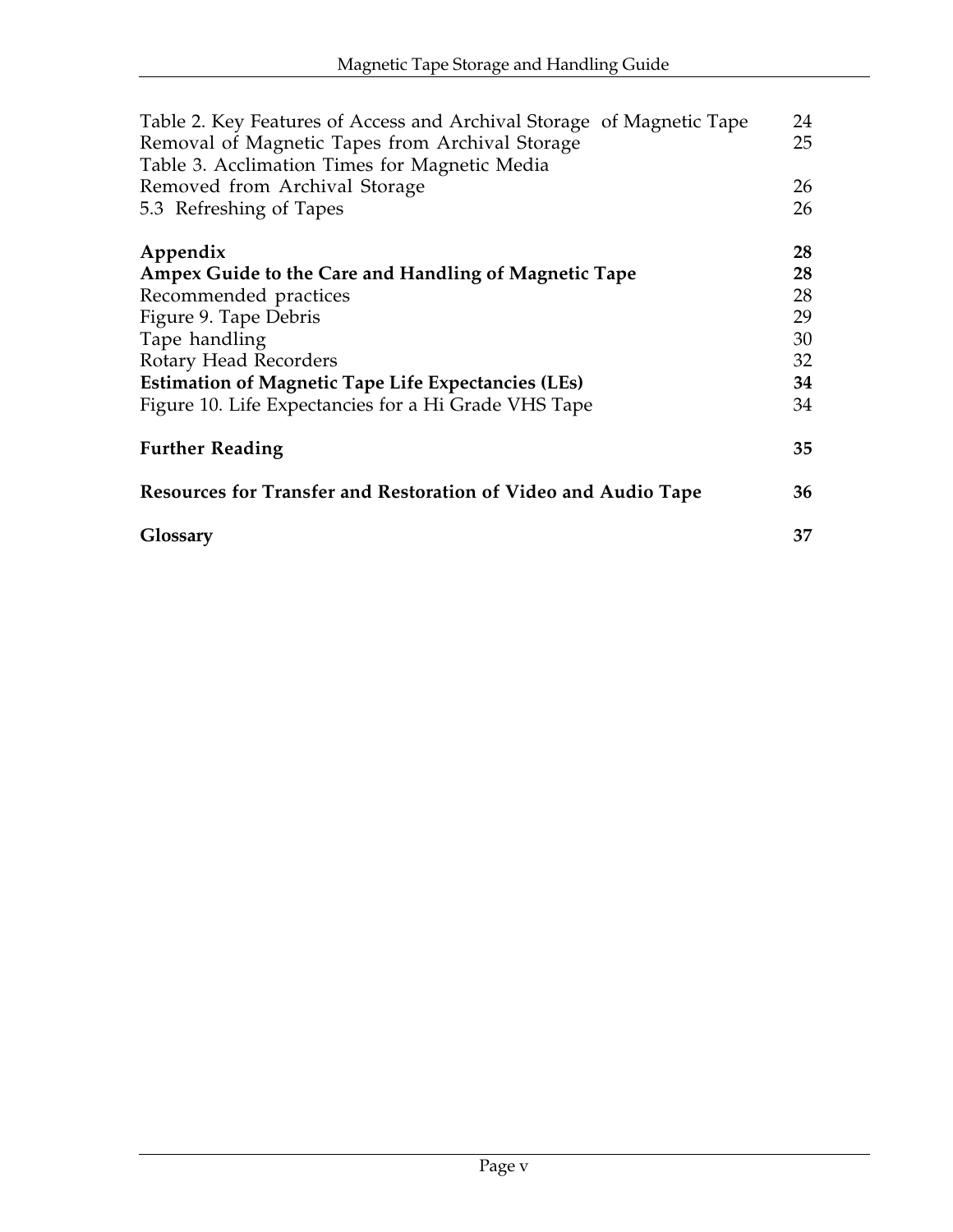# **Preface**

This report from the National Media Laboratory (NML) helps clarify long-term storage requirements for magnetic media. The information is derived from the industry's accumulated knowledge base, plus media stability studies and operations support activities conducted by the NML for the U. S. Government advanced data recording community. Clearly, the purpose and scope of long-term magnetic media storage issues for libraries and archives are different from those of many Government operations, but the basics remain the same.

The report focuses on how to properly store and care for magnetic media to maximize their life expectancies. However, it provides more than a how-to guide. The author includes technical explanations for the rationale behind recommended procedures, written specifically for librarians, historians, records managers, archivists, and others who do not have a significant background in recording technology. In addition, the report is useful for decision-making and cost-benefit analyses for managers and administrators who have responsibility for the long-term preservation of information stored on magnetic media.

# **Author's Acknowledgments**

The author wishes to thank Devora Molitor, Peg Wetzel, Chris Ward, and Jim Druzik for their discerning comments, notable suggestions, and assistance in preparing this manuscript.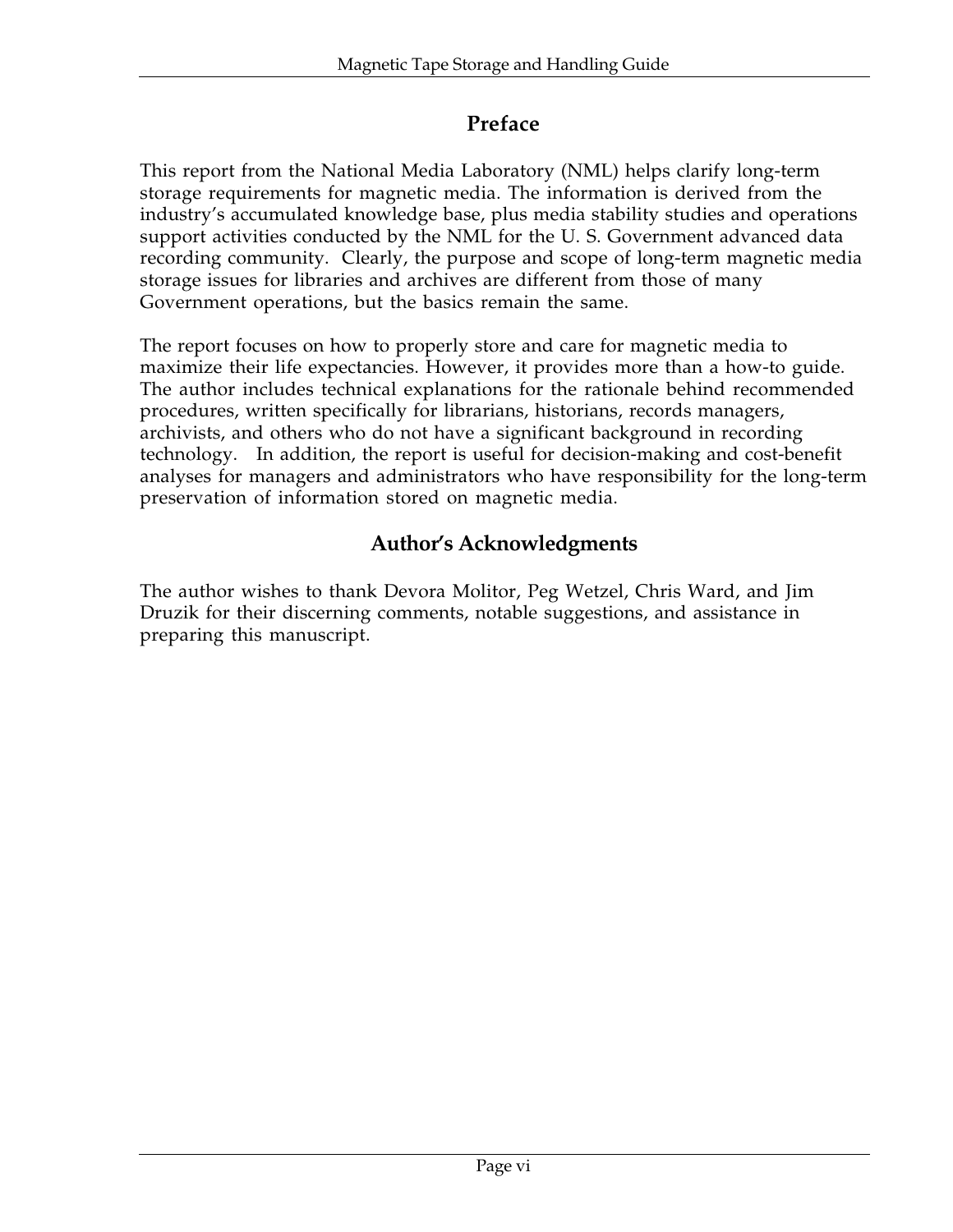# **1. Introduction**

The use of magnetic media to record and store numeric and textual information, sound, motion, and still images has presented librarians and archivists with opportunities and challenges. On the one hand, magnetic media increase the kinds of artifacts and events we can capture and store. On the other hand, their special long-term storage needs are different from traditional library materials, confusing to those in charge of their care, and demanding of resources not always available to libraries and archives.

Audio and video collections require specific care and handling to ensure that the recorded information will be preserved. Special storage environments may be required if the recorded information is to be preserved for longer than ten years. For information that must be preserved indefinitely, periodic transcription from old media to new media will be necessary, not only because the media are unstable, but because the recording technology will become obsolete.

### **1.1 Magnetic Media Compared to Paper and Film**

As an information storage medium, magnetic tape is not as stable as film or paper. Properly cared for, film and nonacidic paper can last for centuries, whereas magnetic tape will only last a few decades. Use of magnetic media for storage is further confounded by the prevalence of several formats (e.g., U-matic, VHS, S-VHS, 8mm, and BetaCam for video), media types (iron oxide, chromium dioxide, barium ferrite, metal particulate, and metal evaporated), and by rapid advances in media technology. On the other hand, books have virtually maintained the same format for centuries, have almost exclusively used ink on paper as the information storage medium, and require no special technology to access the recorded information. Likewise, newer microfilm, microfiche, and movie film are known for their stability when kept in proper environments, and viewing formats have not changed significantly over the years. (The breakdown of acetate backing that plagues older film materials is discussed in Section 2.3: Substrate Deformation.) This report will compare care and handling procedures for tapes with procedures for paper and film whenever possible.

### **1.2 The Scope of the Report**

As noted previously, this report is concerned with the proper care and handling of tapes to prevent information loss. Tape recording technology consists of two independent components — the magnetic tape and the recorder. Neither component is designed to last forever. Information recorded on a tape can be lost because of chemical degradation of the tape. However, access to information on a tape can also be lost because the format has become obsolete and a working recorder cannot be located. This document concentrates on preservation of the tape and mentions recorders only when needed to understand the safekeeping of tape. Care, maintenance, and preservation of recorders is beyond the scope of this report.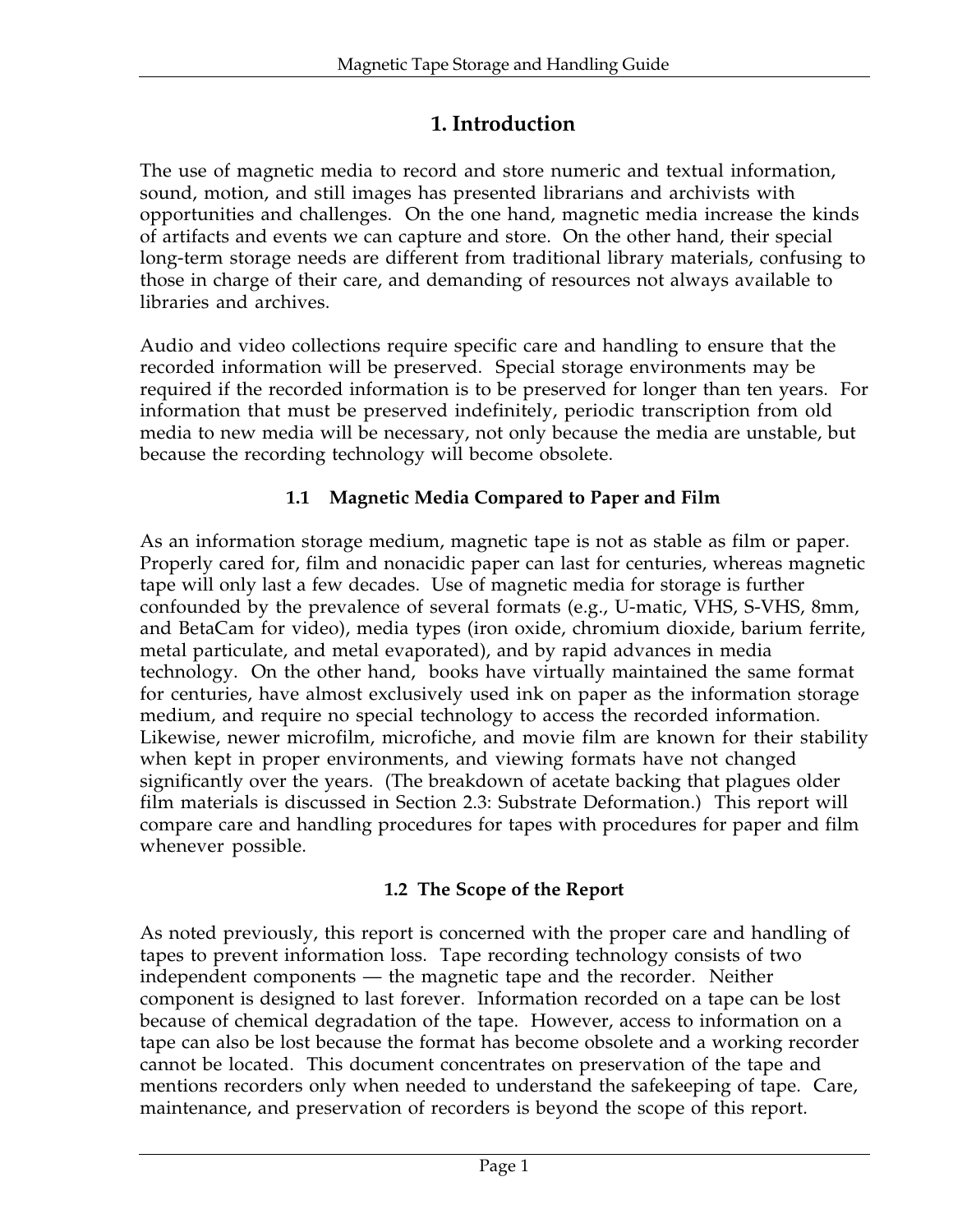Likewise, the subject of disaster recovery is beyond the scope of this document. Recovery from a collection-wide disaster is best accomplished with the assistance of an expert in tape degradation, who can examine the whole collection and recommend a recovery procedure that may require special equipment. A few contacts for diagnosing and treating deteriorating tape collections are provided at the end of this document.

The handling practices discussed in this document are applicable to all audio and videotape collections—those accessed daily and those stored in an archive. If a particular recommendation is appropriate for only one type of storage, it will be indicated as such. Otherwise, it can be assumed that the recommendations herein apply to both types of tape collections — those accessed daily and those archived for preservation.

In this report, the audio or video program recorded on the tape is referred to as information. For example, the information recorded on an audio tape could be a sound studio recording, a concert performance, radio news broadcasts, a college lecture, or songbird calls. The information recorded on a videotape could be a TV program, a movie, a child's recital, a videotaped interview, an artist's original work, or a surveillance camera record.

To help understand some of the terminology associated with the magnetic recording field, a Glossary is provided. Words included in the Glossary appear in italics the first time they are referenced.

# **2. What Can Go Wrong with Magnetic Media?**

Magnetic tape consists of a thin layer capable of recording a magnetic signal supported by a thicker film backing. The magnetic layer, or top coat, consists of a magnetic pigment suspended within a polymer binder. As its name implies, the binder holds the magnetic particles together and to the tape backing. The structure of the top coat of a magnetic tape is similar to the structure of Jell-O that contains fruit — the pigment (fruit) is suspended in and held together by the binder (Jell-O). The top coat, or magnetic layer, is responsible for recording and storing the magnetic signals written to it.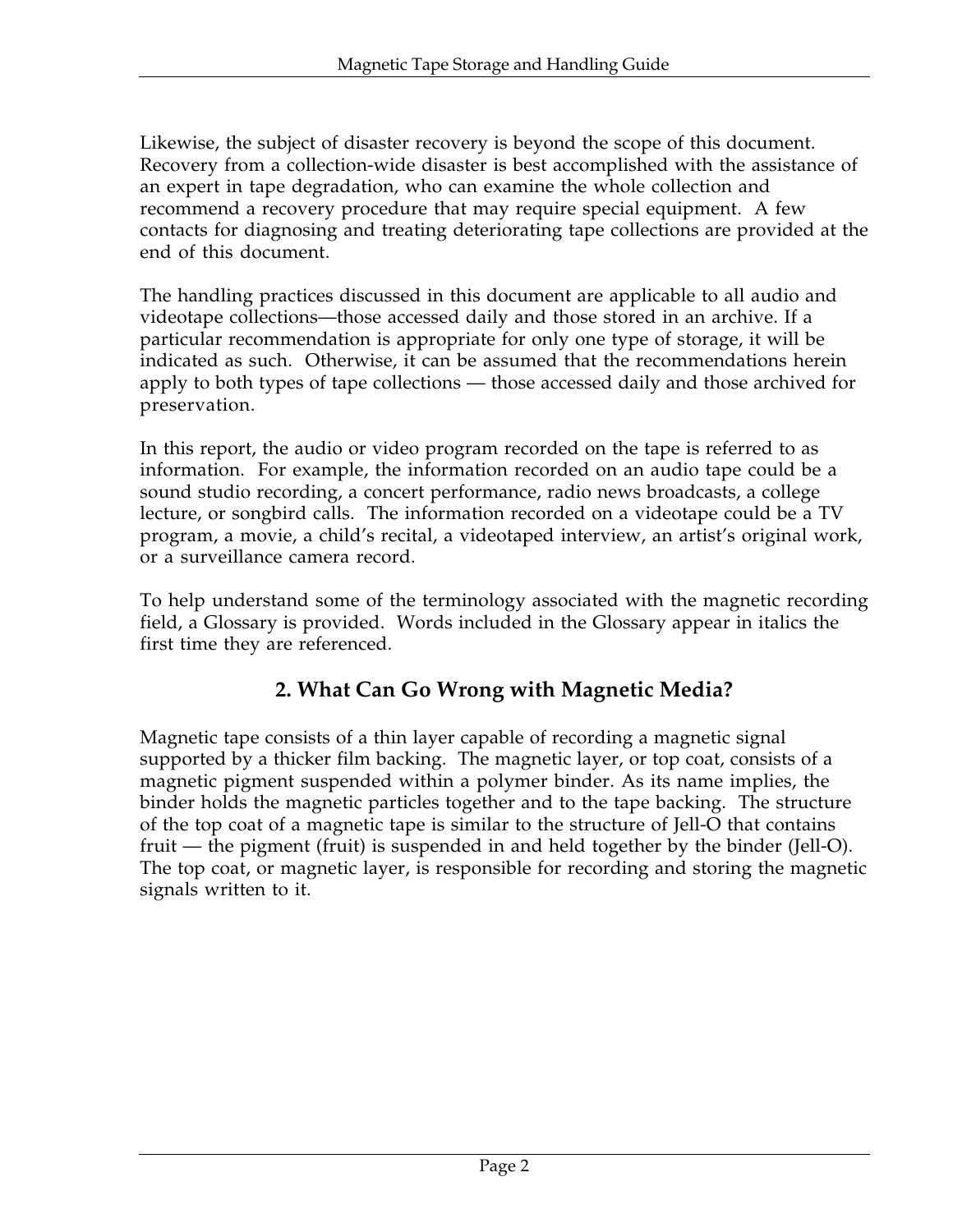

**Figure 1. Diagram of a Tape Reel** A schematic of a tape reel showing the principal components. Tape is wound around the hub of a tape reel forming a tape pack. The tape pack is protected from damage and disruption by flanges on the reel.

The binder also has the function of providing a smooth surface to facilitate transportation of the tape through the recording system during the record and playback processes. Without the binder, the tape surface would be very rough, like sandpaper. Other components are added to the binder to help transport the tape and facilitate information playback. A lubricant is added to the binder to reduce friction, which reduces the tension needed to transport the tape through the recorder and also reduces tape wear. A head cleaning agent is added to the binder to reduce the occurrence of head clogs that result in dropouts. Carbon black is also added to reduce static charges, which attract debris to the tape.

The backing film, or substrate, is needed to support the magnetic recording layer, which is too thin and weak to be a stand-alone film layer. In some tape systems, a back coat is applied to the backside of the tape substrate layer. A back coat reduces tape friction, dissipates static charge, and reduces tape distortion by providing a more uniform tape pack wind on the tape reel (Figure 1). A schematic diagram of a magnetic tape construction is shown in Figure 2.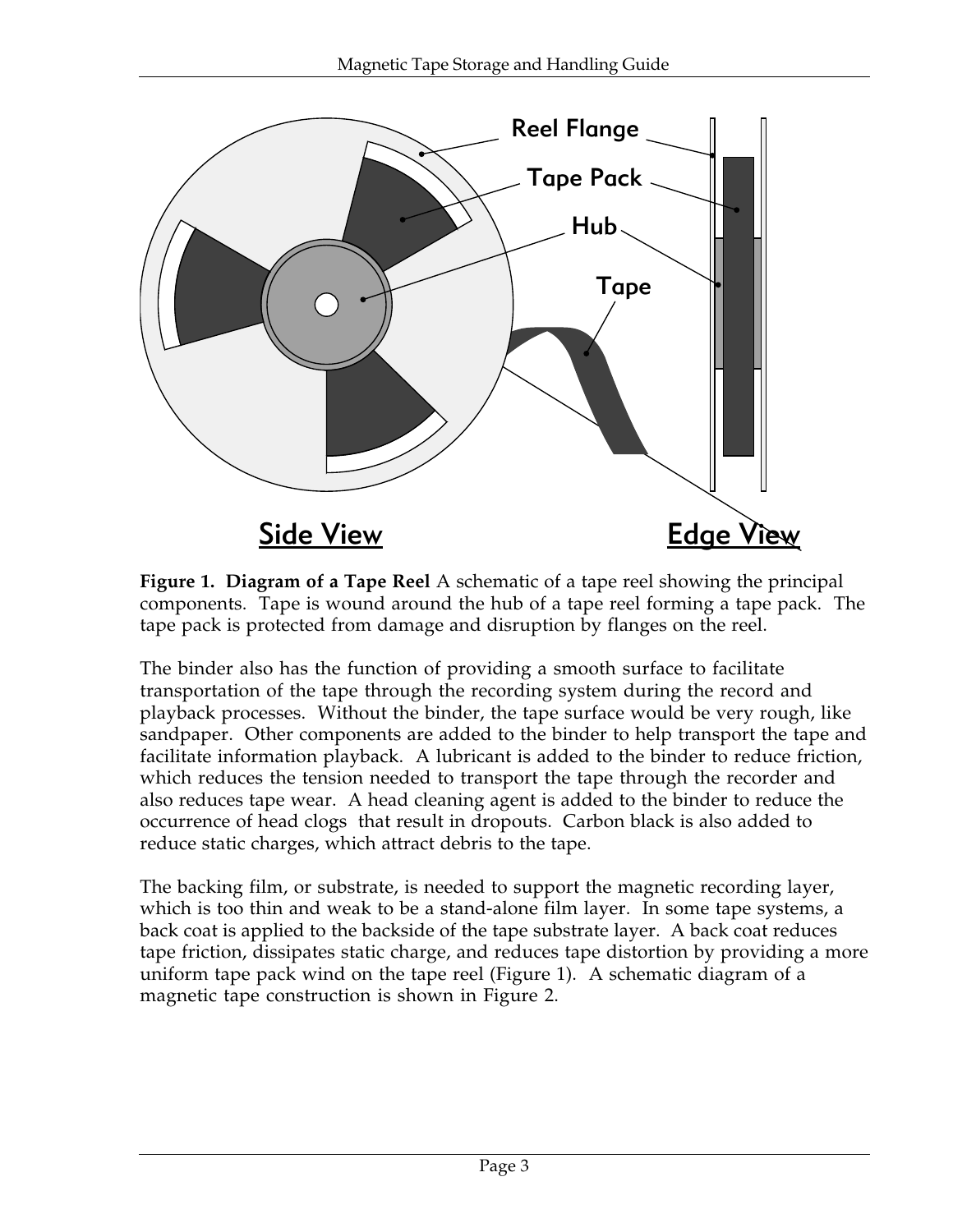

**Figure 2. Cross Section of Magnetic Tape** Magnetic particles are held together with a binder coated on a film substrate. Lubricant and other agents (not shown) may also be included in the top coat layer. A back coat may also be added to control friction and static charges. The structure of the top coat is analogous to that of Jell-O filled with grapes where the grapes represented the magnetic particles and the Jell-O represented the binder.

All three tape components — magnetic particle, binder, and backing — are potential sources of failure for a magnetic tape medium. The Magnetic-Media Industries Association of Japan (MIAJ) has concluded that the shelf life of magnetic tape under normal conditions is controlled by the binder rather than the magnetic particles ("DDS Specs Drive DAT Reliability," Computer Technology Review, 13 (5), May 1993: 30). In this instance, the shelf life would refer both to the life of recorded as well as unrecorded media; the life of the binder is independent of whether or not the tape has ever been recorded.

### **2.1 Binder Degradation**

The binder is responsible for holding the magnetic particles on the tape and facilitating tape transport. If the binder loses integrity — through softening, embrittlement, loss of cohesiveness, or loss of lubrication — the tape may become unplayable. Sticky tape and sticky shed are commonly used terms to describe the phenomenon associated with deterioration of the magnetic tape binder.

The binder polymers used in magnetic tape constructions are subject to a chemical process known as hydrolysis. In this process, long molecules are broken apart by a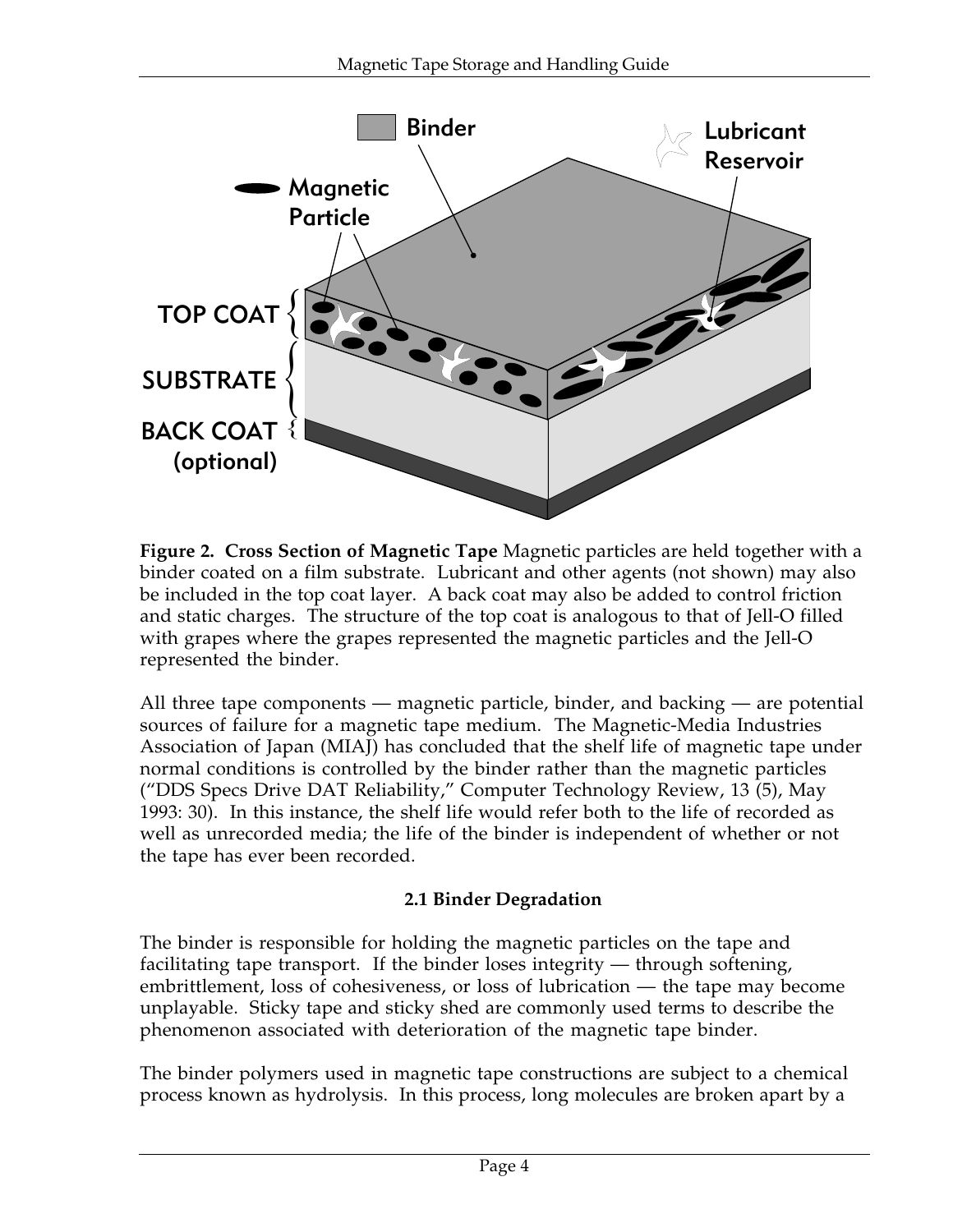reaction with water to produce shorter molecules. The shorter molecules do not impart the same degree of integrity to the binder system as do the longer molecules. As in a wool sweater, if enough individual yarns are cut, the sweater will eventually fall apart.

Specifically, it is the polyester linkages in the commonly used polyester polyurethane-based binder systems that undergo scission (are broken) by water molecules. Water must be present for the hydrolysis reaction to occur. Furthermore, the more water that is present, the more likely it is that polyester chains will be broken. The binder polymer will absorb water from the air. It will absorb more water in a high humidity environment than a low humidity one. This process is analogous to that observed for open bags of crackers, potato chips, and breakfast cereals: They will loose their crunch quickly on humid, summer days (80 to 90% RH) as they absorb high amounts of moisture from the air. In the winter, however, indoor humidities generally can be lower (10 to 20% RH), less moisture is absorbed from the air, and the snacks never seem to get as stale.

Binder hydrolysis can lead to a sticky tape phenomenon characterized by a softer than normal binder coating, higher friction, and/or gummy tape surface residues. A sticky tape can exhibit sticky shed, produce head clogs, result in stick slip playback, and in extreme cases, seize and stop in the tape transport. Tape binder debris resulting from binder deterioration will result in head clogs that will produce dropouts on a VHS tape when played back. The sticky tape syndrome will result in the squealing of audio tapes as the tape very rapidly sticks to and releases from the playback head.

Procedures such as tape baking can temporarily improve binder integrity, allowing sticky tapes to be played and data recovered. The Ampex Recording Media Corporation reports that treating a sticky tape at  $122^{\circ}$  F (50 $^{\circ}$  C) for three days will sufficiently firm up the binder coating so that the tape can be played. The effect of the treatment is temporary, and it is recommended that the information on the treated tape be transcribed to new tape within one to two weeks. Tape baking should not be considered a universal panacea for the treatment of sticky tapes. The tape baking procedure was developed for a specific type of degradation phenomenon on specific tape types — hydrolysis of reel-to-reel audio tapes and computer tapes. For other kinds of degradation on other tape types, tape baking may actually cause more damage. Expert advice is recommended.

### **Lubricant Loss**

Lubricants are normally added to the binder to reduce the friction of the magnetic topcoat layer of the tape. Lower friction will facilitate tape transport through the recorder and reduce tape wear. In a VHS recorder, where the tape is wrapped around a rapidly rotating head, low friction is also important as it prevents overheating of the tape. The surface of a magnetic tape is actually quite porous. In some tapes, a liquid lubricant is added to the binder and will reside in these pores, similar to water absorbed in a wet sponge. When the tape passes over a head or a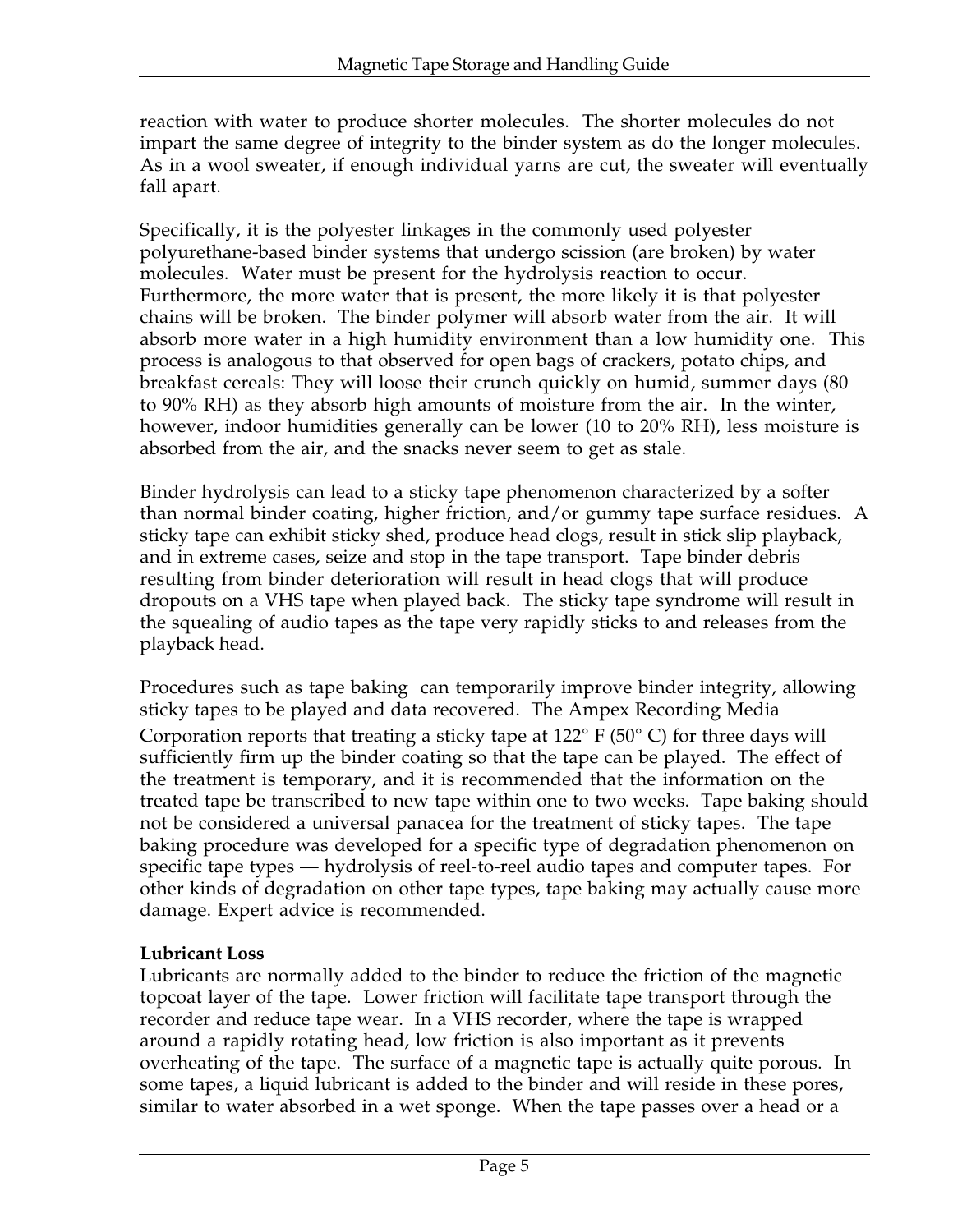tape guide, lubricant is squeezed out onto the tape surface, providing a slippery interface between the tape and the guide pin. After passing by the guide pin, the excess lubricant on the surface of the tape is absorbed back into the surface of the tape. The phenomenon is similar to that observed when the surface of a wet sponge is gently pressed and released — water is exuded to the surface when the sponge is pressed and is reabsorbed when the pressure is released.

Over time, the level of lubricant in the tape decreases. Lubricants are partially consumed every time the tape is played. This is all part of their job as lubricants they are consumed and worn down sacrificially to protect the tape. Some of the lubricant will migrate from the tape to the guide pins and heads of the recorder each time the tape is played.

Lubricant levels decrease over time even in unplayed, archived tape as a result of evaporation and degradation. The lubricants used in some tapes are oily liquids that are volatile and slowly evaporate away over time. Some lubricants are also subject to degradation by hydrolysis and oxidation, just like the binder polymer, and will lose their essential lubrication properties with time.

The information stored on severely degraded magnetic tapes can be recovered, in specific instances, after relubrication of the tapes. By significantly reducing the friction of the magnetic coating with the addition of lubricant, tapes can be made to play back. Prior to relubrication, the tape may have seized in the tape transport as a result of high friction, or the magnetic coating may have been readily torn off the tape backing by a high speed tape head. Relubrication of tapes must be done carefully by experienced individuals. If a tape is over-lubricated, the excess lubricant on the surface of the tape will act as debris and increase the head-to-tape spacing, causing signal losses and dropouts.

### **2.2 Magnetic Particle Instabilities**

The magnetic particle, or pigment (the terminology is a carryover from paint and coatings technology), is responsible for storing recorded information magnetically as changes in the direction of the magnetism of local particles. If there is any change in the magnetic properties of the pigment, recorded signals can be irretrievably lost. The magnetic remanence characterizes the pigment's ability to retain a magnetic field. It refers to the amount of signal that remains after a recording process. The strength of the signal recorded on a tape magnetically is directly related to the magnetic remanence of the pigment. Thus, a decrease in the magnetic remanence of the pigment over time can result in a lowered output signal and potential information loss.

The coercivity characterizes the pigment's ability to resist demagnetization. It refers to the strength of the magnetic field that must be applied to a magnetic particle in order to coerce it to change the direction of its magnetic field. Demagnetization of a tape can result from an externally applied field, such as that produced by a hand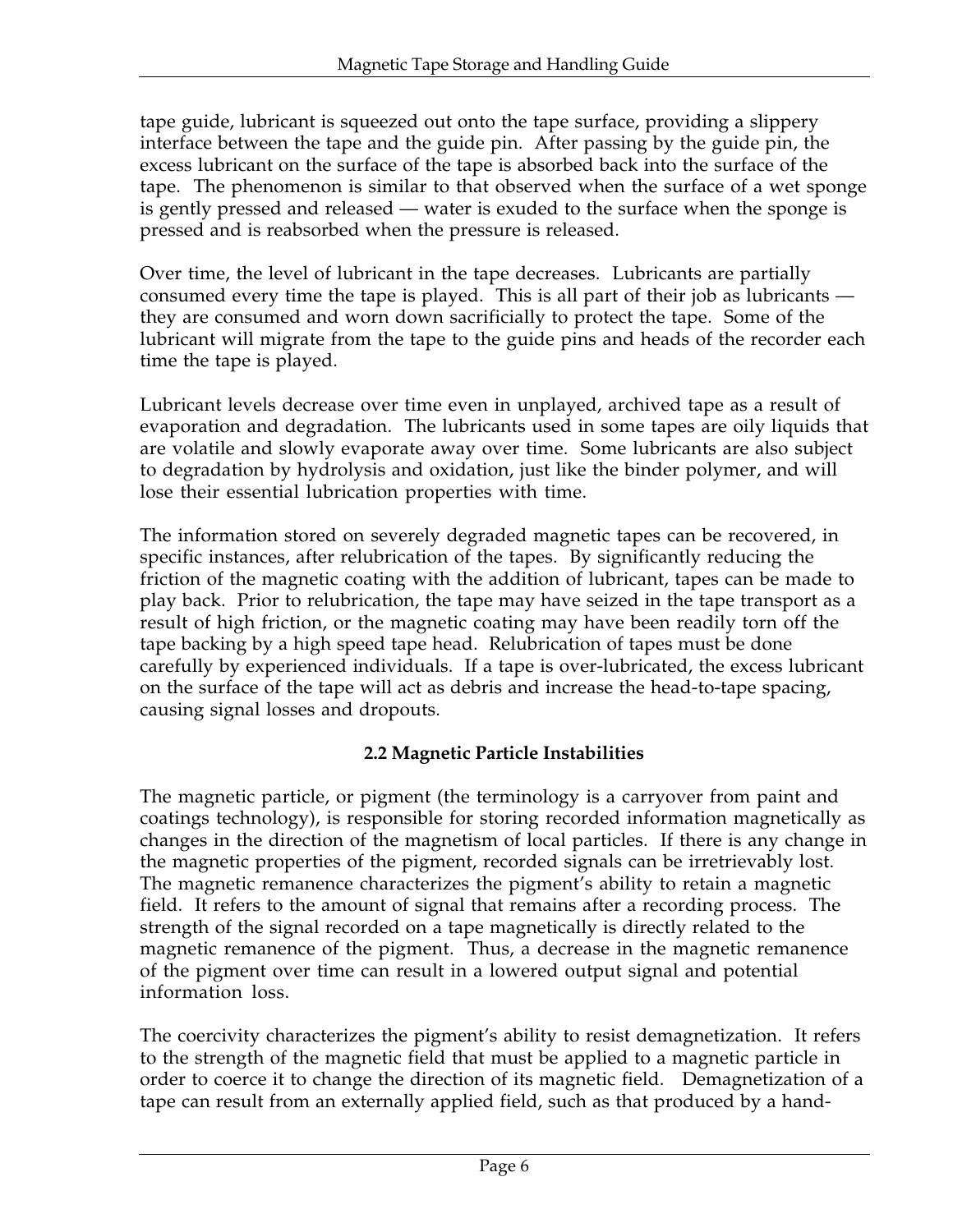held metal detector at an airport security check point. A magnetic tape with a lower coercivity is more susceptible to demagnetization and signal loss.

Magnetic pigments differ in their stability — some particles retain their magnetic properties longer than others. Thus, some tapes will retain information, which is stored magnetically, longer than others. Iron oxide and cobalt-modified iron oxide pigments are the most stable pigment types of those used in audio and videotapes. These pigments are generally used in the lower grade audio and low to high grade VHS/Beta videotape formulations. The low coercivity of these pigments disallows their use in high grade audio formulations.

Metal particulate (MP) and chromium dioxide (CrO2) pigments provide a higher tape signal output and permit higher recording frequencies than the iron oxide pigments, but are not as stable as the iron oxide pigments. A decrease in signal output of two decibel (dB) may be observed over the lifetime of metal particle and chromium dioxide based tapes. However, even with these losses, the output signal will still be better than a comparable iron oxide based tape. A loss in signal will manifest itself as a reduction in the clarity and volume of a sound recording and in the loss of hue and reduction in saturation for a video recording. Chromium dioxide is used in medium to high grade audio tape and some high grade VHS/Beta video tape. Metal particulate is used in high grade audio and 8mm video tape. Metal particulate is also used in most digital audio and digital video tape formulations. The type of pigment used in the audio or video tape formulations is normally indicated in the product literature that comes with the tape. This information can also be obtained from the manufacturer via the toll-free number provided on the literature that accompanies the tape cassette or reel.

There is not much that can be done to prevent the magnetic deterioration that is inherent in the metal particulate and chromium dioxide pigment types. However, the rate of deterioration can be slowed by storing the tapes in cooler temperatures. The level of humidity has little direct effect on the deterioration of magnetic pigments. However, by-products of binder deterioration can accelerate the rate of pigment deterioration, so lower humidity would also be preferred to minimize the degradation of the magnetic pigment.

Metal evaporated (ME) video tapes are prevalent in the 8mm video formats. These tapes require no binder polymer, as the entire magnetic layer consists of a single, homogeneous metal alloy layer that is evaporated onto the tape substrate. These tapes have chemical stabilities similar to those of metal particle tapes. However, because the magnetic coating on an ME tape is much thinner than the corresponding layer on an MP tape, they are generally not as durable and do not hold up well in repeated play or freeze-frame video applications.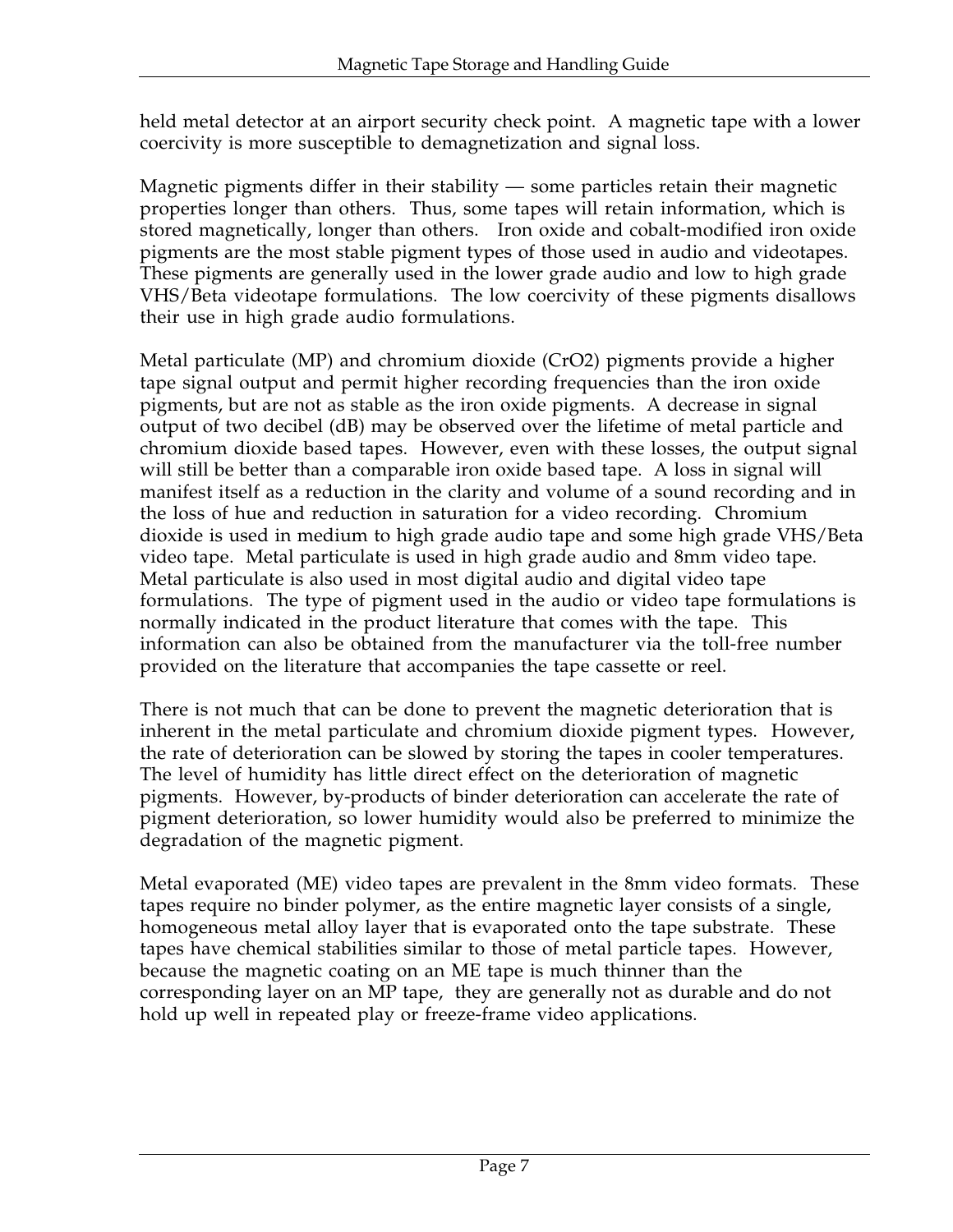### **2.3 Substrate Deformation**

The tape backing, or substrate, supports the magnetic layer for transportation through the recorder. Since the early 1960s, audio tapes and videotapes have used an oriented polyester (also known as polyethylene terephthalate, PET, or DuPont Mylar™) film as a tape substrate material. Polyester has been shown, both experimentally and in practice, to be chemically stable. Polyester films are highly resistant to oxidation and hydrolysis. In archival situations, the polyester tape backing will chemically outlast the binder polymer. The problem with polyester backed videotapes is that excessive tape pack stresses, aging, and poor wind quality can result in distortions and subsequent mistracking when the tapes are played.

The best way to reduce the degree of tape backing distortion is to store magnetic media in an environment that does not vary much in temperature or humidity. Each time the temperature or humidity changes, the tape pack will undergo expansion or contraction. These dimensional changes can increase the stresses in the tape pack that can cause permanent distortion of the tape backing. Distortion of a VHS tape backing will show up as mistracking when the tape is played.

Tape backing deformation can also arise if the tape experiences nonlinear deformation as a result of nonuniform tape pack stresses. This normally results if the tape pack wind quality is poor as indicated by popped strands of tape — one to several strands of tape protruding from the edge of a wound roll of tape. Methods of controlling the quality of the tape pack wind are discussed in the Ampex Guide to the Care and Handling of Magnetic Tape that appears in the Appendix.

Older tapes used other backing materials. In the 1940s and 1950s, acetate (cellulose acetate, cellulose triacetate) film was used as an audio tape backing. This is the same material used in some older movie film. In general, if light can be seen coming through the tape windings when the reel is held up to a light, it is an acetate based magnetic tape. This substrate is subject to hydrolysis and is not as stable as polyester film. However, more stable vinyl binder systems were used during this time period. Thus, the life of tapes produced during this period can be limited by the degradation of the backing rather than the binder. Degradation of the backing in these tapes is indicated by the presence of the vinegar syndrome, where a faint odor of vinegar (acetic acid) can be detected coming from the tapes. In the advanced stages of degradation, the magnetic tape will become brittle and break easily if bent too sharply or tugged. The backing also shrinks as it decomposes, resulting in a change in the length of the recording. Any tape on an acetate backing should be stored in a low-temperature, low-humidity archive to reduce the rate of deterioration of the acetate tape backing.

Acetate film has also been used as a base film for photographic film, cinema film, and microfilm. The "IPI Storage Guide for Acetate Film" has been prepared by the Image Permanence Institute, Rochester Institute of Technology, Post Office Box 9887, Rochester, New York, 14623-0887, Phone: 716-475-5199, as an aid in preserving still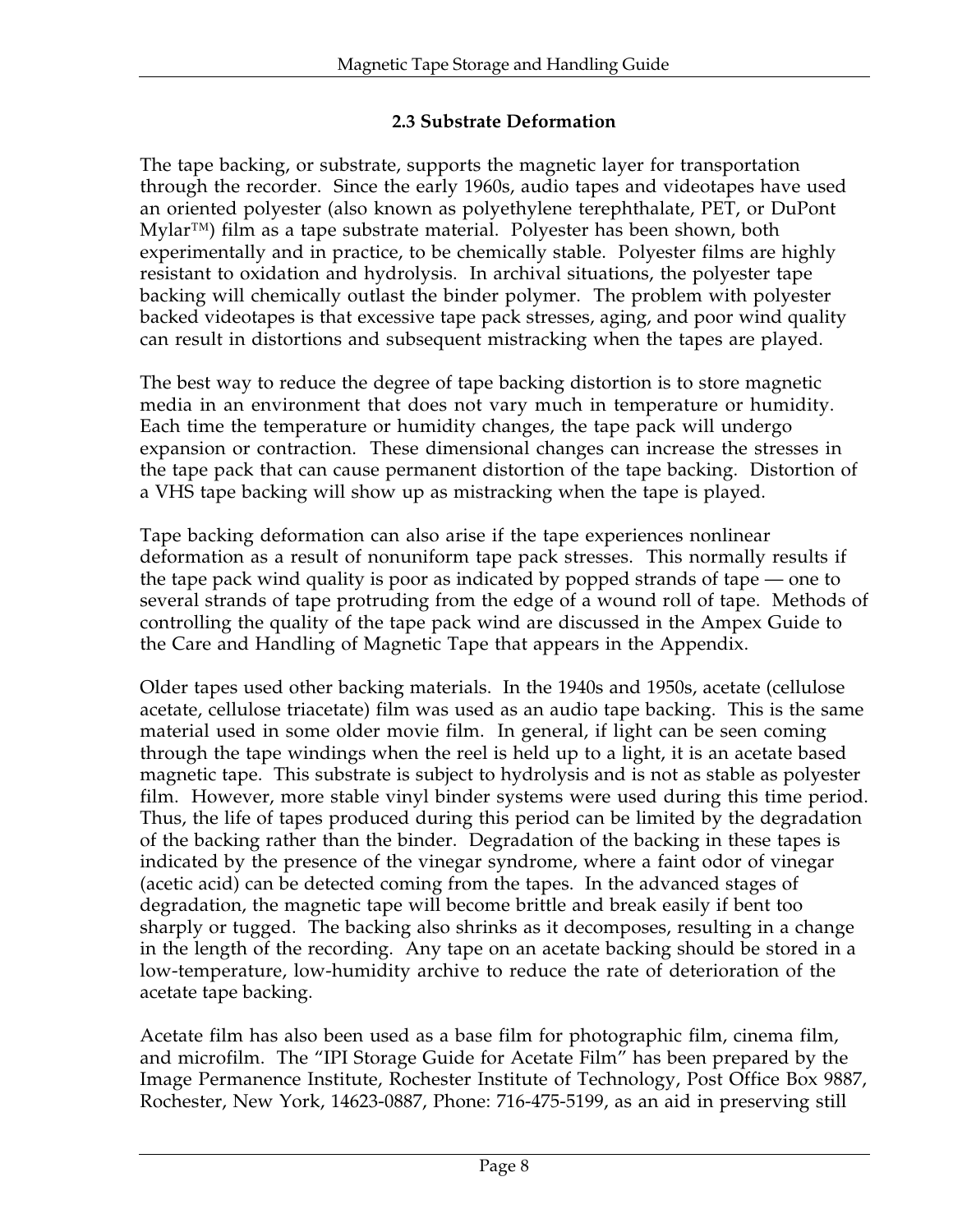and motion picture film collections on acetate base films. The comments in that guide are equally appropriate for acetate based magnetic recording tape. In general, lower storage temperatures and relative humidities are recommended to increase the time to onset of the vinegar syndrome. Tapes having the vinegar syndrome should be stored separately to prevent the contamination of other archive materials by acetic acid. After the onset of the vinegar syndrome, acetate films degrade at an accelerated rate. Tapes that have been stable for fifty years may degrade to the point of being unplayable in just a few years. Any valuable tape showing vinegar syndrome should be transcribed as soon as possible.

Prior to cellulose acetate, paper was used as a tape backing material. Audio recordings of this type are very rare and should be stored in a tape archive. Although generally stable, these backings are very fragile and subject to tearing or breaking on playback. For this reason, particular care should be taken to ensure that the playback recorder is very well maintained.

### **2.4 Format Issues**

### **Helical versus Longitudinal Scan Recording**

The susceptibility of the recording to loss as a result of dimensional changes in the backing is dependent on recording format. Videotape, which uses a helical scan recording format, is more sensitive to disproportionate dimensional changes in the backing than analog audio tape, which uses longitudinal recording.

**Helical (Figure 3).** Tracks are recorded diagonally on a helical scan tape at small scan angles. When the dimensions of the backing change disproportionately, the track angle will change for a helical scan recording. The scan angle for the record/playback head is fixed. If the angle that the recorded tracks make to the edge of the tape do not correspond with the scan angle of the head, mistracking and information loss can occur.

Distortion of a helical scan videotape can result in two types of mistracking trapezoidal and curvature (Figure 4). In trapezoidal mistracking, the tracks remain linear, but the track angle changes so that the playback head, which is always at a fixed angle to the tape, cannot follow them. Curvature mistracking can be a more serious type of deformation where the recorded tracks become curved as a result of nonlinear deformation of the tape backing. Mistracking will result in a video image where some or all of the screen is snowy or distorted. For example, in the case of trapezoidal mistracking, the upper portion of the TV screen may appear normal, whereas the lower portion of the screen may be all static. The appearance on the screen will be similar to the playback of a good tape where the tracking adjustment control has been purposely misadjusted.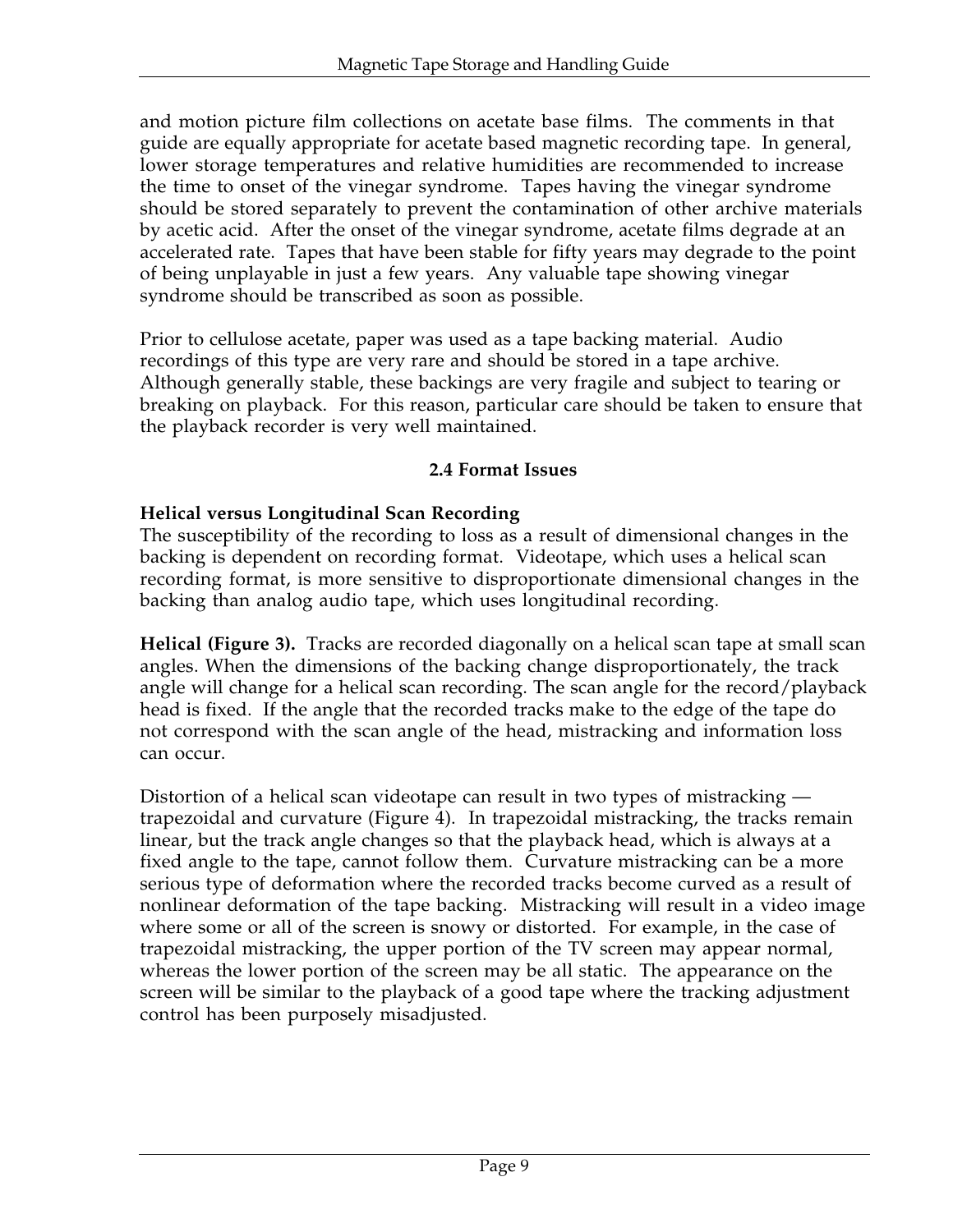

**Figure 3. Helical Scan Recording** A moving tape wraps 180 ° around a cylindrical drum rotating at high speeds; the rotating head is oriented at a slight angle to the tape so that the tracks written by the tiny record head embedded in the surface of the rotating drum run diagonally across the tape from one side to the other.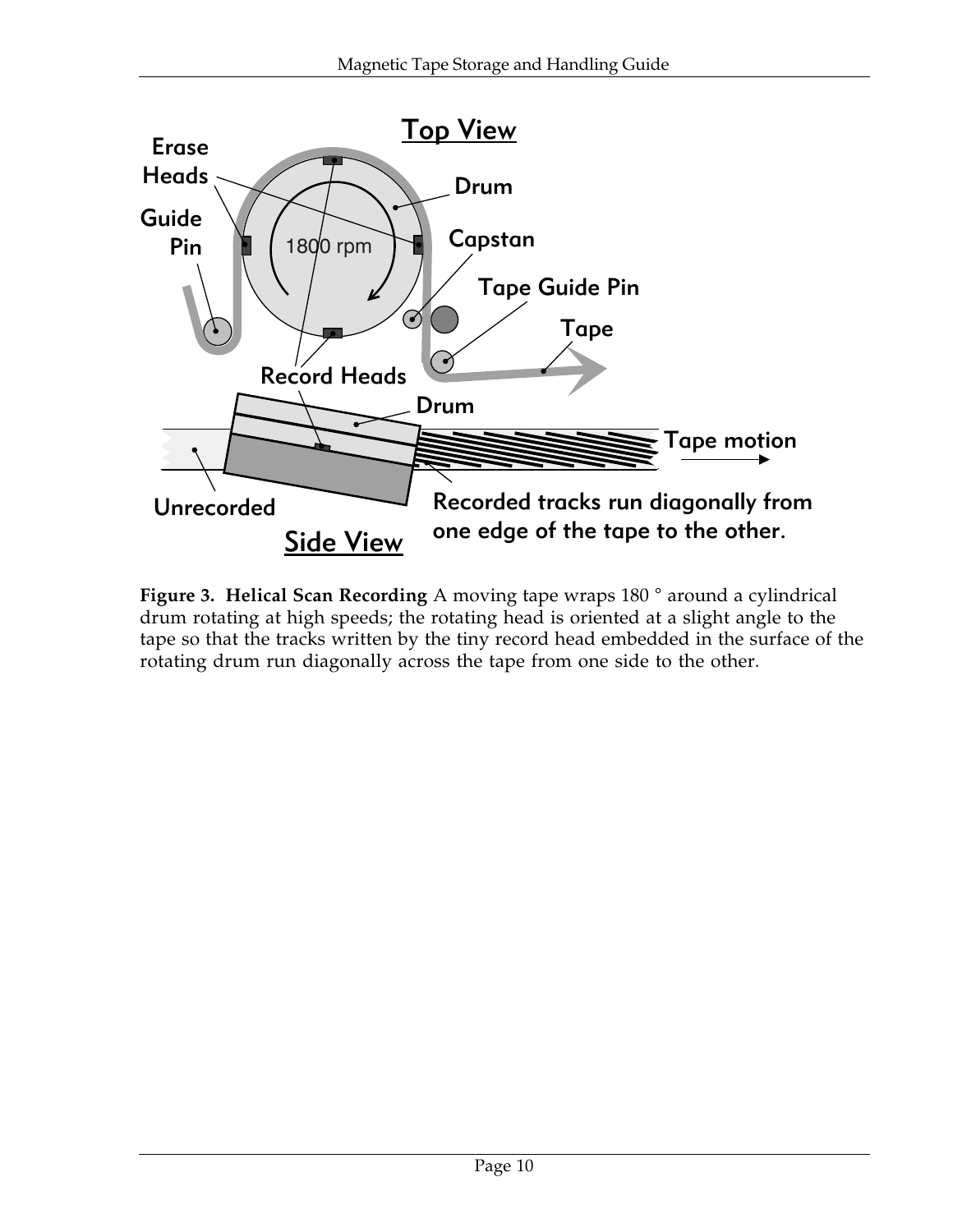

**Figure 4. Types of Mistracking for Helical Scan Recording** Trapezoidal error occurs when the angle of the recorded track does not agree with the scan angle of the playback head. Curvature error occurs when the tape has deformed nonlinearly. The playback signal corresponds to that for a single helical scan.

**Longitudinal (Figure 5).** In a longitudinal tape system, the heads are arranged along a fixed head stack — one head per track — and the tracks will always remain parallel to the edge of the tape. Mistracking is not as great a problem in longitudinal recording for this reason.

Distortion of a longitudinal audio recording tape will appear as a temporary muffling, change in pitch, or loss of the audio track. Distortion of the tape backing can impart a slight curve to the normally linear tape. When the distorted portion of tape passes over the playback head, the recorded tracks can move out of alignment with the head gap, causing a temporary reduction in sound volume and quality.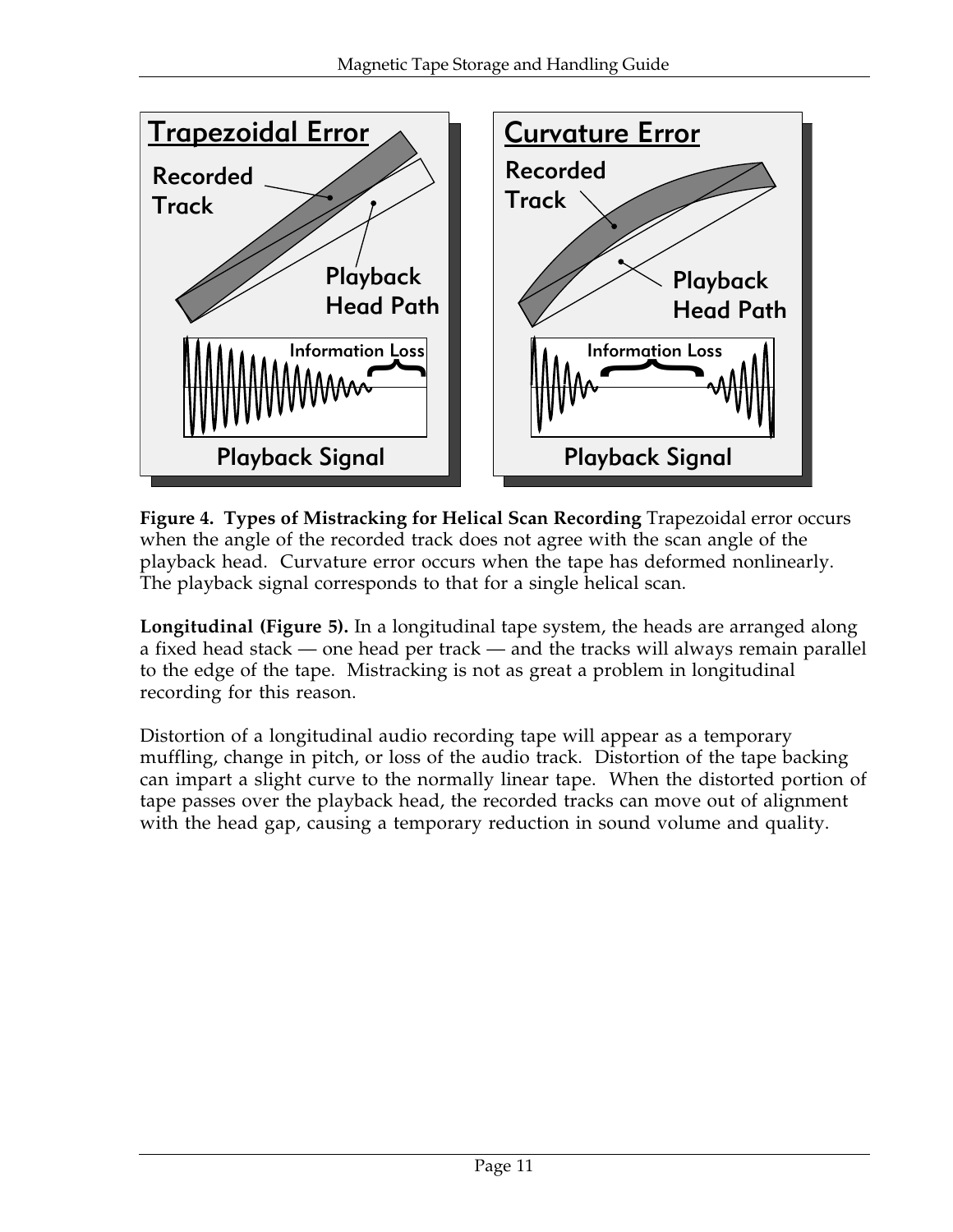

**Figure 5. Longitudinal Recording A moving tape passes across a stationary record head. The recorded tracks are parallel to the edge of the tape and run the full length of the tape. A nine-track tape is shown.**

### **Analog versus Digital Storage**

Some comments concerning the archival stability of analog versus digital materials may be instructive. In an analog recording, the signal recorded on the audio or videotape is a representation of the signal originally heard or seen by the microphone or video camera. The volume of a sound recording or the intensity of the color of a video image is directly related to the strength of the magnetic signal recorded on the tape. In a digital recording the audio or video source signal is digitized — the signal is sampled at specific points in time and converted to a number that reflects the intensity of the signal at the time of sampling (analog-todigital conversion). These numbers, in binary form, are written to the tape, rather than the analog signal. On playback, the numbers are read and used to reconstruct a signal that is representative of the original signal (digital-to-analog conversion).

The chief advantage of an analog recording for archival purposes is that the deterioration over time is gradual and discernible. This allows the tape to be transcribed before it reaches a point where the recording quality has degraded to an unusable level. Even in instances of severe tape degradation, where sound or video quality is severely compromised by tape squealing or a high rate of dropouts, some portion of the original recording will still be perceptible. A digitally recorded tape will show little, if any, deterioration in quality up to the time of catastrophic failure when large sections of recorded information will be completely missing. None of the original material will be detectable in these missing sections.

The chief advantage of a digital recording is that copies of the original tape can be made without any loss in recording quality. A copy of a digital tape can be made that is truly identical to the original source tape. When an analog tape is copied, the original information signal is actually copied along with any tape noise inherent in the tape and any electronic noise inherent in the recording device. This will be written to a new tape that also has its own level of inherent tape noise. Therefore,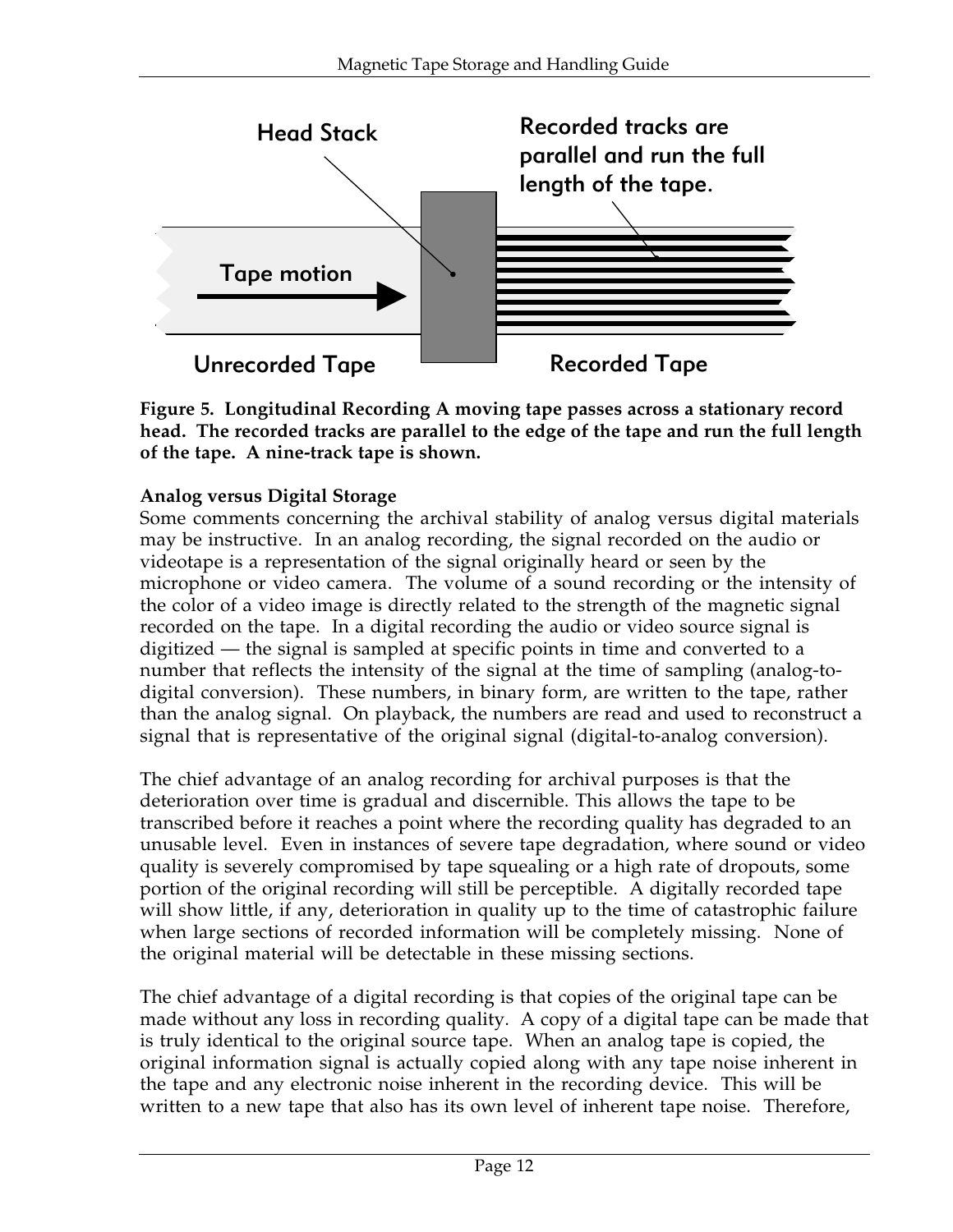the noise level on the dubbed copy will always be greater than that on the original tape, or the sound quality of the original recording will be altered as it is filtered to reduce noise. The presence of noise in the recording will make the recorded information less distinct to see or hear. (Recording engineers refer to a signal-tonoise ratio, which defines the quality of the recording with a higher value being better.) Digital tape recordings are virtually unaffected by tape noise, even though digital tapes are not noise free. In digital recording, binary numbers (comprised entirely of ones and zeros) are read from and written to the tape. The ones and zeros are easily distinguished from the background noise. In an analog recording, the recorder cannot distinguish between the recorded signal and the tape noise so that both are read and reproduced on playback. In addition, digital recordings usually have an error correction system that uses redundant bits to reconstruct areas of lost signal.

Analog recording continuously records the complete signal heard or seen by the recording microphone or video camera. However, distortion in both recording and playback will vary with the quality of the electronic components used. In digital recording, the source signal is quantized to a fixed number of allowed signal levels. For example, a video image quantized at 8-bits/color would only allow for 256 distinct colors to be reproduced, whereas an analog image would allow an infinite number of colors. By increasing the number of bits/color used, the number of color levels that can be reproduced will increase (see bit in the Glossary for more detail). For example, an image quantized at 24-bits/color will allow 16,777,216 distinct colors. With digital recording, higher quality video images require greater storage volumes. Some audiophiles with highly trained ears claim that they can hear limitations in a digital CD audio recording (16-bit quantization permitting 65,536 distinct sound levels and a maximum frequency of 22 kHz) when compared to an analog recording of the same sound source.

Analog tape recordings do not require expensive equipment for recording and playing. Digital audio and video equipment which records high frequencies at high speeds and performs the complex tasks of analog-to-digital and digital-to-analog conversion and error correction is relatively expensive.

### **2.5 Magnetic Tape Recorders**

This document is primarily concerned with tape media, not tape recorders. However, in discussing what can go wrong with media, recorders must be mentioned. Audio and video recorders must be maintained in excellent condition in order to produce high quality recordings and to prevent damage to tapes on playback. Dirty recorders can ruin tape by distributing debris across the surface of the tape and scratching the tape. Recorders that are not mechanically aligned can tear and stretch tape, produce poor tape packs, and write poorly placed tracks. Recorders that are poorly aligned electrically can cause signal problems that will result in inferior playback. Follow the manufacturer's instructions for good recorder maintenance in order to protect recordings.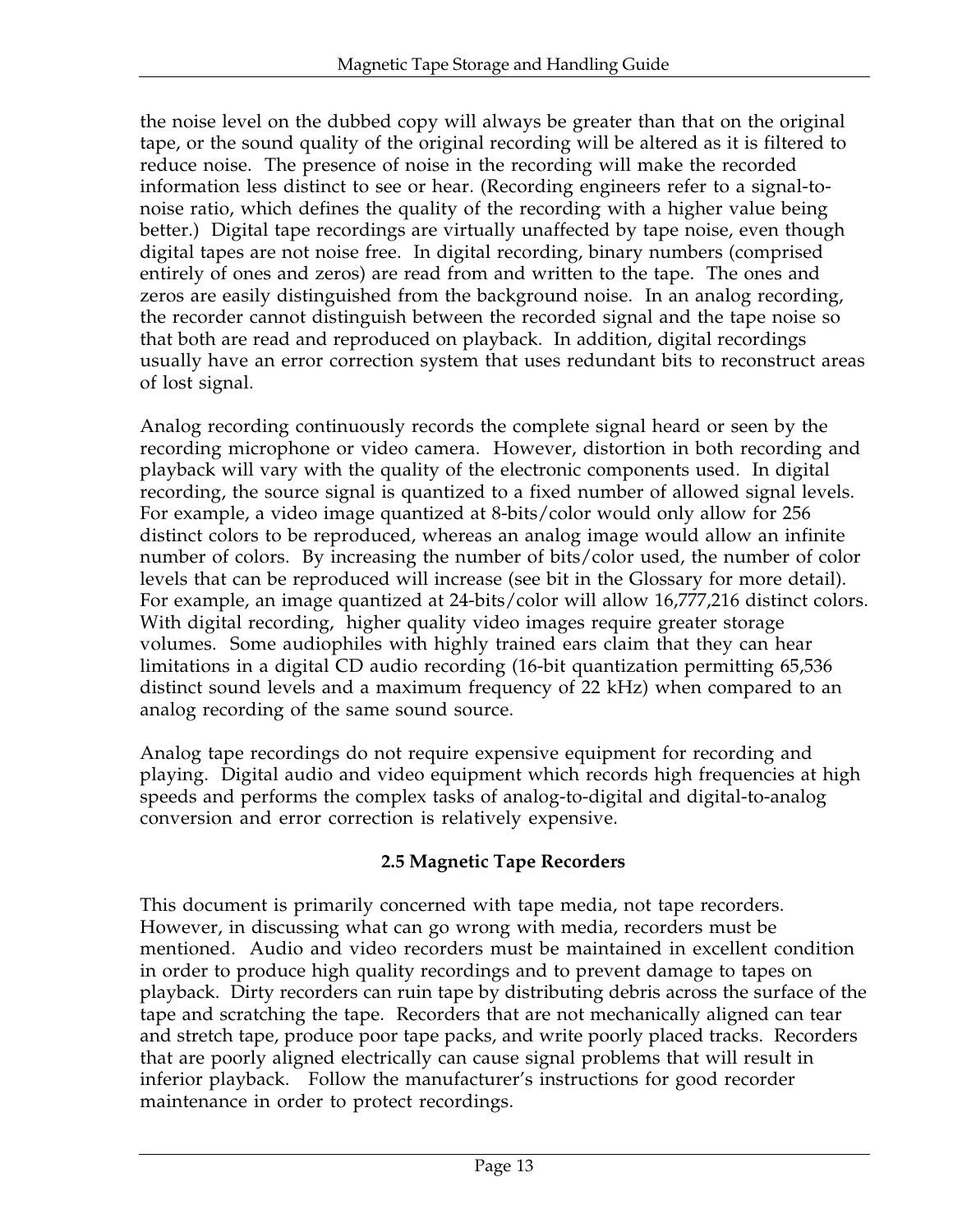# **3. Preventing Information Loss: Multiple Tape Copies**

As already discussed, this report is primarily concerned with preventing magnetic tape from degrading prematurely. However, it is worth mentioning the use of multiple copies as another strategy for preventing loss of information. Recorded information can be lost because the medium on which it is recorded has deteriorated to the point of being unplayable. Information can also be lost if the tape on which it is recorded disappears (misplaced, stolen, destroyed by fire or flooding, and so forth). Both types of loss can be prevented by maintaining more than one copy of the information and storing all copies in separate locations.

If funds are available, it is preferable to maintain both access storage and archival storage of important information. As the names imply, the access environment keeps the recording readily available for playback. Archive storage involves a separate environment designed to maximize the longevity of the tape. Refer to Section 5.2: Storage Conditions and Standards for a more detailed discussion of these storage conditions.

The quality of care a magnetic tape receives should be commensurate with the perceived value of the information contained on the tape. Refer to Section 4.1: Tape Costs and Longevity for more information. In reality, a library or archive may not have the budget, the personnel, the time, or the space to maintain two copies of all of the recordings in a video or audio tape collection. In this case, the value and use requirements of individual tapes in the collection should be assessed and prioritized. Those tapes considered the most valuable and most likely to be used should be duplicated and the originals should be placed in an archive environment. If duplicates of information are disallowed, some or all of the collection could be placed in an archive, but this would greatly limit access to the information. In instances where the information is considered extremely valuable, it may be worthwhile to maintain several copies of the original in the archive along with the original tape.

### **4. Life Expectancy: How Long Will Magnetic Media Last?**

Unfortunately, media life expectancy (LE) information is largely undocumented, and a standard method for determining magnetic media lifetimes has yet to be established. The need for this information fuels the ongoing NML media stability studies, which have incorporated accelerated temperature/humidity and corrosion environments to measure performance over time and to develop models to forecast extended media lifetimes. A simple example as to how LEs can be determined is provided in the Appendix under Estimation of Magnetic Tape Life Expectancies (LEs).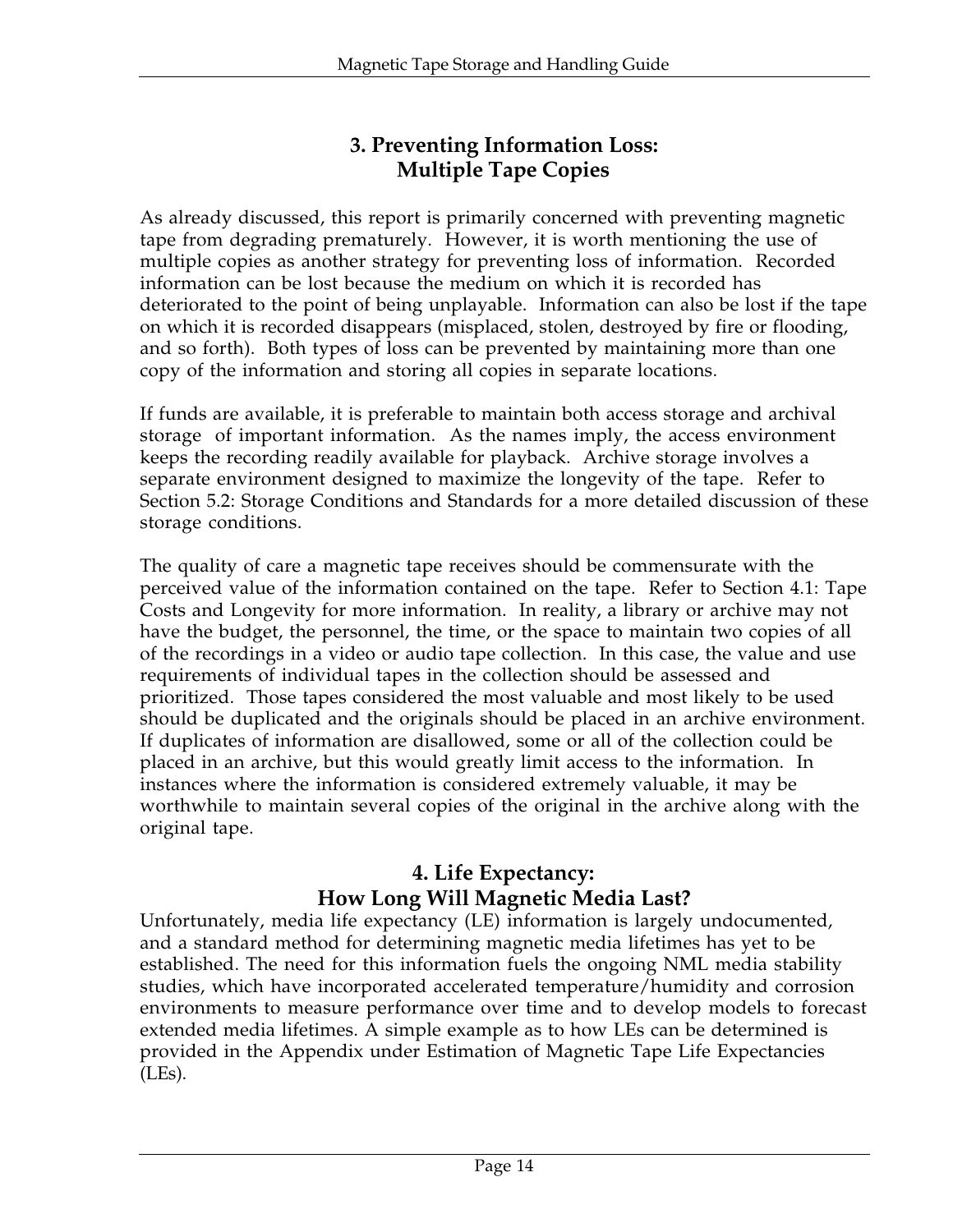According to manufacturers' data sheets and other technical literature, thirty years appears to be the upper limit for magnetic tape products, including video and audio tapes. LE values for storage media, however, are similar to miles per gallon ratings for automobiles. Your actual mileage may vary.

Recently, articles have been appearing which suggest that the life expectancy of magnetic media is much shorter than originally thought. For example, an article in the January 1995 Scientific American ( Jeff Rothenberg, "Ensuring the Longevity of Digital Documents") conservatively estimated the physical lifetime of digital magnetic recording tape at one year. Because of the confusion that can result from such a statement, NML officially responded with a letter to the editor that appeared in the June 1995 issue of Scientific American. The letter states that the "physical lifetimes for digital magnetic tape are at least 10 to 20 years."

### **4.1 Tape Costs and Longevity**

Some people assess storage media solely in terms of media cost. This view assumes that the sound, images, or information stored on the media have no intrinsic value. However, a storage medium should be evaluated in terms of the cost of losing the recorded information in the event that the storage medium degrades irreversibly.

The value of the tape cassette must be equated with the cost of preserving the data. When the cost of losing the information is considered, it may be economically justified to invest more in a medium/system of proven reliability. It may also warrant the cost of making and keeping replicated copies of original data and stockpiling systems to play back the data at future times.

When purchasing media of a specific format, some archivists are required to deal with a procurement bidding process. In most cases, the archivist will end up with the lowest bidder's media, which may not be the best media. Tape manufacturers' products differ in coating thickness, magnetic particle stability, and durability. Procurement specifications should exclude the poorer media. The vendor should be asked for experimental proof of the stability of the media if the tape is to be used for archival storage.

### **4.2 Practical Life Expectancies**

Those accustomed to storing paper and microfilm may be annoyed by the relatively short life expectancies (ten to thirty years) of magnetic tape materials. Some gold plated/glass substrate digital optical disk technologies promise 100-year lifetimes. However, a 100-year life expectancy is irrelevant when the system technology may be in use for no more than ten or twenty years (or less).

Audio and video recording technologies are advancing at a much faster rate than printing and microfilming technologies. We are fortunate if a recording technology stays current for more than twenty years. In the case of a magnetic recording media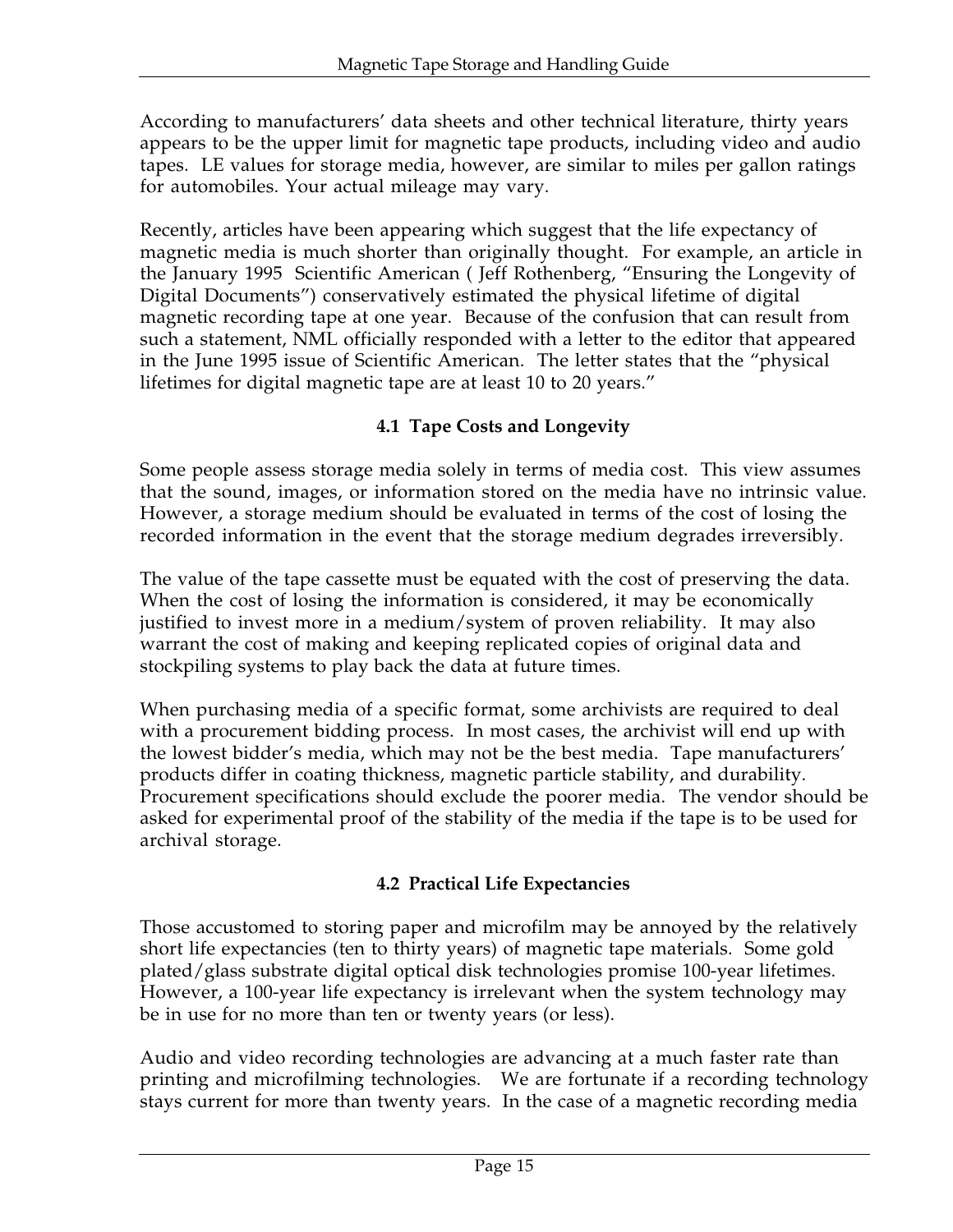with a fifty-year life expectancy, the media would undoubtedly outlive the recording system technology. To truly achieve a fifty-year archival life, recording systems, sufficient spare parts, and technical manuals would need to be archived along with the recorded media.

In the case of audio and video archives, transcription is inevitable. Rather than trying to preserve old, outdated recording formats and technologies, it may be more practical to transcribe on a regular basis — every ten to twenty years or even more frequently. The old copy could be preserved until the new copy is transcribed to the next generation of recording system. In this fashion, at least two copies of the material are always in existence.

# **5. How Can You Prevent Magnetic Tape from Degrading Prematurely?**

The remainder of this document answers this question. Some of the factors to be discussed are more controllable than others. For example, you can normally decide the storage conditions and level of access to an archive collection. However, you do not always have control over the quality of the tape wind, or the brand, type, and format of the tape media on which the information is stored.

Factors affecting the life of the tape over which you have some control are:

- The care with which it is handled and shipped, discussed in Section 5.1: Care and Handling.
- The quality of the conditions in which it is stored, discussed in Section 5.2: Storage Conditions and Standards.
- The number of times the tape is accessed during its lifetime, discussed in Section 5.1: Care and Handling: Frequent Access.

Other factors that affect media over which you have less control are:

- The physical components of the tape, discussed in Section 2: What Can Go Wrong with Magnetic Media?
- The quality of the tape being purchased; for example, standard grade versus high grade VHS.
- Variation in the quality of the manufacturer; for example, a name brand versus a bargain brand.
- Future availability of system technology to play back the tape. For example, quadruplex videotapes still exist in archives; however, the equipment to play them back is considered obsolete, and it is difficult to find working recorders.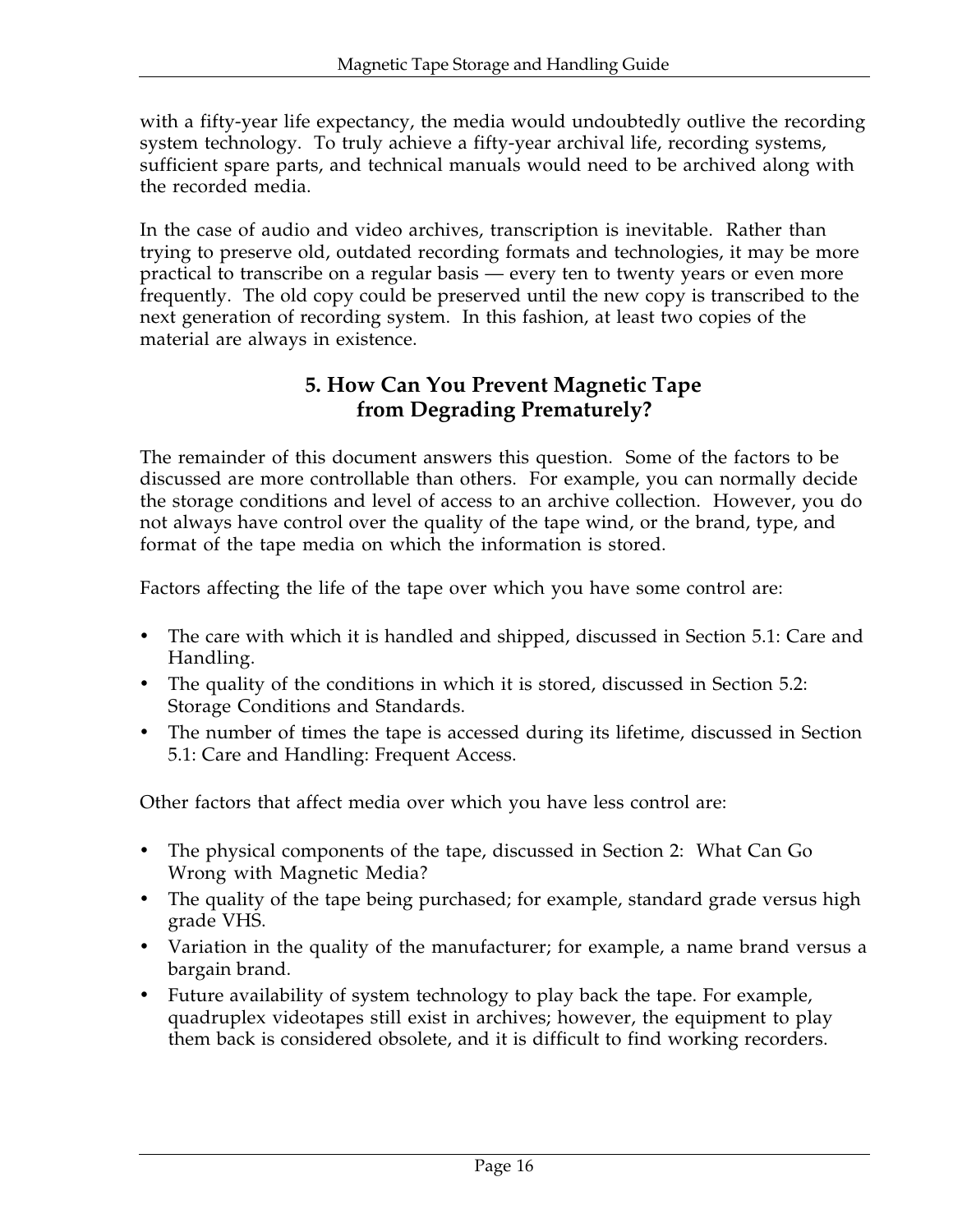### **5.1 Care and Handling**

Magnetic tape should receive the same kind of care that you would give to a valuable book or important photograph. In general, handle the tapes with care, keep them clean, and apply common sense:

- Use and store magnetic tape reels and cassettes in a clean environment.
- Avoid contamination of the tapes by dirt, dust, fingerprints, food, cigarette smoke and ash, and airborne pollutants.
- Take care not to drop tapes or cartridges.
- Keep tapes out of strong sunlight and avoid contact with water.
- Do not store tapes on radiators, window sills, televisions, electronic equipment, or machinery.
- When the tapes are not in use, they should be placed back on the storage shelf, and stored on end. They should not be allowed to lay flat (reel flanges parallel with the table top) for extended periods of time.

Refer to the Ampex Guide in the Appendix for more information. Magnetic tapes do require some unique care and handling precautions. Because they are a magnetic form of storage, exposure to strong magnetic fields must be avoided to prevent information loss. This is generally not a problem, unless the materials need to be transported or shipped.

#### **Frequent Access**

Tapes that are frequently accessed may have a reduced life expectancy due to wear and tear. The life of the media may not be determined by data error rates, but by the life of the media housing. In one instance, the life of a tape cassette was limited by failure of the cassette door, not because of any fault of the tape media. How many insert and eject cycles will your media be required to handle? This may limit the life of the cassette.

The more a tape or cassette is handled, the more it is contaminated with fingerprints and debris. It is also exposed to less than ideal conditions, especially if the materials are removed from the building in which they are normally stored.

Every time a VHS cassette is loaded into a recorder, the recorder mechanism pulls tape from the cassette. This mechanism can damage the tape if the guide pins are not properly aligned. Debris on the loading mechanism can scratch the surface of the tape. Also, when a tape is removed from a recorder, the tape must properly retract into the cassette, otherwise it will be damaged when the cassette doors close and the tape cassette is ejected from the recorder. Most of us have probably had experience with a VHS deck that has eaten a tape.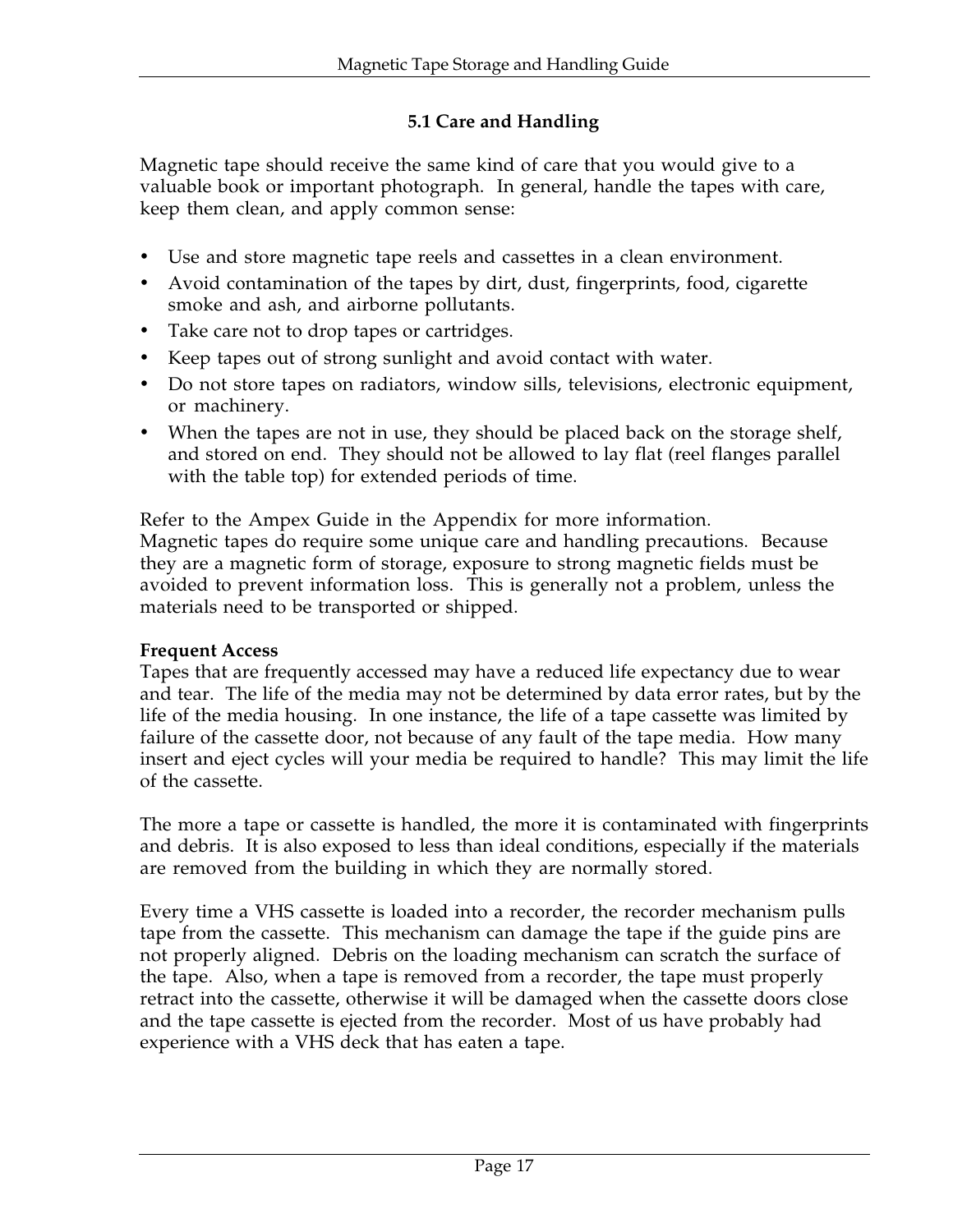Because of potential damage to the tape, it is important that the tapes be inserted and ejected at areas of the tape that contain no recorded information. A tape should NEVER be ejected in the middle of an important recording.

### **Transportation of Magnetic Tape**

Care must be exercised to ensure that tape collections are not harmed when they are transported. When magnetic media are transported, temperatures should not exceed 110° F (43° C). Collections should be transported in the spring or the fall when outdoor temperatures are moderate, if possible. Properly wound tape reels can survive greater variations in temperature and humidity without permanent damage than can poorly wound tape packs.

Tapes and cassettes should be shipped in the same orientation as they are stored on edge — with the weight of the tape pack being supported by the reel hub. Tapes that are shipped in the flat position are particularly subject to damage from dropping and other forms of shock. This is especially true of tapes that experience large changes in temperature during shipment or tapes that are poorly wound.

Media should be protected from damage due to shock by packing them in materials that will absorb shock (special packages, bubble wrap), using special labeling, and transporting them in appropriate vehicles. Shock-absorbing packaging will often have the added advantage of providing insulation that helps protect the media from large swings in temperature and humidity.

Exposure to strong magnetic fields must also be avoided to prevent information loss. Some of the detectors used to screen luggage in overseas airports have been known to partially erase tapes. Walk through metal detectors and X-ray scanners do not pose a threat to recorded information. Some hand-held metal detectors can cause problems since they use strong magnetic fields. Refer to the section on Stray Magnetism in the Ampex Guide in the Appendix.

### **5.2. Storage Conditions and Standards**

Storing magnetic tape in a clean, controlled environment is the most important precaution you can take to extend the life of the media. High temperatures, high humidity, and the presence of dust and corrosive elements in the air all affect the physical components that make up magnetic tape and can result in loss of readable data through decreased magnetic capability and deterioration of the binder or backing of the tape. Too low temperatures should also be avoided. In some cases, temperatures lower than  $32^{\circ}$  F (0° C) may actually harm the media and shorten, rather than extend, life expectancies by risking exudation of the lubricant from the binder, which may clog heads. Rapid temperature changes are also undesirable as they introduce stresses in the wound tape pack. Tapes that are to be played in an environment different from the storage environment should be allowed to acclimate to the new temperature.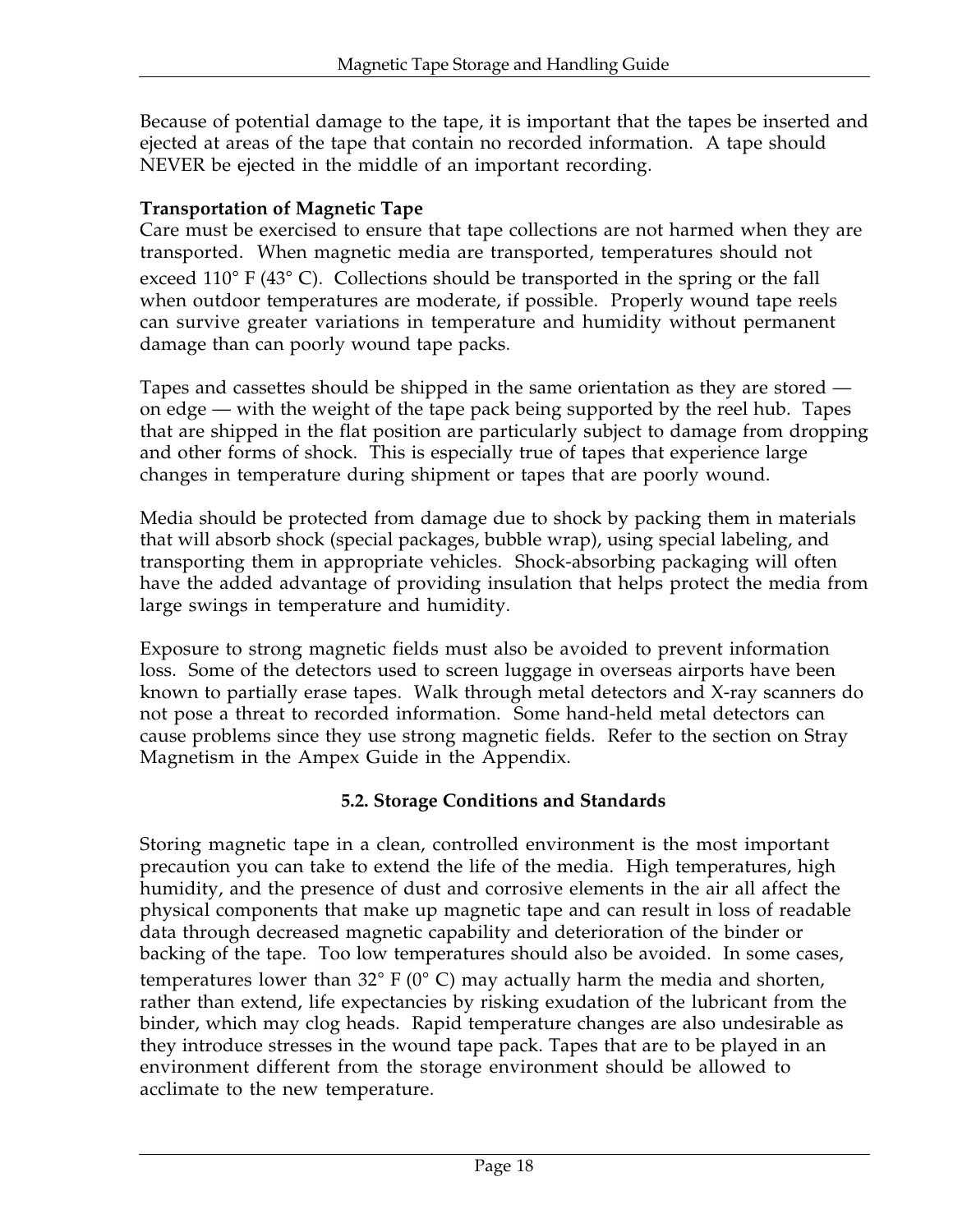#### **Temperature and Relative Humidity**

For years tape manufacturers have recommended that you store your tapes in a cool, dry place. In Section 2: What Can Go Wrong with Magnetic Tape?, the reasons behind this dictum were discussed in terms of the chemistries of the tape components: Binder hydrolysis is dependent on the moisture content of the tape, and lower humidity results in lower rates of hydrolysis. Furthermore, this reaction will proceed more slowly at lower temperatures. The latter is also true for the magnetic pigments — they will degrade more slowly at lower temperatures. Finally, to reduce unnecessary stresses on the wound tape that could result in deformation of the backing, a limited variation in temperatures and humidities is recommended. (See Figure 6.)

Storage at high temperatures ( $> 74^{\circ}$  F;  $> 23^{\circ}$  C) increases tape pack tightness. This results in distortion of the tape backing and an increase in permanent dropouts as wound-in debris is forced into the tape magnetic layer. Many layers of tape before and after the debris can be affected by impressions of the debris. Layer to layer adhesion, known as tape blocking, also can result after long term storage at elevated temperatures.

Storage at high humidity ( > 70% RH) results in increased degradation of the binder as a result of the higher moisture content of the tape pack. High humidities will also cause increased tape pack stresses as the tape absorbs moisture from the air and expands, causing distortion of the tape backing and an increase in permanent dropouts.

Fungal growth is also possible at high humidities and temperatures. Molds can live off the binder polymer and added components. This is yet another cause of binder breakdown in high humidities. Hairy growths at the edges of the tape are a sign of mold. The spores that are produced on this fuzz can get onto the tape surface and cause many dropouts.

Changes in both temperature and humidity can also cause mistracking problems on helical scan recordings (See Section 2.4: Format Issues: Helical versus Longitudinal Scan Recording). Substrates will expand or shrink with changing temperature and humidity just as metals do in heat or cold. The substrate films are not completely balanced in their reaction to these changes in temperature and humidity. In other words, they stretch and shrink differently in length and width directions. This causes a change in the angle of the recorded helical scan tracks. Most of these changes are recoverable by returning to a temperature and humidity close to the one at which the tape was recorded. However, heat can also cause premature aging of the substrate in the form of nonrecoverable shrinking and stretching.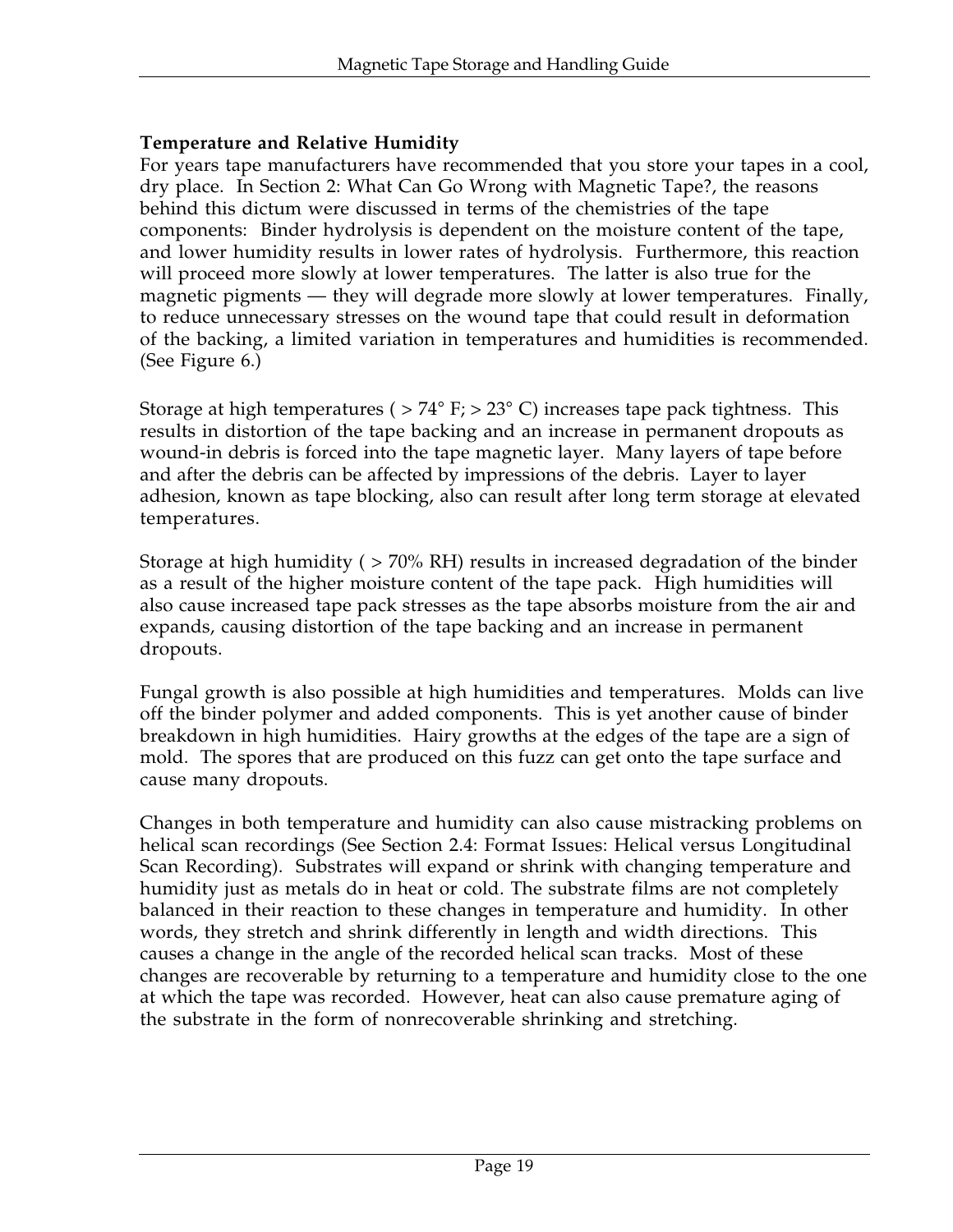

**Figure 6. Temperature and Humidity Conditions and Risk of Hydrolysis** This figure depicts the effects of humidity and temperature and shows that 15±

 $3^{\circ}$  C (59 $\pm$ 5 $^{\circ}$  F) and 40% maximum relative humidity (RH) are safe practical storage conditions. A similar diagram appears in ISO TR 6371-1989 that suggests even more stringent conditions (RH 20% max.) for long-term storage of instrumentation tapes. (Source: Ampex. Reprinted with permission.)

### **Variations in Temperature and Humidity**

Generally, the temperature and humidity in a tape storage facility are set to specific values, or set points, and infrequently varied or adjusted. This does not mean that the temperature and humidity in the facility are invariant. Changes in the outdoor temperature and humidity will cause the temperature in the tape storage facility to vary slightly.

If the temperature outdoors is higher than the set point temperature in the facility, the actual temperature in the facility will be slightly higher than the set point. If the outdoor temperature is lower than the set temperature, the actual facility temperature will be lower than the set point. The variations in temperature experienced will be larger at larger distances from the thermostat in the facility. The same logic applies to the humidity level in the facility. Larger discrepancies in the set point and the actual temperature will be observed if one of the walls of the facility is an exterior wall, or if the heating/cooling capacity of the environmental controller is less than that required to properly control the tape archive.

The set point in a tape archive may be constant, but the archive will still experience some degree of daily and seasonal variations in temperature and humidity. A tape archivist must have knowledge of the set points in the archive as well as the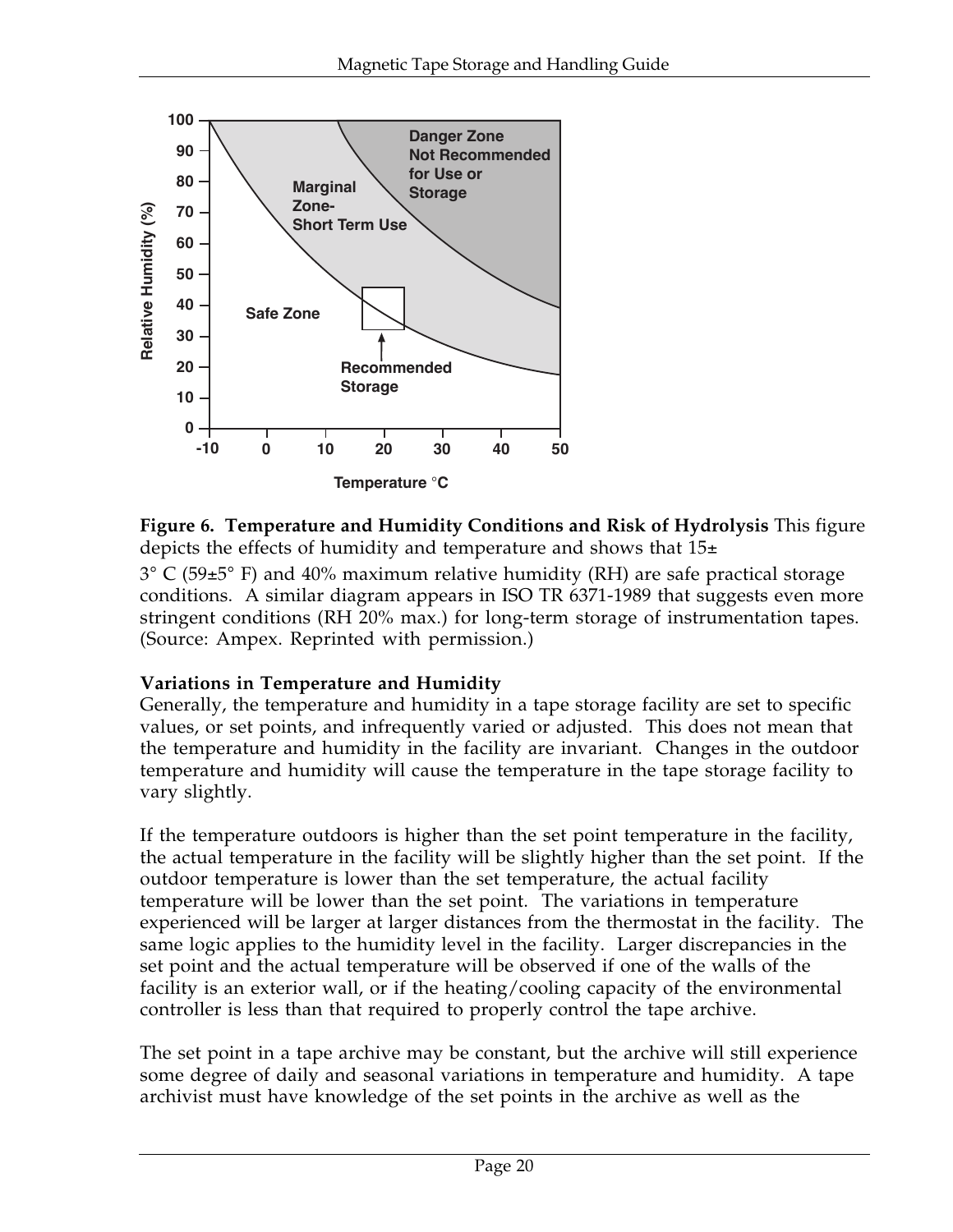variations in temperature and humidity to ensure that the archive complies with recommended storage conditions.

Variations in temperature and humidity can cause tape problems. Tape packs are wound under a considerable amount of tension. This is necessary to maintain the shape of the tape pack. A reel of tape can be permanently damaged if the tape pack tension is too high or too low. If the tension is too high, the tape backing can stretch. If the tension gets too low, tape layers can slip past each other, resulting in pack slip, cinching, or popped strands on playback (see Figure 7). Relaxation of the tape backing can also occur if the tape pack tension is not properly maintained. Relaxation, stretching, and deformation of the tape backing can cause mistracking of a videotape or sound distortion on an audio tape. Every time a tape pack is heated or cooled, the tape pack tension will increase or decrease, respectively. The best way to reduce the degree of tape backing distortion is to store magnetic media in an environment that does not vary much in temperature or humidity.





**Figure 7. Bad Tape Wind Examples This figure shows schematic examples of popped strands, pack slip, and a flange pack. The illustrations show a cross-section slice of the tape pack through the hub.**

### **Dust and Debris**

Dust, smoke particles, and tape debris present in the environment can get wound into the tape pack as the tape is played, resulting in dropouts when the tape is subsequently played. The lost signal is generally greater than expected from the size of the particle. The record and read heads must maintain very close contact with the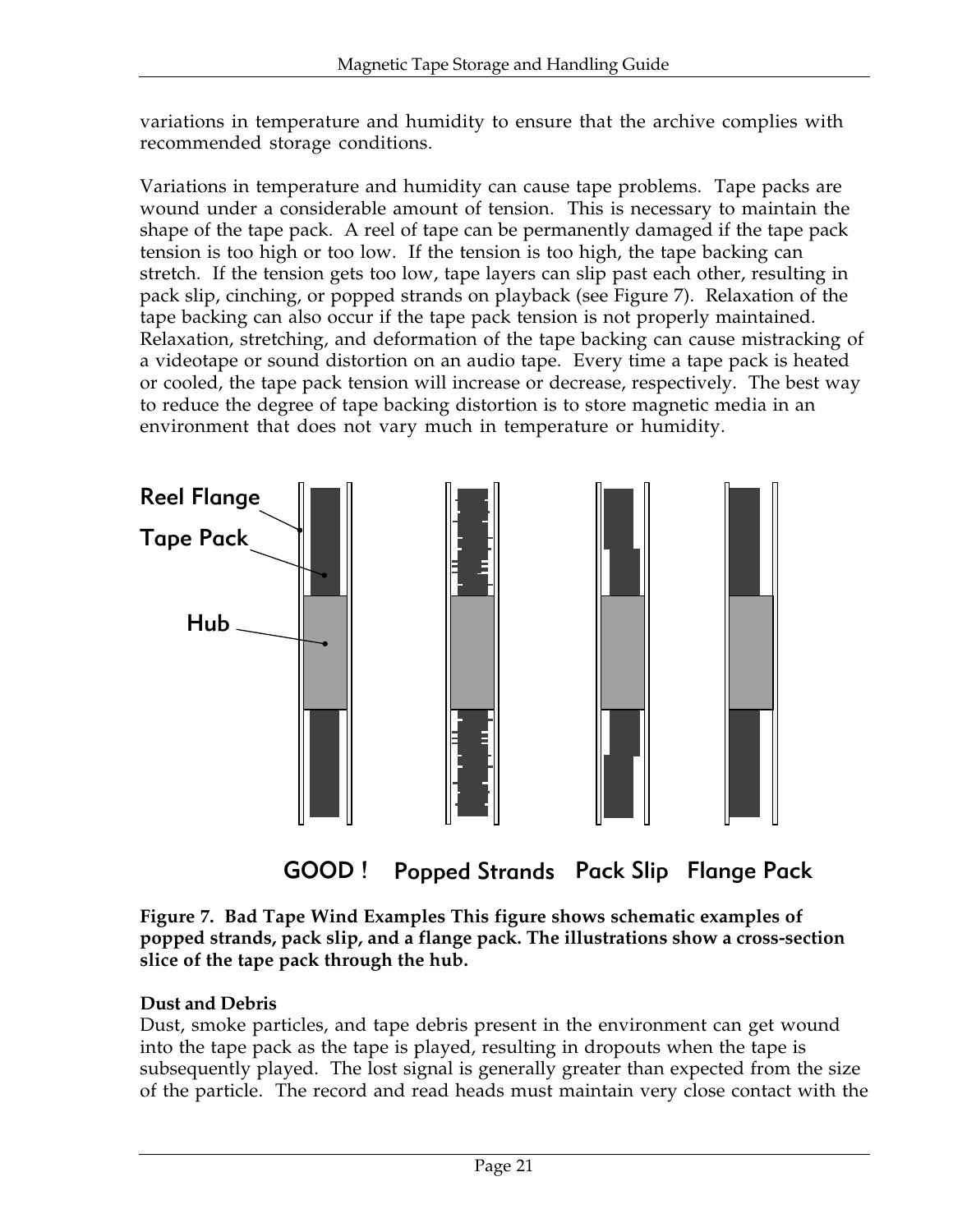tape. A particle of dust on the tape causes the head to ride up over the particle and lose contact with the tape. For perspective on the size of various debris particles compared to the normal head to tape spacing, see Figure 8.



Debris Perspective on High Density Digital Recording Tape

Spacing which would cause a 2 dB loss at 50 Kfci

**Figure 8. Size of Tape Debris Relative to the Tape/Head Spacing** This figure shows the relative size of debris commonly found on tapes and on recorders relative to the tape-head spacing. It is clear from this diagram that even the smallest airborne particles can result in a dropout if the debris gets between the head and the tape.

#### **Corrosive Gases**

Polluted air is known to cause problems with books, photographs, and works of art. Airborne sulfides, ozone, and nitrous oxides can cause accelerated deterioration of these objects. Silverware and black and white photographs are blackened by airborne sulfides produced by the degradation of wool fibers, the burning of coal, and bioeffluents. Magnetic tapes are no exception. They, too, are susceptible to corrosive gases in the environment.

Exposure to very low levels of corrosive gases representative of urban office environments has been known to cause corrosion on bare metal particle (MP) and metal evaporated (ME) tapes. In general, these tapes are contained in cassettes, and the cassette shells have been shown to be an effective armor against pollutants in the environment. This corrosion problem is limited to the metal based MP and ME tapes and is not a significant factor in the deterioration of oxide tapes (iron oxide, chromium dioxide, barium ferrite).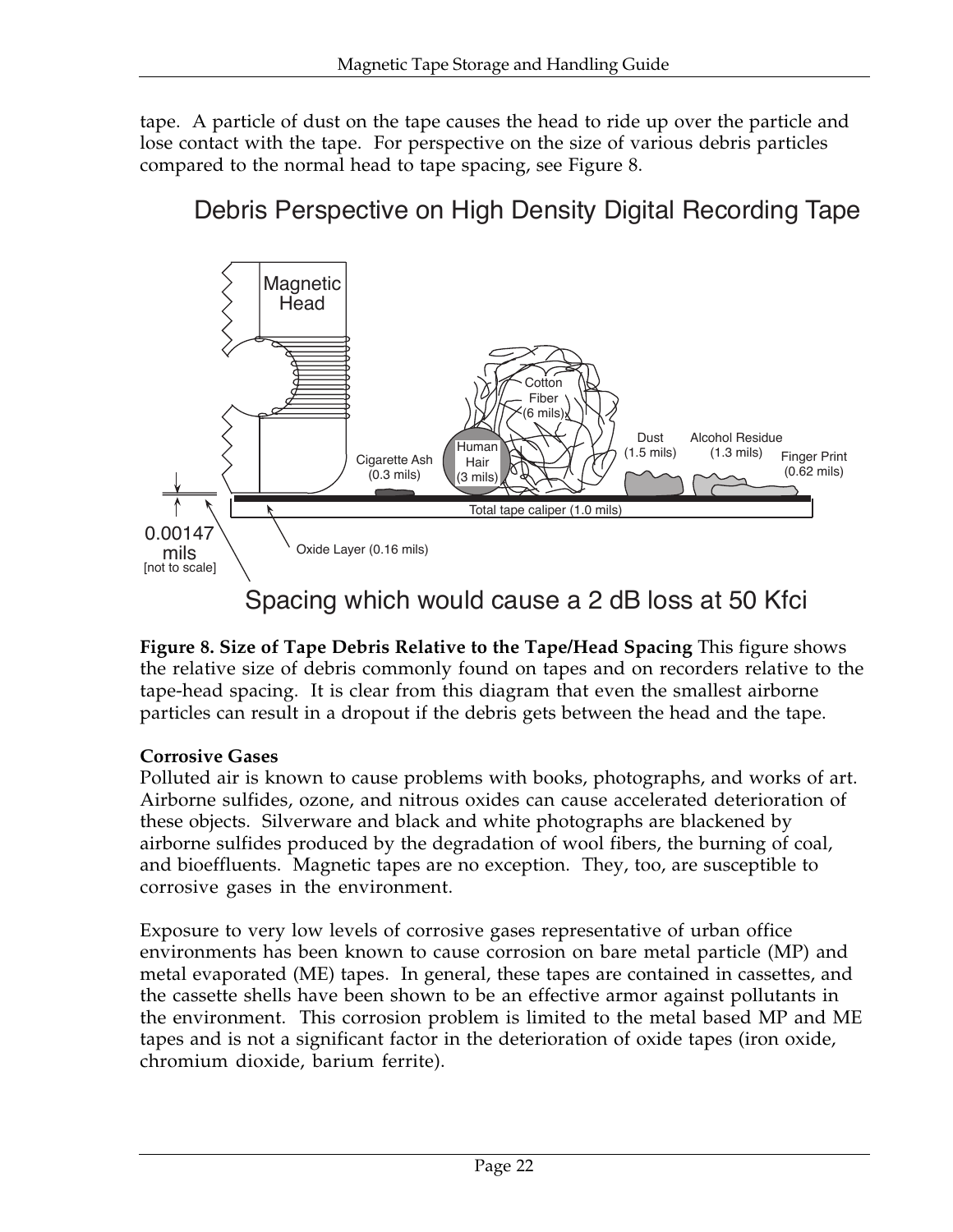If a tape archive is known to contain MP or ME based magnetic tapes, and the tape archive is situated in an environment characterized by high levels of pollutants (e.g., downtown Los Angeles), some precautions may be necessary to ensure that the level of chlorine and sulfides in the archive are at a sufficiently low level. Air conditioning systems may require special filters to remove pollutants if the archive is located in an urban environment.

### **Storage Recommendations**

Current industry standards recommend that materials be stored around 65 - 70° F (18 - 21° C) and 40 - 50% relative humidity (RH) (Table 1). Unfortunately, these recommendations are based, in part, on what is best for recording and playback, and what has historically proven to be good for film and paper storage. They may not be the best conditions for the long-term storage of magnetic media. Standards committees are beginning to consider storage conditions specific to magnetic tape and are recognizing that magnetic tapes benefit from storage at temperatures and humidities lower than those recommended in the past.

| Agency/Researcher | Date | Temperature               | <b>Relative Humidity</b> |
|-------------------|------|---------------------------|--------------------------|
| Cuddihy           | 1982 | $65^\circ$ F $\pm$ 3° F   | $40\% \pm 5\%$           |
|                   |      | $18^{\circ}$ C $\pm$ 2° C |                          |
| SMPTE (RP-103)    | 1982 | $70^\circ$ F $\pm$ 4° F   | $50\% \pm 20\%$          |
|                   |      | $21^{\circ}$ C $\pm$ 2° C |                          |
| <b>NARA</b>       | 1990 | $65^\circ$ F $\pm$ 3° F   | $40\% \pm 5\%$           |
|                   |      | $18^{\circ}$ C $\pm$ 2° C |                          |

### **Table 1. Current Recommendations for Magnetic Tape Storage**

Note: These are general recommendations that were being made in the 1980s. Standards committees are beginning to recognize the benefits of lower humidities and temperatures for the long term storage of magnetic tape. The above conditions may not be optimal for preserving magnetic tape for as long as is physically possible.

AES, ANSI, NARA, and SMPTE standards committees are coming to recognize that organizations have different storage needs and requirements. In some cases, information older than five years is considered obsolete. In other cases, information needs to be preserved in perpetuity. The optimal storage conditions for each of these requirements differs (Table 2). In the case of short-lived information, storage conditions can be at or near the room ambient conditions of the facility in which the tape collection is housed. No special storage facilities would be required, assuming that temperatures stayed between  $68 - 76$ ° F (20 - 24° C) year round and humidity never exceeded 55% RH. For the indefinite storage of information, special storage facilities would be required to maximize the lifetime of the media. No medium lasts forever, so transcription of information from old, deteriorating media to new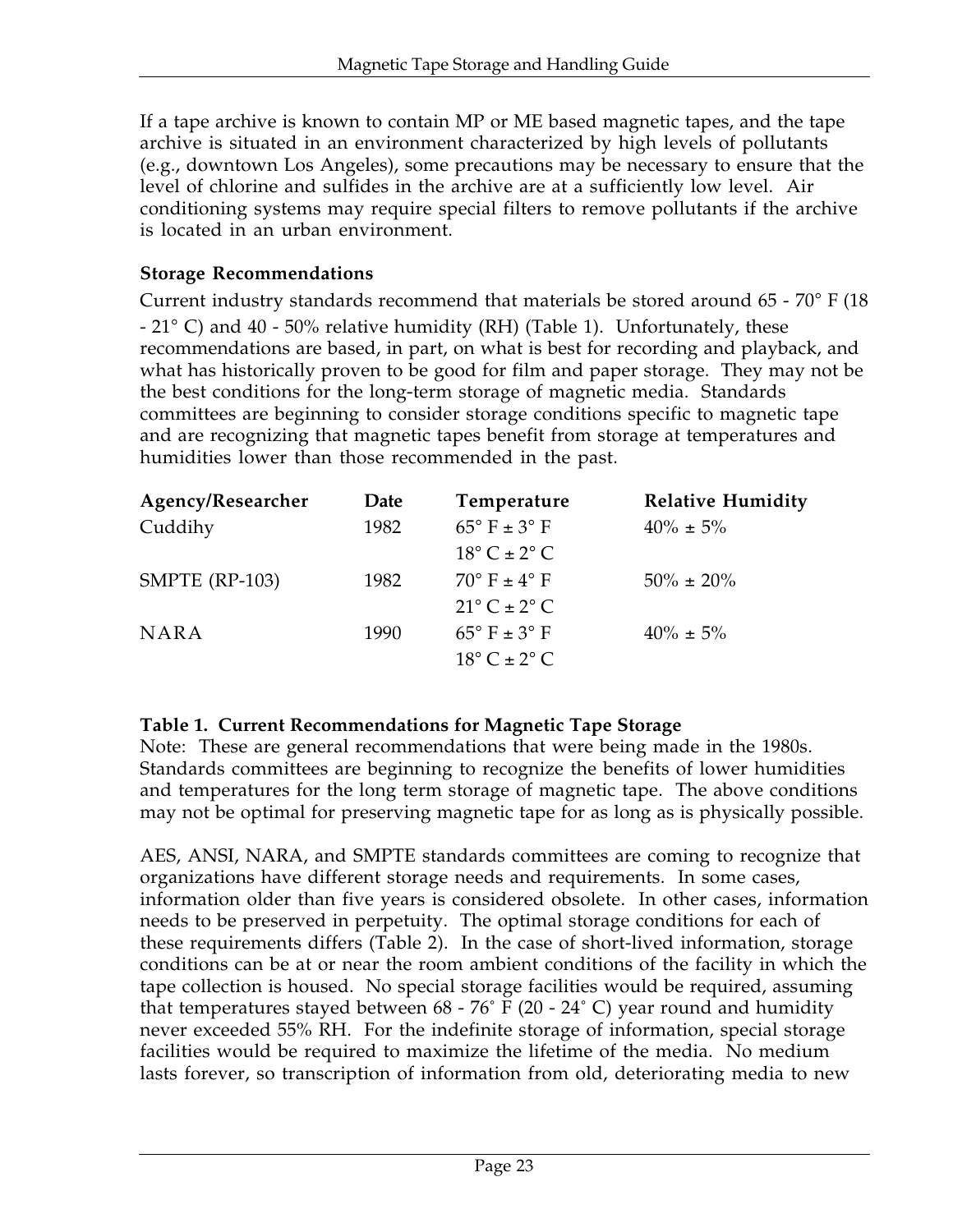media would eventually be required; however, storage conditions can be optimized to preserve the current media copy of the information for as long as possible.

Information stored at room ambient conditions would be readily accessible and playable. On the other hand, information stored in deep archive conditions would require a period of time to acclimate to the conditions of the facility in which the information would be played back. As such, the storage condition recommendations are generally referred to as access storage and archive, or preservation, storage.

| <b>Key Feature</b>         | <b>Access Storage</b>                     | <b>Archival Storage</b>                   |
|----------------------------|-------------------------------------------|-------------------------------------------|
|                            | To provide storage for                    | To provide storage that                   |
| Function                   | media that allows                         | preserves the media for                   |
|                            | immediate access and                      | as long as possible                       |
|                            | playback                                  |                                           |
| Acclimation required       |                                           |                                           |
| prior to playback?         | No.                                       | Yes.                                      |
|                            | At least 10 years when                    |                                           |
| Media Life Expectancy      | stored at the indicated                   | The maximum allowed                       |
|                            | temperature and                           | for the particular media                  |
|                            | humidity conditions.                      | type.                                     |
|                            | At or near room                           | Significantly lower than                  |
| Temperature Set Point      | ambient. In the range: 60                 | room ambient. As low                      |
|                            | to 74 $\degree$ F (15 To 23 $\degree$ C)  | as $40^{\circ}$ F (5° C).                 |
|                            | At or near room                           | Significantly lower than                  |
| Humidity Set Point         | ambient. In the range: 25                 | room ambient. As low                      |
|                            | to 55 % RH.                               | as 20 % RH.                               |
|                            | Difference between                        | Difference between                        |
| Temperature Variations     | maximum and                               | maximum and                               |
|                            | minimum value should                      | minimum value should                      |
|                            | not exceed $7 \degree$ F (4 $\degree$ C). | not exceed $7 \degree$ F (4 $\degree$ C). |
|                            | Difference between                        | Difference between                        |
| <b>Humidity Variations</b> | maximum and                               | maximum and                               |
|                            | minimum should not                        | minimum value should                      |
|                            | exceed 20 % RH.                           | not exceed 10 % RH.                       |

**Table 2. Key Features of Access and Archival Storage of Magnetic Tape**

Information represents a general summary of conditions being proposed in drafts of storage recommendations by SMPTE, ANSI, AES, and others.

Access storage conditions are recommended for those materials that need immediate access for playback purposes and for information that has a functional lifetime of ten years or less. Access storage conditions are close to the temperature and humidity conditions of the playback facility — generally room ambient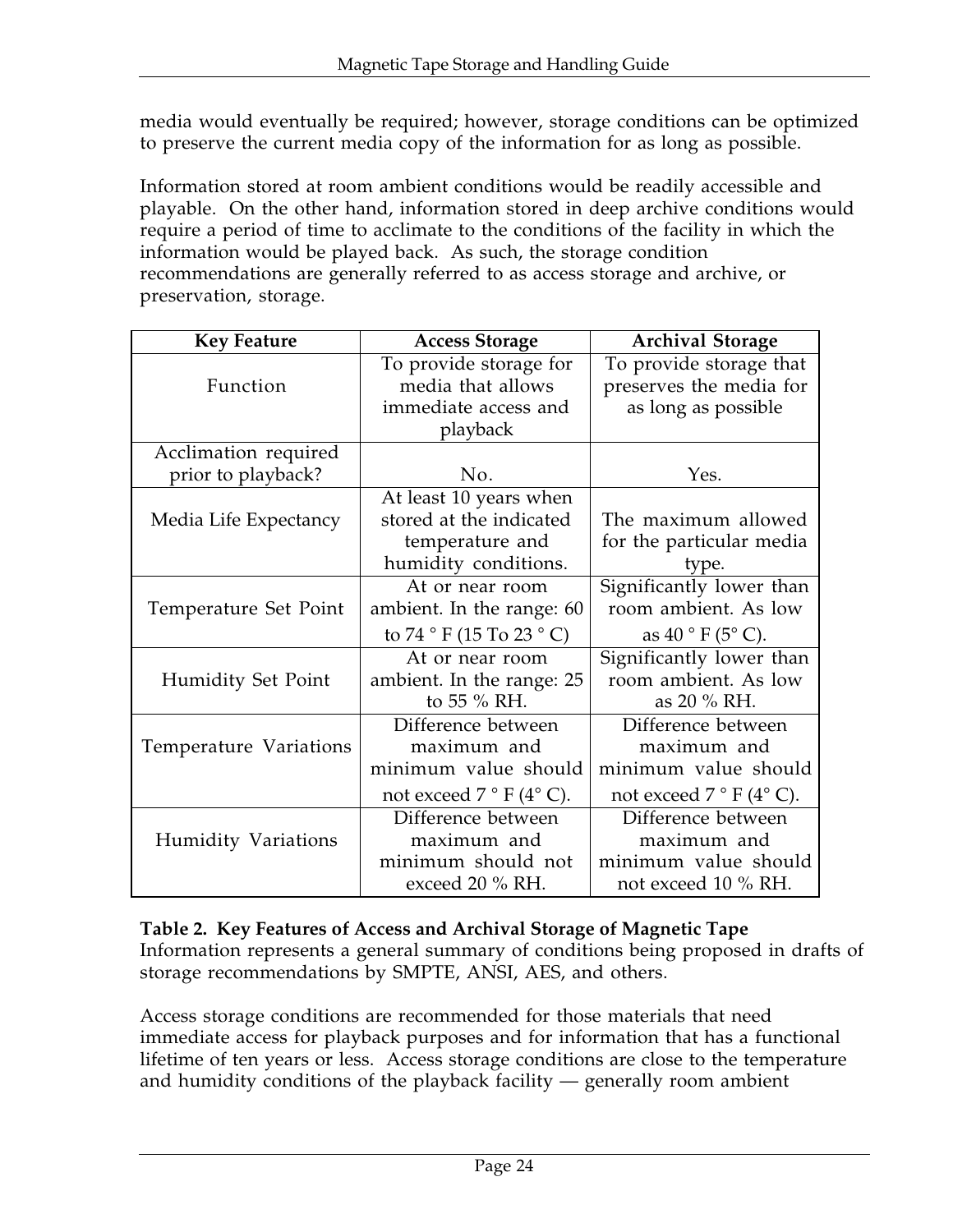conditions. The single, one-size-fits-all storage condition recommended for magnetic tape in the 1980s and early 1990s generally fit the category of access storage.

Archival storage conditions are recommended for materials that need to be preserved as long as possible. The conditions are specifically designed to reduce the rate of media deterioration through a lowering of the temperature and humidity content of the media. The temperature and humidity are also tightly controlled to reduce the deformation of the tape pack as a result of thermal and hygroscopic expansion/contraction.

Considerable cost is normally involved in maintaining a temperature/humidity controlled archive. However, as mentioned elsewhere in this report, the quality of care a magnetic tape receives should be commensurate with the perceived value of the information contained on the tape. If the information stored on the tape is of great value and must be preserved indefinitely, this could justify the cost of purchasing and maintaining the recommended archive facility. See Section 4.1: Tape Costs and Longevity for more information.

### **Removal of Magnetic Tapes from Archival Storage**

Tapes cannot be immediately removed from archival storage conditions and played on a recorder. Time must be allowed for the tapes to equilibrate to the temperature and humidity of the recorder environment prior to playback. This allows the stresses in the pack to equalize and the track shapes (helical scan) to return to normal. In the case of very low temperature storage, it may be necessary to place the tapes in an intermediate storage environment first to prevent condensation of moisture on the tapes and reduce stresses on the tape pack that would be introduced by rapid temperature changes.

In general, it is the width of the tape that determines how rapidly it will come to equilibrium. A tape that is twice as wide will take four times as long to stabilize to the new environment. Table 3 indicates the amount of time that should be allowed for the tapes to come to equilibrium after significant changes in temperature and/or humidity ("Heat and Moisture Diffusion in Magnetic Tape Packs," IEEE Transactions on Magnetics, 30 (2), March 1994: 237).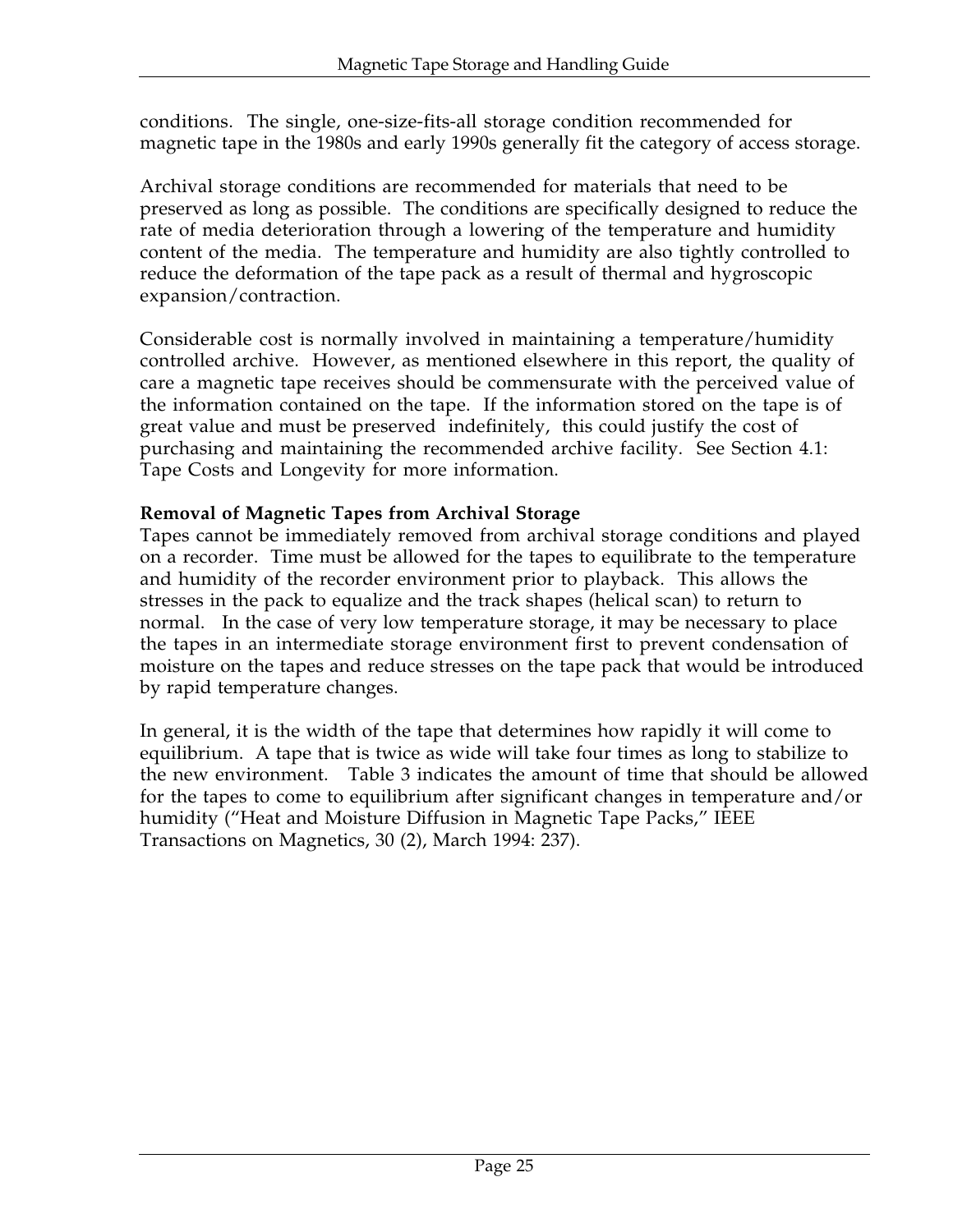| Time for Temperature<br>Acclimation | <b>Time for Humidity</b><br>Acclimation |
|-------------------------------------|-----------------------------------------|
|                                     |                                         |
|                                     | 6 hours                                 |
| 1 hour                              | 1 day                                   |
| 16 hours                            | 50 days                                 |
|                                     |                                         |
|                                     | 4 days                                  |
| 1 hour                              | 2 days                                  |
| 4 hours                             | 8 days                                  |
|                                     | 1 hour<br>2 hours                       |

**Table 3. Acclimation Times for Magnetic Media Removed from Archival Storage** A tape that is stored at a temperature or humidity that is significantly below that of room ambient conditions must be allowed to acclimatize prior to playback.

#### **5.3 Refreshing of Tapes**

In order to maximize their useful life, tapes may require periodic refreshing. This is a nonstandard term in the tape recording trade that can refer to the retensioning or rerecording of the tape, depending on the community of tape users. To avoid confusion, the terms retensioning and rerecording are preferred to refreshing.

Retensioning is normally recommended where prolonged tape pack stresses could cause damage to the tape. Some manufacturers have recommended that tapes be unspooled and rewound at regular intervals (often three years) to redistribute tape stress and prevent tape pack slip, cinching, and tape backing deformation. For example, retensioning was often recommended for large diameter tape reels, such as the old twelve-inch quadruplex videotape reels, so that tape stresses near the hub of the reel could be relieved. Some tape user communities refer to the process of retensioning as exercising the tape.

Rerecording requires that data be read from and written to the same tape periodically to refresh the magnetic signal and prevent data loss. Rerecording was employed primarily with some older nine-track computer tapes used in the 1960s and 1970s that were susceptible to print through.

Transcription, the copying of one tape to another, has also been referred to as refreshing. Transcription is the preferred term for this process. Tapes purchased today generally utilize small diameter tape reels and high coercivity magnetic pigments so that they often do not require retensioning or rerecording on a periodic basis. In some specific instances, tape manufacturers may still recommend the periodic retensioning of tape (see Ampex Guide in the Appendix, for example). It is best to check with the manufacturer to determine if tape retensioning is necessary.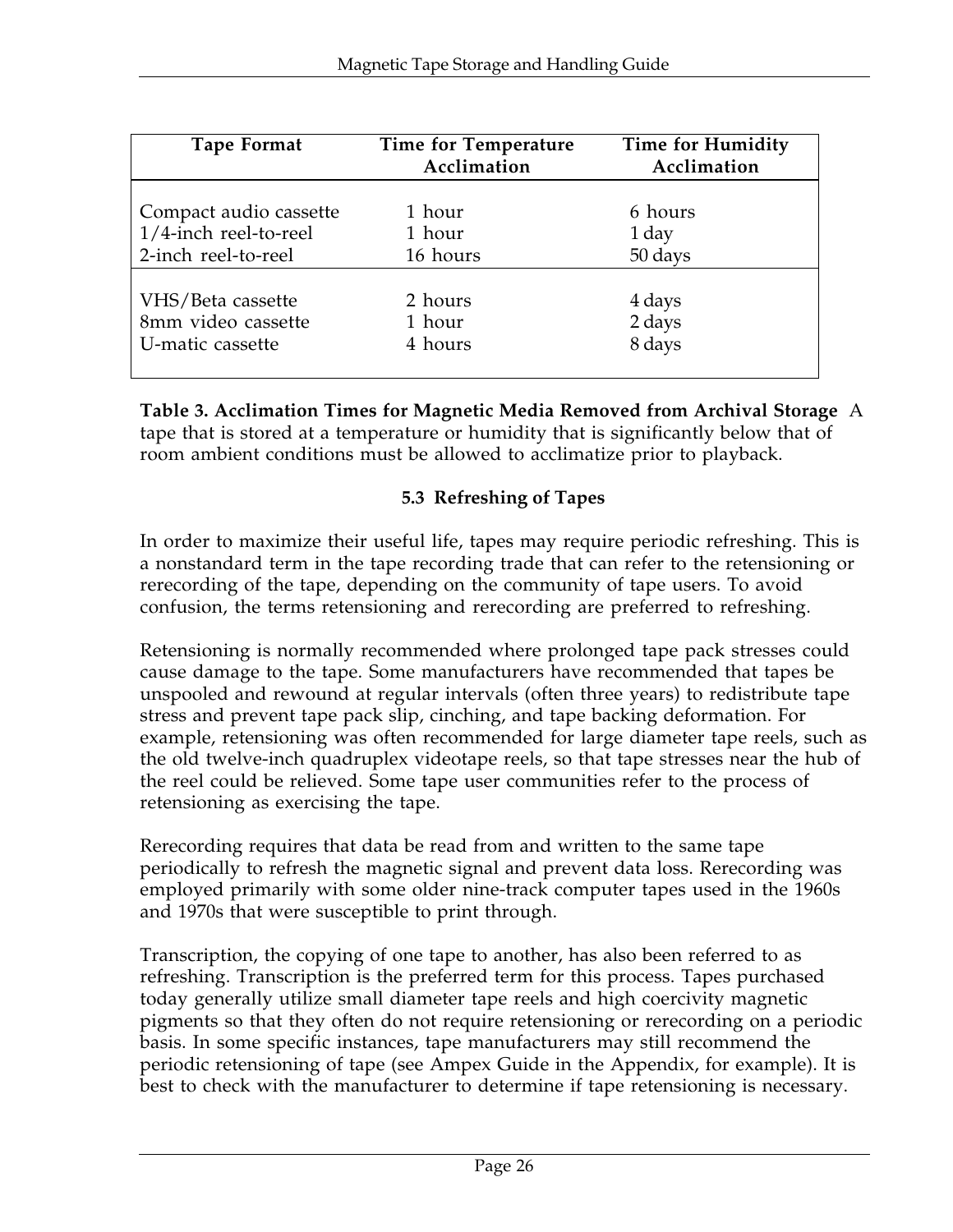Finally, refreshing should not be confused with restoration. Refreshing is a preventative maintenance procedure. Restoration refers to the reconditioning of a damaged or degraded tape in order to allow playback. Restoration is a repair or damage recovery procedure.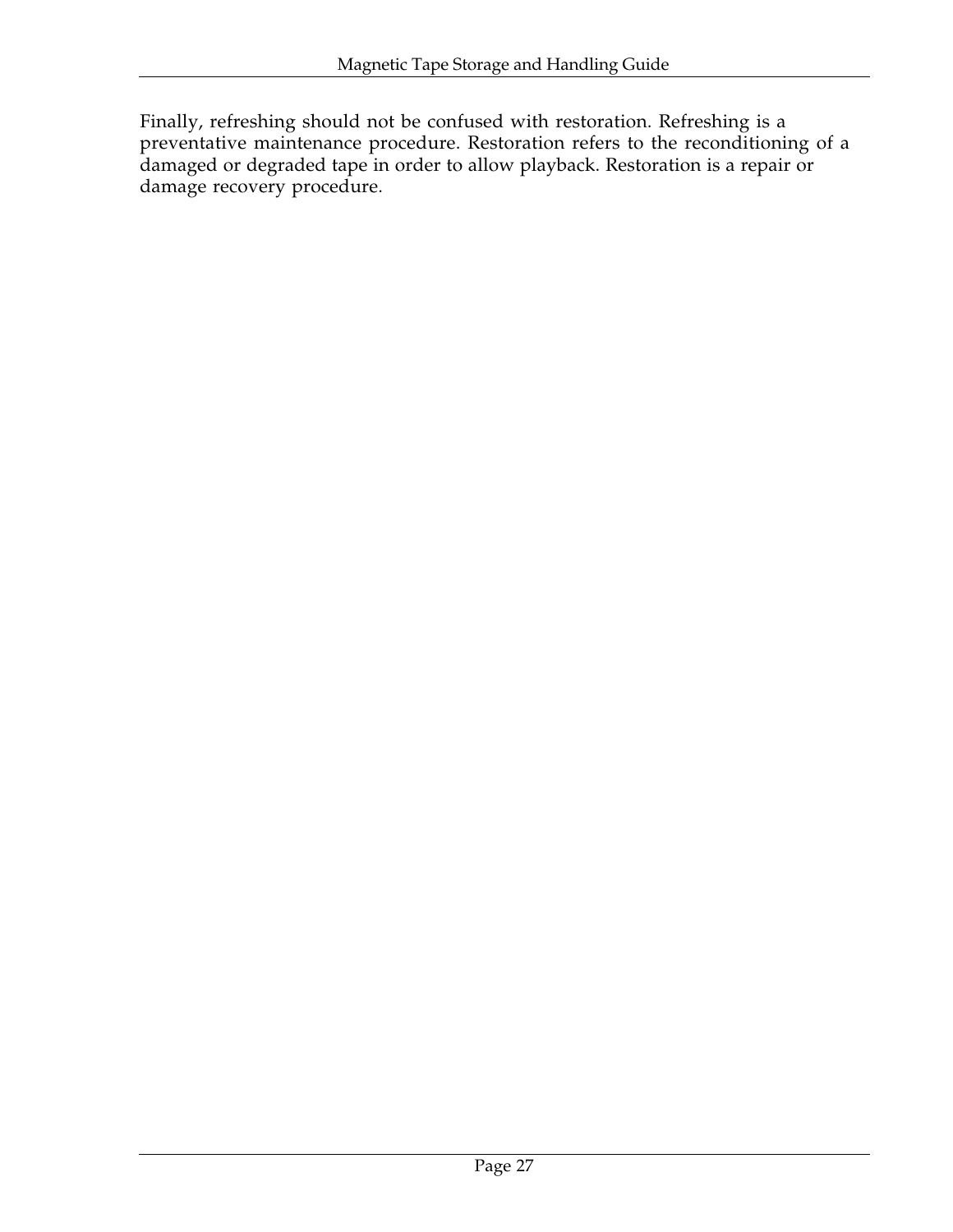# **Appendix**

#### **Ampex Guide to the Care and Handling of Magnetic Tape**

The Ampex Recording Media Corporation, a U.S. magnetic tape manufacturer, has developed many informational and training materials about magnetic tape. The "Guide to the Care and Handling of Magnetic Tape" is reproduced here with the permission of the Ampex Recording Media Corporation. Additions, changes, and comments by NML are shown in square brackets [ ]. Some of the sections of this document deal with recorder aspects that may be beyond your control, such as wind speed and tension, if you are using a simple VHS, cassette, or reel-to-reel audio deck. However, these sections still contain useful information on what to look for as signs that the tape is damaged or needs to be copied. All sections of the original document are included for completeness, but not all sections may be appropriate for your particular tape collection.

### **Recommended Practices**

- Tape should be handled only in no smoking, no food, clean areas.
- Do not let tape or leader ends trail on the floor.
- [Do not drop or subject to sudden shock.]
- Keep tape away from magnetic fields. Don't stack tapes on top of equipment.
- Tape storage areas should be cool and dry. Never leave open reel or cassette tapes exposed to the sun.
- Avoid subjecting tapes to rapid temperature changes. If storage and operating area temperatures differ by more than  $15^{\circ}$  F (8 $^{\circ}$  C), allow an acclimatization time within the operating area of four hours for every 18° F (10° C) difference.
- Store open reel and cassette tapes with the reels or tape packs vertical. Reels should be supported by the hub. [Tapes should be stored like books on a library shelf — on end. They should not be stored laying flat.]
- Use high quality reels or cassettes, boxes/containers, and accessories.
- Return tapes to their containers when they are not in use.
- Cut off damaged tape or leader/trailer ends from open reel tapes.
- For open-reel tapes, use protecting collars if available.
- Do not use general purpose adhesive tapes to secure the tape end or for splicing. If necessary, use adhesive products designed for the purpose.
- Minimize tape handling.
- Do not touch the tape surface or the edge of the tape pack unless absolutely necessary and then wear lint-free gloves.
- Clean the recorder tape path thoroughly at the recommended intervals.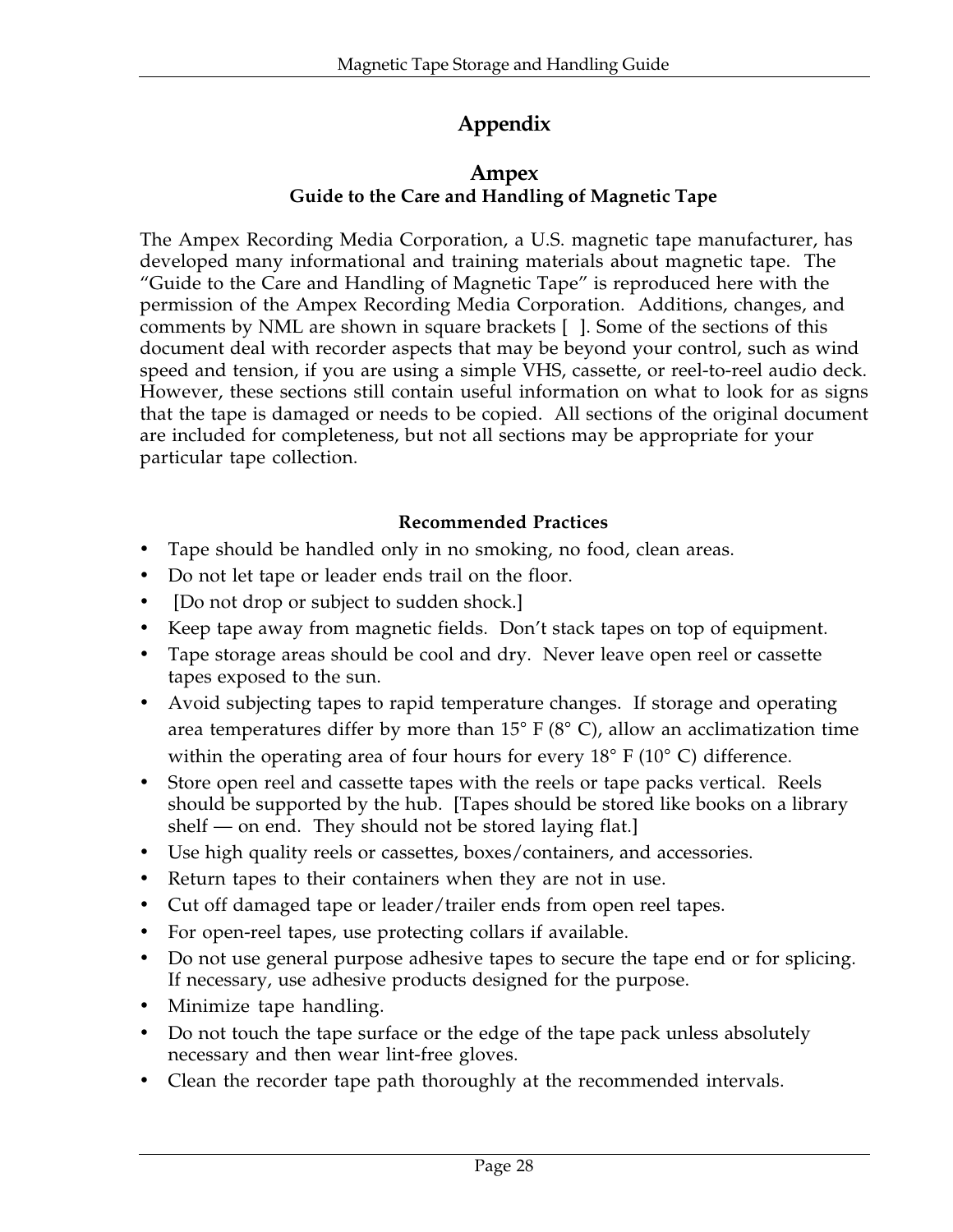- Discard tapes with scratches or any other surface damage, which causes significant debris to be left in the recorder tape path.
- Ensure tapes to be reused are thoroughly bulk-erased before they are put back into service.

### **Cleanliness**

Cleanliness is important because minute debris can cause loss of reproduced signal by disturbing the intimate contact necessary between the tape surface and the reproducing head. Figure 9 shows typical dimensions of common contaminants in the context of significant tape to head separation. A separation less than 1/10th of the diameter of a smoke particle will cause a 12 dB loss, reducing the signal to 1/4 of the proper amplitude.



**Figure 9. Tape Debris.** (Source: Ampex. Reprinted with Permission.)

For analog recording, especially audio recording, the effects of dirt and debris are much less important than for high density digital recording and video recording. Relatively severe dropouts will be unnoticed in analog hi-fi reproduction and even worse dropouts will not impair the intelligibility of speech.

Dropouts are much more important in instrumentation data recording and any form of high density digital recording. If the signal losses are sufficiently severe to overwhelm the error correction, data errors may result.

In video recording, very short duration dropouts appear as irritating flashes in the picture, and in this case, perhaps unusually, the eye is more critical than the ear. For any type of recording, things are not as difficult as they appear because spacing due to debris is confined to only a small part of the track width, but the message for tape care is clear. However, most physical tape damage occurs when tapes are being loaded on a recorder or during handling before or after loading. It is, therefore, preferable that tapes be kept clean to avoid the need for special cleaning that involves extra handling and passage through additional mechanisms. For general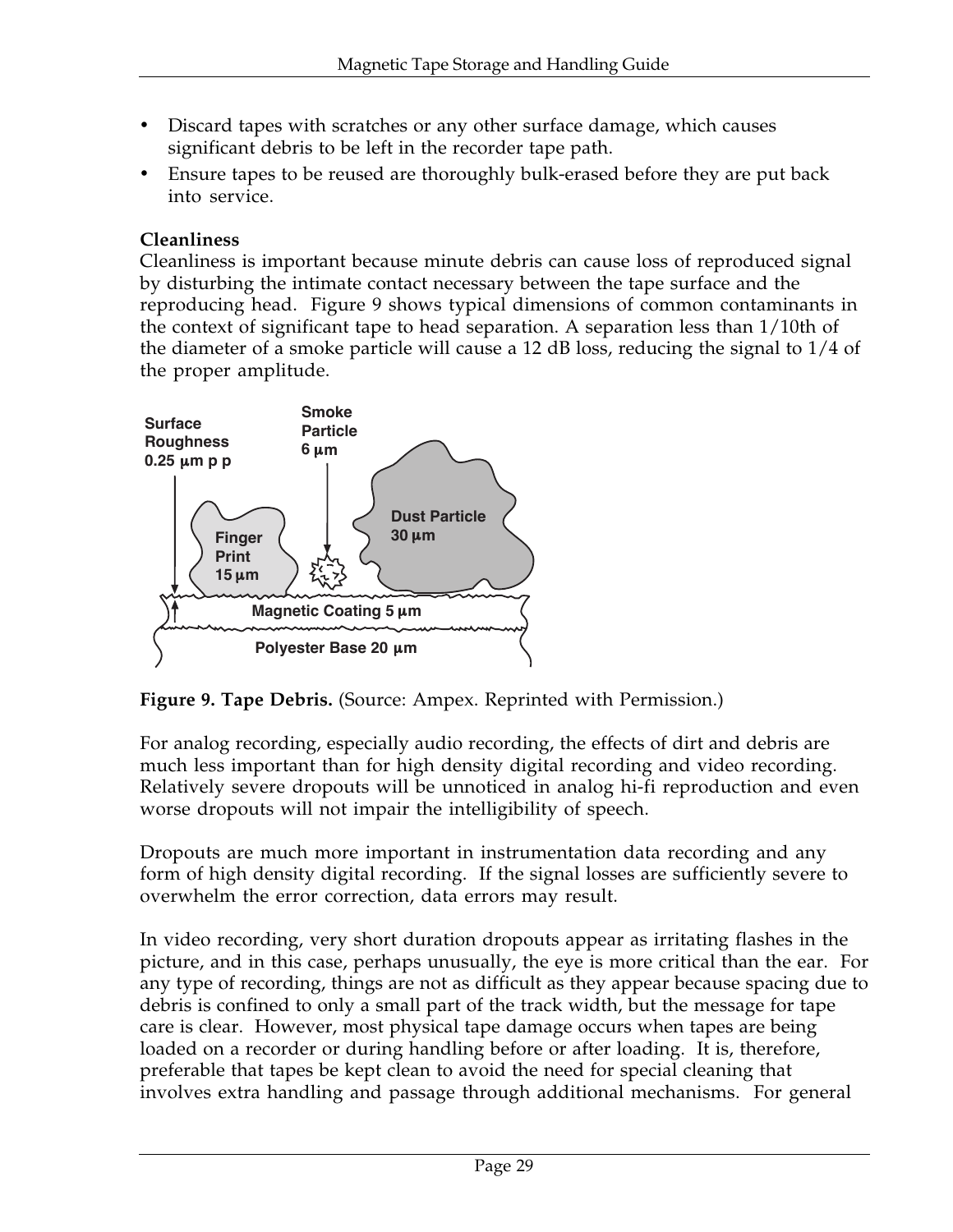purpose tapes, a class 10,000 clean room environment (less than 10,000 0.5 mm particles per foot) is a good aim. High density digital recording may benefit from cleaner conditions.

The worst contaminants, which should never arise, are sticky residues from improper tape end fixing tabs or elsewhere. Special end retaining tape or tabs have non-oozing clean pealing adhesive.

#### **Stray Magnetism**

This is less of a problem than often thought. Devices such as walk-through metal detectors use small fields that have absolutely no effect. Hand-held detectors are best avoided as high local fields may be present. X-rays have no effect on unrecorded or recorded tapes. Similarly, radiation from radar antennas can be disregarded, unless the field strengths are sufficient to injure people. [Some detectors used to screen luggage in airports use powerful magnetic fields that may partially erase recorded information on tapes. These devices are used in some European airports.]

It is prudent to keep tape away from transformers, heavy electrical machinery, [and other very strong magnets]. Magnetizing forces of the order of 500 A/m and above can cause partial erasure and/or increase print through in the case of recorded tape. Such fields may put low frequency (LF) noise on unrecorded tape. This can be removed by bulk-erasure. The risk of increased print through applies to alternating fields that can act as a bias, encouraging layer-to-layer printing.

Magnetic field problems are very rare, even for tapes shipped internationally without special precautions. The best protection for shipping is a minimum of 50 mm [2 inches] of nonmagnetic material all round. The inverse square law ensures that the fields from even heavy electrical equipment will not affect tape at 50 mm [2 inch] distance. Metallic boxes and foils offer no useful protection against stray fields but may help exclude adverse environments.

#### **Tape Handling**

#### **General**

Cassettes provide good protection for the tape inside. Cassettes should be returned to their library boxes for additional protection when not in use.

The protection offered by reels can be improved if wrap-around collars fitting around or between the flanges are used. Such collars prevent the flanges deflecting and pressing against the edge of the tape; they also help exclude dust and retain the tape end, avoiding the risk of contamination with glue from unsatisfactory retaining tabs.

[Shock, such as dropping the tapes, should be avoided.]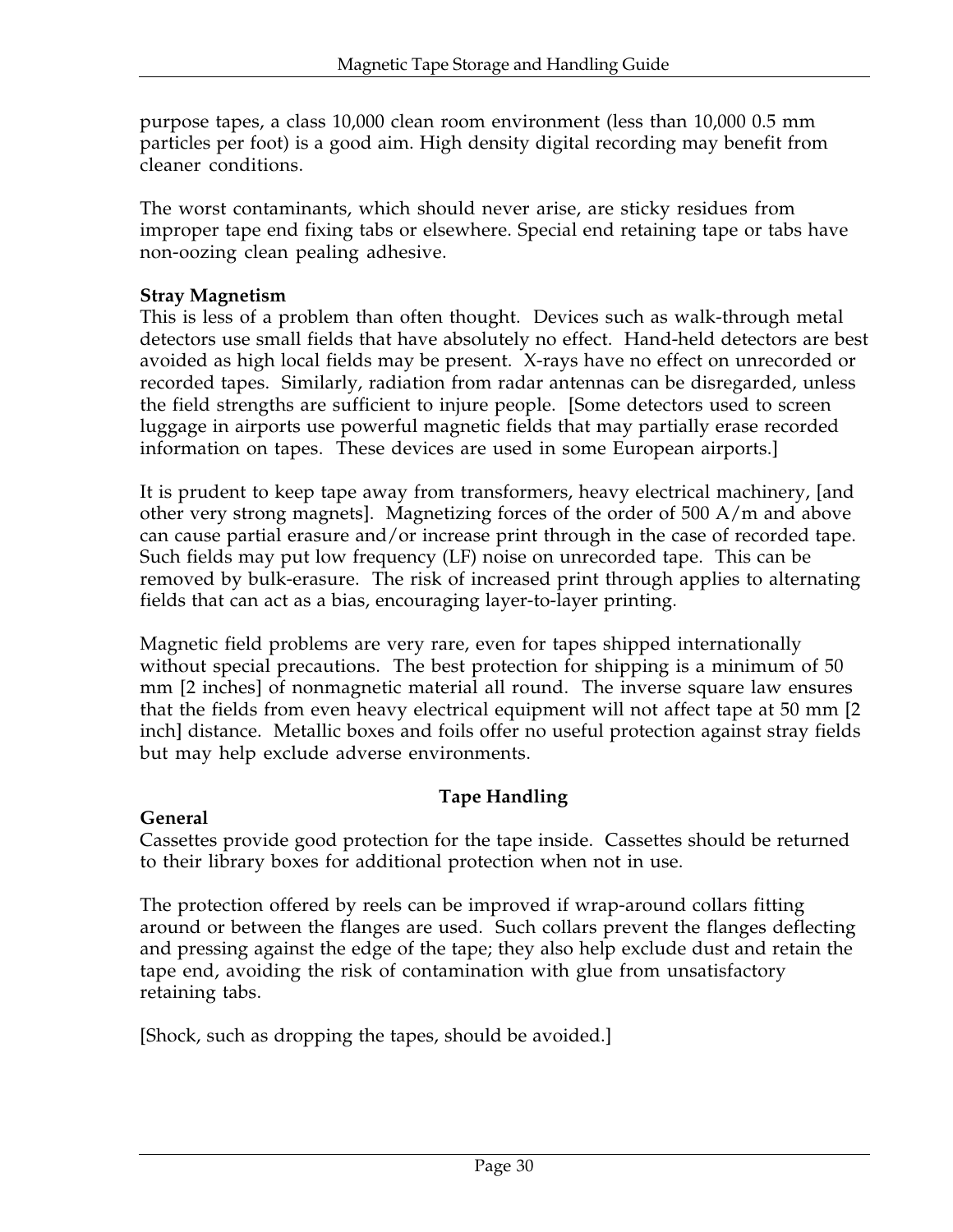#### **Tape edge quality**

Tape is slit to precise widths with smooth straight edges. These qualities must be preserved if the tape is to perform well, [since most recorders edge guide the tape].

Modern recorders use narrow tracks. [If a tape edge is nicked, dented, bent or stretched] the recorder head [will not properly track over the recorded signal (mistracking)]. Bent or nicked reels, therefore, should be promptly discarded before significant tape edge damage results.

If an uneven tape pack is noted within a cassette, it may be appropriate to copy any valuable data for the same reason.

### **Tape pack/wind quality**

Tape is least vulnerable to external damage when wound in a smooth, even pack. Popped strands, where a few turns of tape stand away from the majority, are very easily damaged and should be avoided by using good quality tape and properly adjusted recorders.

Wound tape packs tend to loosen at low temperature (the tape thickness shrinks faster than the length). [This can also occur if the tape has reached high temperature and/or humidity and is brought back down to access conditions]. Vertical storage prevents pack slip under such conditions. Supporting reels by their hubs ensures the flanges are not deflected. In the ideal case, the flanges will then not contact the tape.

[Flange packing is a condition that occurs when the tape is either wound up against one flange by a poorly aligned recorder, or has fallen against the flange due to a loose wind and flat storage. Flange packing often leads to damaged edges from the tape scraping against the edge of the flange as it unwinds through the recorder or winds back to the reel. When a poor wind with popped strands is also present, the strands that stick out of the pack can be severely bent when the tape is flange packed.]

#### **Embossing**

Reels should have smooth tape take-up surfaces. Even small bumps close to the hub will produce impressions in the tape repeating for several tens of meters. This embossing effect applies for lumps as small as 30 mm [1.2 mil; 0.0012 inch] high, and the impressions produce measurable tape-from-head separation. Note that even well-made splices stand higher than 30 mm so the embossing effect applies.

A wrinkled tape end on the hub can cause similar problems. A wrinkled or frayed end at the beginning of a tape is likely to deposit debris in the recorder tape path before embossing the tape as it winds onto the take-up reel.

#### **Winding speed and tension**

As indicated above, a smoothly wound pack is always desirable. A nominal winding tension in the region of 2.2 N [8 ounces] is appropriate for 25.4 mm [1 inch]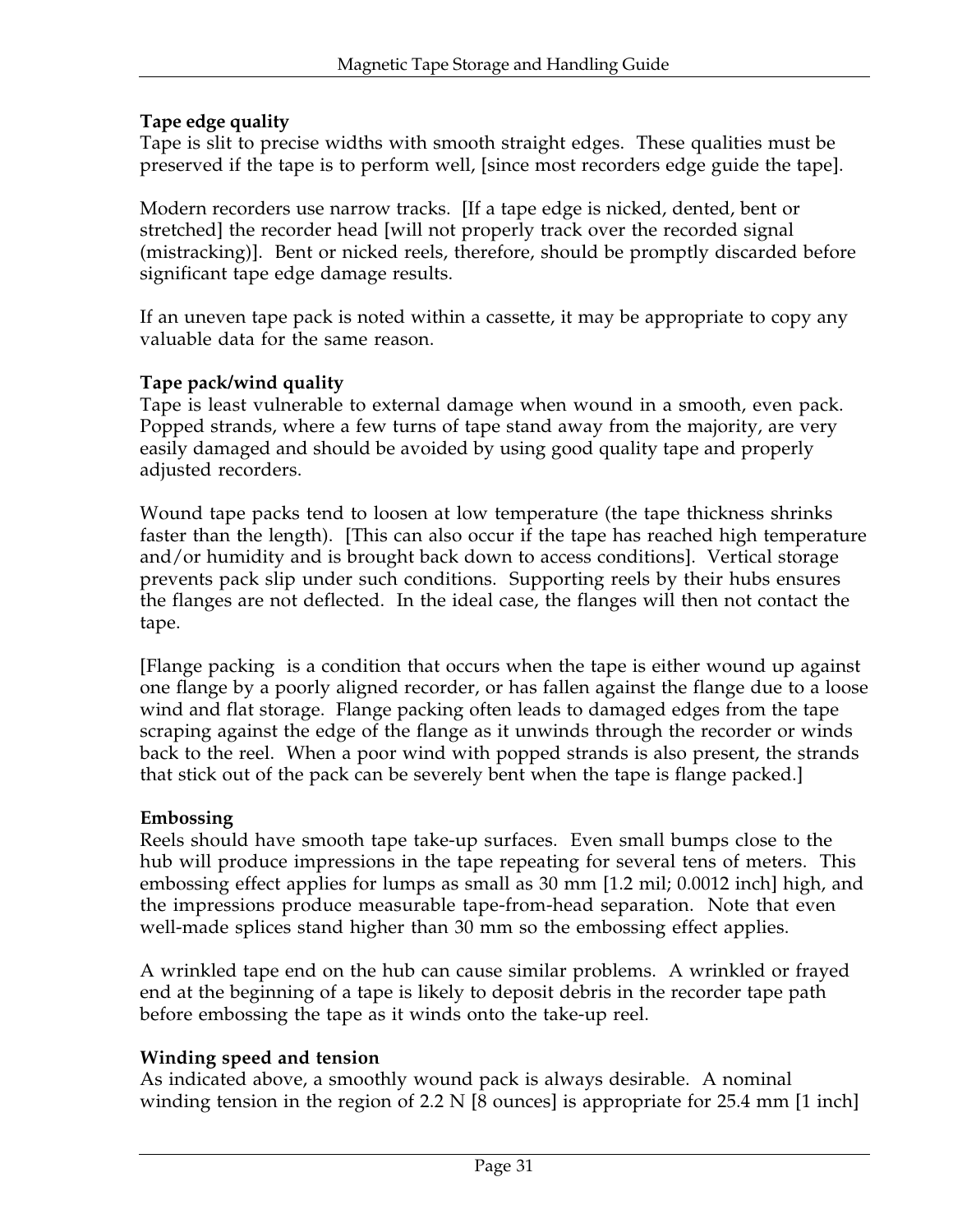wide tape with nominal thickness 25 mm [1 mil; 0.001 inch]. For other widths and/or thicknesses, the tension may be adjusted pro-rata. At slow winding speeds (< 381 mm/s [15 inches/sec]), very little air is trapped in the pack as it is wound, and there is a negligible air lubrication effect. In these conditions, lower tension may be desirable.

Excessive tension (at any speed) leads to a tape pack showing radial lines known as spokes. These radial lines result from the pressure from outer layers in the pack compressing the inner layers so that the turns develop a small kink. These kinks align radially and appear as a spoke [when you look through the flange at the edge of the tape].

In severe cases, the periphery of the tape pack may lose its smooth round form and become lumpy. A tape showing any such signs of distress should be rewound immediately, ideally at a low speed (e.g., 760 mm/s [30 inches/sec]) and any valuable data copied. The tape may return to normal, but there is a risk of the edges having been stretched more than the center, which leads to wrinkled edges and subsequent tracking and tape-to-head contact problems.

Several different winding tension control systems are popular. Most tape leaving the factory is wound with constant torque. Many recorders wind with constant tension. There is also the so-called programmed winding tension advocated by several U.S. Government agencies. In this case, the tape is wound with low tension close to the hub. Increased tension is applied midtape and then the tension reduces again as the outer diameter is approached. A plot of tension (vertical axis) versus tape length (horizontal axis) gives rise to another name for this technique, which is the bathtub curve approach.

This special technique yields a pack with certain types of tape that survives a particular sequence of temperature and humidity cycles very well, but either constant tension or constant torque winding is perfectly satisfactory for normal applications and storage conditions.

### **Periodic rewinding**

For long-term storage, it is helpful to rewind tapes at an interval of not more than three years. This relieves tape pack stresses and provides early warning of any problems.

### **Rotary Head Recorders**

### **Tape scratches and head clogging**

All the foregoing considerations apply equally to stationary head and rotary head [VHS; 8mm] recorders; however, the much greater head-to-tape speed associated with the latter can lead to special problems if the tape becomes scratched. Tape scratches may be inflicted by damaged heads or a sharp surface somewhere along the tape path.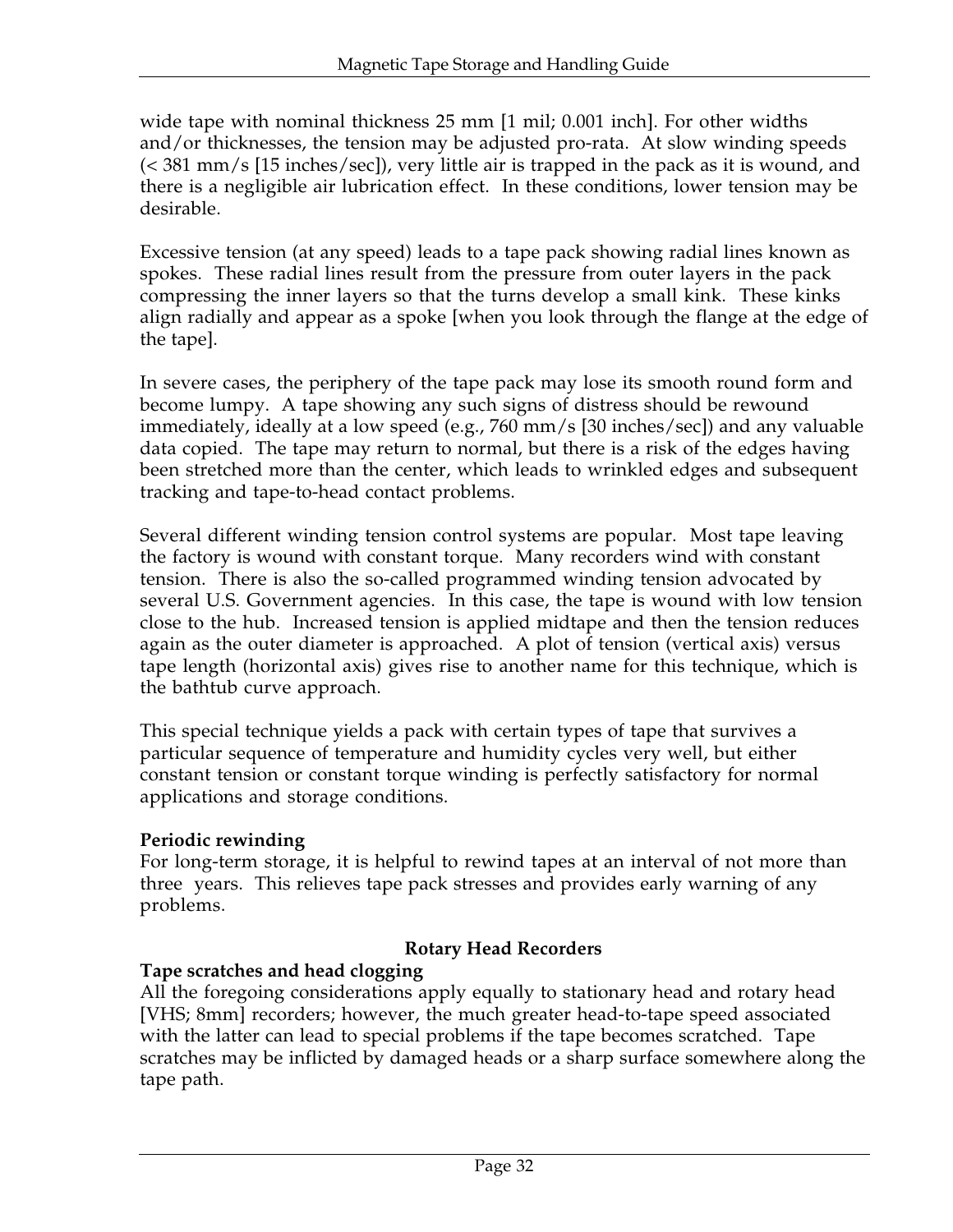Scratches can also be caused by mobile debris reaching the spinning head area. In such cases, high temperatures can result at the head-to-tape interface, and a blob of molten debris can become welded to the head. This solidifies and, as it spins on the head, inflicts more damage on the tape. A head with such a damaging attachment neither records nor reproduces properly and is said to be clogged. It is, therefore, very important to be scrupulous in following the cleaning procedure recommended by the recorder manufacturer.

If there is any suspicion of tape scratching, the recorder tape path and heads should be cleaned immediately to avoid risk of damage to other tapes. Similarly, a scratched tape should be taken out of use as soon as possible to avoid the risk of clogged heads and damage to other tapes. Once a tape is scratched, its surface integrity is lost, and it will tend to clog on even the most perfect recorder.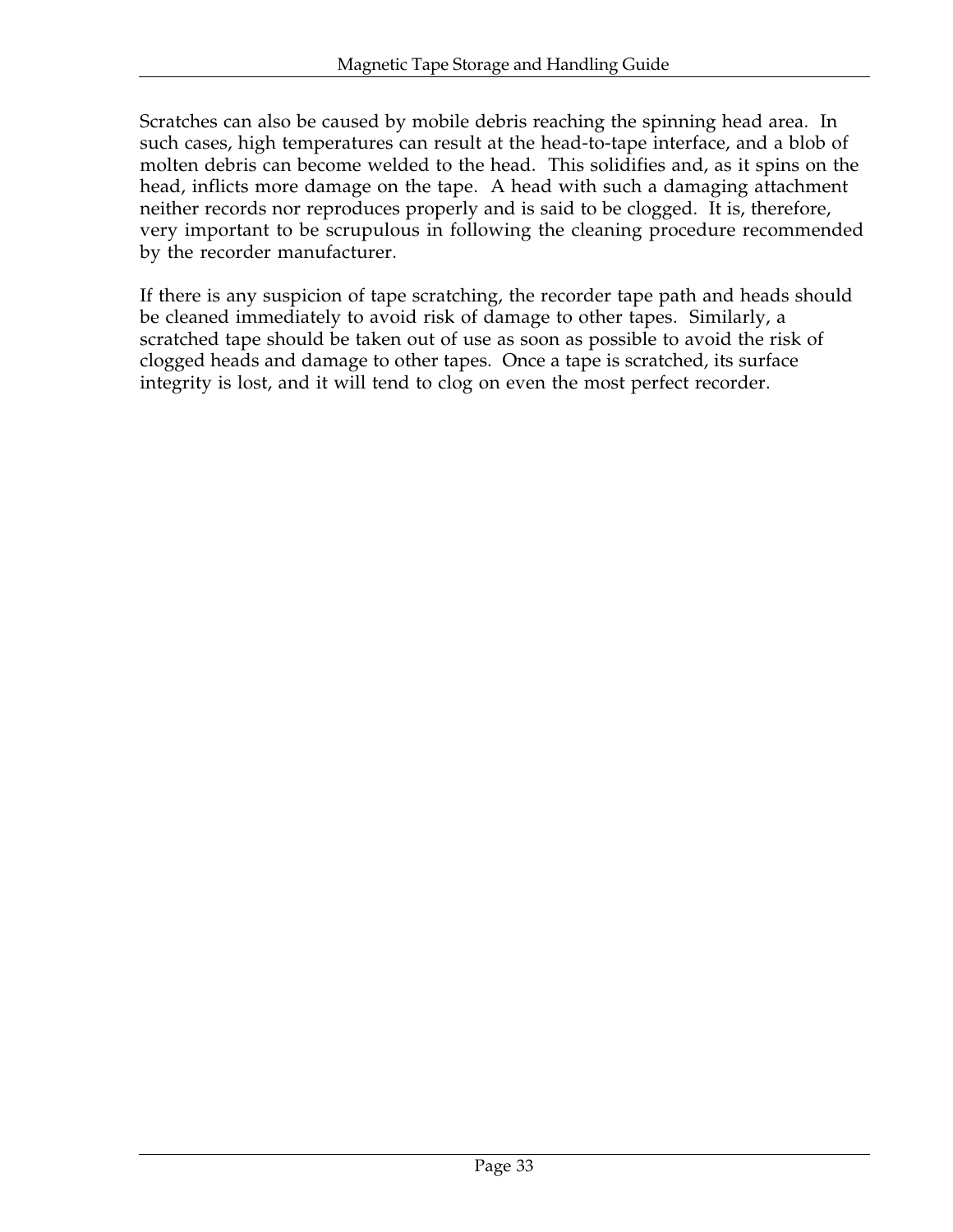# **Estimation of Magnetic Tape Life Expectancies (Les)**

Magnetic tape degrades by known chemical processes. When the kinetics of these processes is fully understood, the degradation mechanisms can be modeled and the life expectancy (LE) of tapes can be estimated. The binder systems used in today's audio and videotapes are generally based on polyester polyurethanes. These polymers degrade by a process known as hydrolysis — where the polyester linkage is broken by a reaction with water. One of the by-products of this degradation is organic acids. These organic acids accelerate the rate of hydrolytic decomposition. Furthermore, the acids can attack and degrade the magnetic particles.

The lifetime of a tape is defined as the length of time a tape can be archived until it will fail to perform. Tape failure in terms of a change in tape properties will be a characteristic of the particular system on which the tape is intended for play. An end-of-life criterion is a key property and a value which, if exhibited by the storage medium, would indicate a situation where significant data loss is expected. For example, the degree of hydrolysis of a tape binder system is a critical property that may determine the lifetime of a magnetic tape. Figure 10 shows the life expectancy for a Hi Grade VHS tape assuming that the tape will fail when 12% of the binder polymer has hydrolyzed.



**Figure 10. Life Expectancies for a Hi Grade VHS Tape** Estimated by the degree of binder hydrolysis using an end-of-life criteria of 12%. LE values are indicated as a function of storage conditions.

Note that from the above chart, humidity is more important in determining the lifetime of the VHS tape than the storage temperature. At 20° C (68° F) and 50% RH, an estimated LE value of  $\sim$ 30 years is indicated. If the storage temperature is raised to 25 $\degree$  C (76 $\degree$  F) at 50% RH, the LE is reduced to ~10 years. However, if the humidity is raised to 80% at 20 $^{\circ}$  C (68 $^{\circ}$  F), the LE is reduced to  $\sim$ 5 years.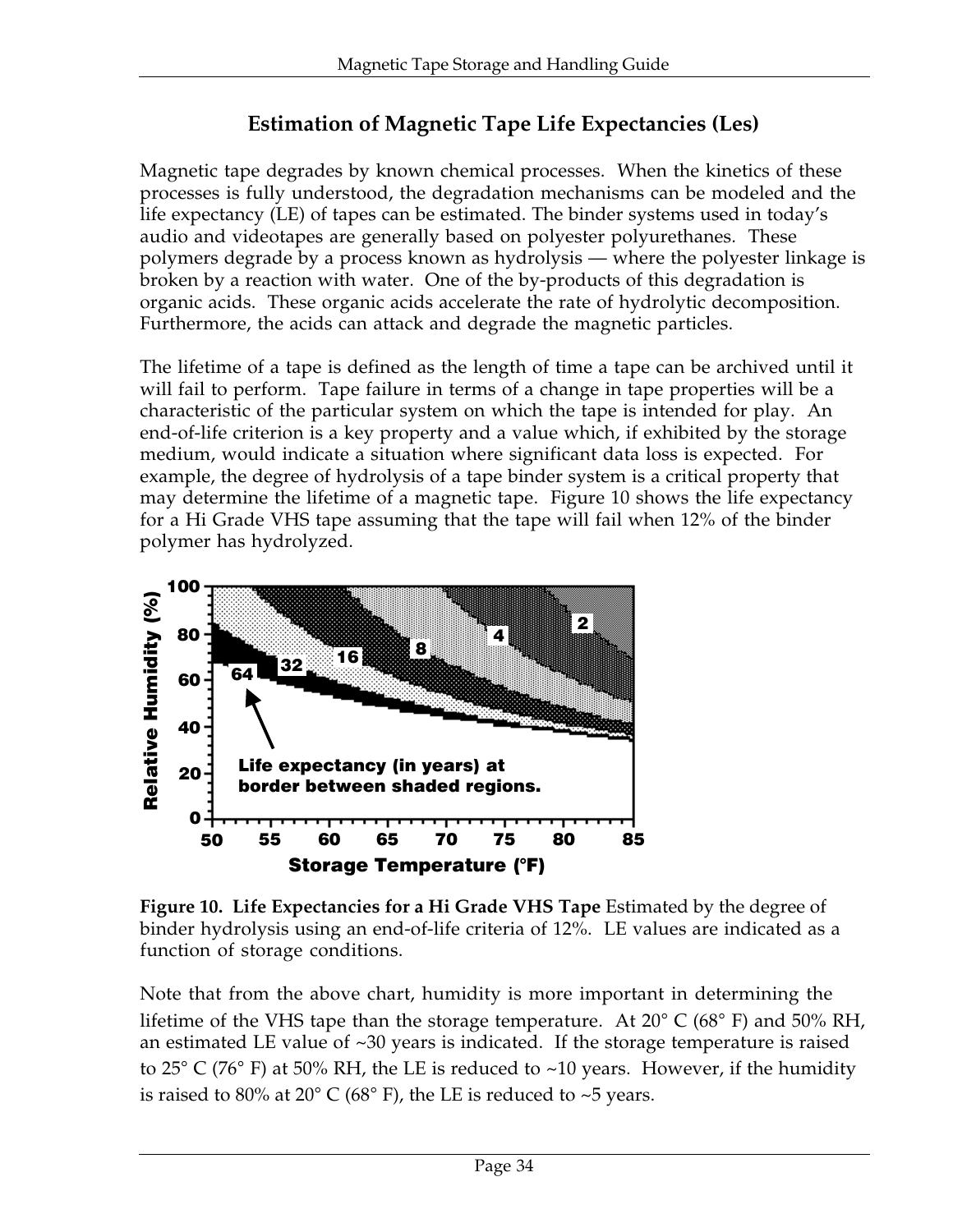The life expectancy chart above was generated solely on the basis of a specific degree of hydrolytic degradation of the binder polymer. Tapes can fail for several reasons, however. Tapes can become too sticky to play as a result of an increase in the coefficient of friction or an overabundance of hydrolysis products. They can fail due to a loss in the magnetic signal as a result of a decrease in magnetic remanence or coercivity. They can fail because the magnetic coating has failed to adhere to the tape backing. They can fail due to irreversible shrinkage of the tape substrate.

The above information was provided to show how estimates of life expectancies can be made. The LE method outlined above is a simple explanation of a much more complicated issue. Standards committees such as the ANSI IT 9-5/AES Joint Technical Commission are endeavoring to determine procedures by which the life expectancy of magnetic tape materials can be determined.

# **Further Reading**

3M Technical Bulletin, 84-9811-2085-4, "Magnetic Tape Recording: Forever?"

3M Technical Bulletin, 84-9811-2075-5, "Temperature and Humidity Recommendation for VTR Facilities."

AMIA Newsletter, The Newsletter of the Association of Moving Image Archivists, c/o National Center for Film and Video Preservation, The American Film Institute, PO Box 27999, 2021 North Western Avenue, Los Angeles, CA 90027.

De Lancie P., "Sticky Shed Syndrome — Tips on Saving Your Damaged Master Tapes," Mix, May 1990, p. 148.

Ford, H., "Handling and Storage of Tape," Studio Sound, December 1984. Geller, Sidney B., Care and Handling of Computer Magnetic Storage Media, NBS Special Publication 500-101, June 1983.

Jenkinson, B., "Long Term Storage of Videotape," BKSTS Journal, March 1982.

Kalil, F., "Care, Handling, and Management of Magnetic Tape," Magnetic Tape Recording for the Eighties, NASA Reference Publication 1075, April 1982.

Krones, F., "Guidelines for the Conservation of Magnetic Tape Recordings — Preservation and Restoration of Moving Images and Sound," International Federation of Film Archives, 1986.

Reilly, J., "IPI Storage Guide for Acetate Film," Image Permanence Institute, 1993.

Ritter, N., "Magnetic Recording Media: Part 1: Care and Handling of Magnetic Tape," 3M Company, 1985.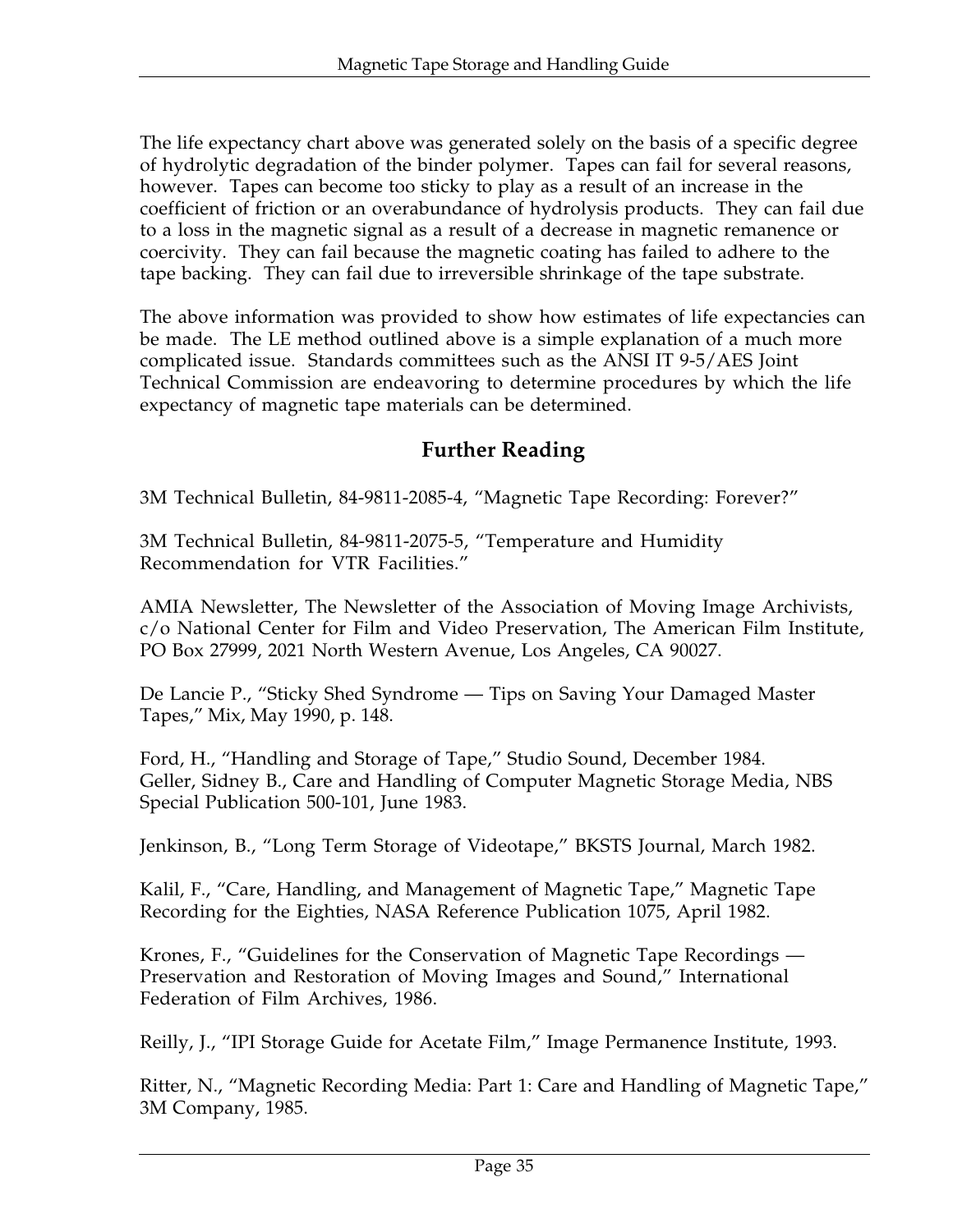SMPTE Recommended Practice RP 103, "Care and Handling of Magnetic Recording Tape," 1982.

St.-Laurent, G., "Preservation of Recorded Sound Materials," ARSC Journal (Association for Recorded Sound Collections, PO Box 10162, Silver Spring, MD 20914), V.23, n.2, Fall 1992.

Wheeler, J., "Long-Term Storage of Videotape," SMPTE Journal, June 1983.

# **Resources for Transfer and Restoration of Video and Audio Tape**

These resources were identified by librarians and archivists. Their inclusion does not infer recommendation or endorsement by the National Media Lab or the Commission on Preservation and Access.

#### **Audio**

Adrian Cosentini 3422 214th Place Bayside, NY 11361

Steve Smolian Smolian Sound Studios 1 Wormans Mill Ct. #4 Frederick, MD 21701

Seth B. Winner Sound Studios Inc. 1296 East 48th St. Brooklyn, NY 11234-2102

### **Video**

Grace Lan Bay Area Video Coalition 1111 17th St. San Francisco, CA 94107

Jim Lindner VidiPax 920 Broadway, 16th Floor New York, NY 10010

Jim Wheeler Tape Archival & Restoration Service 1736 Valley View Belmont, CA 94002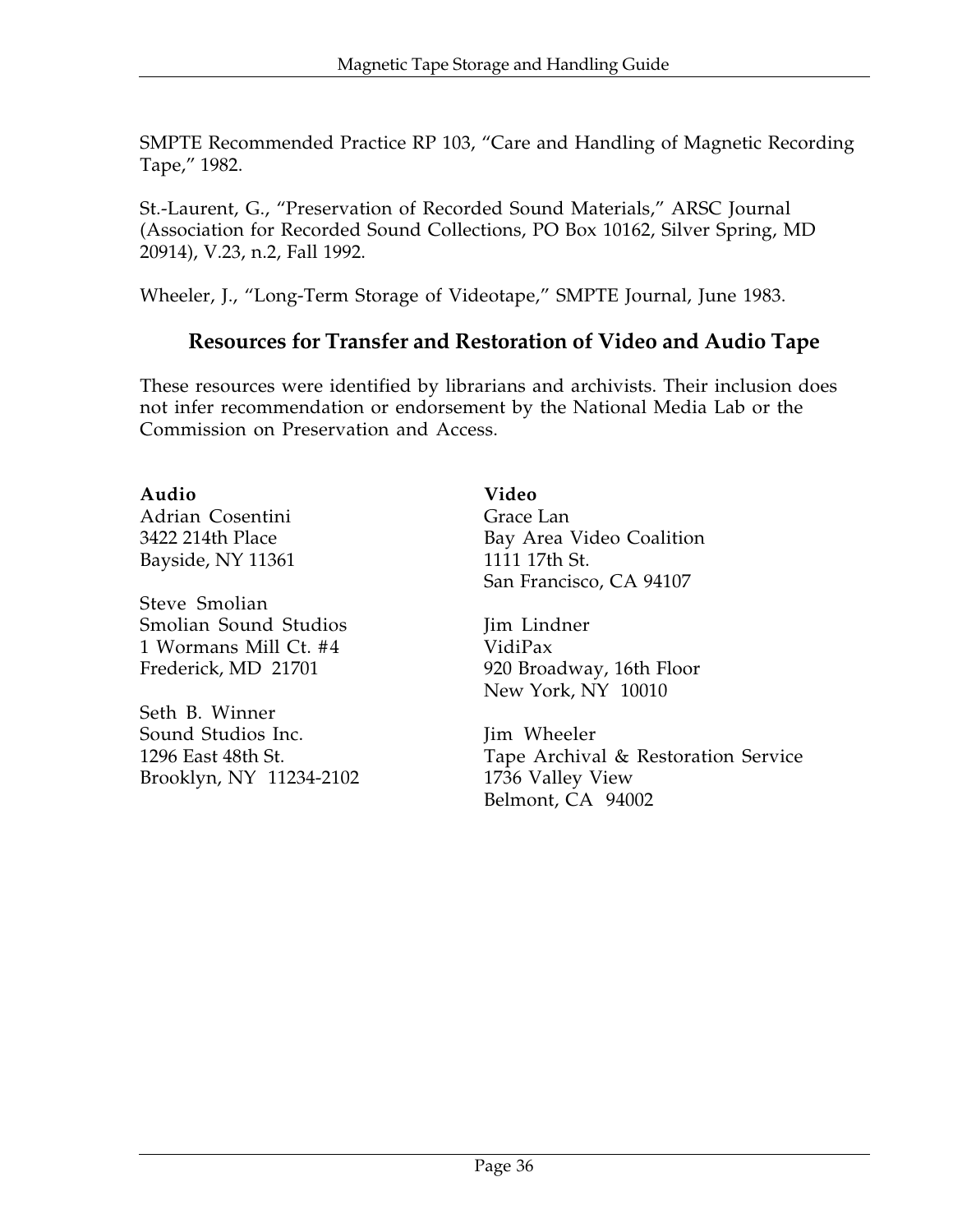# **Glossary**

**Access storage:** Storage conditions at or near room ambient conditions that allow tape

collections to be readily accessed for immediate playback.

**AES:** Abbreviation for Audio Engineering Society.

**Analog recording:** A recording in which continuous magnetic signals are written to the tape that are representations of the voltage signals coming from the recording microphone or the video camera.

**Analog-to-digital:** The process in which a continuous analog signal is quantized and converted to a series of binary integers.

**ANSI:** Abbreviation for American National Standards Institute.

**Archival storage:** Storage conditions specifically designed to extend or maximize the lifetime of stored media. Generally involves the use of temperatures and

humidities lower that access storage conditions. Temperatures and humidities are also tightly controlled within a narrow range, and access by personnel is limited. **Backing:** See substrate.

**Binary number:** A number that can be represented using only two numeric symbols – 0 and 1. A number in base 2.

| Binary Equivalent |  |
|-------------------|--|
|                   |  |
|                   |  |
| 10                |  |
| 100               |  |
| 1100              |  |
| 1100100           |  |
| 11111001011       |  |
|                   |  |

Binary numbers are used by computers because they can easily be represented and stored by device hardware that utilizes switches, magnetic fields, or charge polarities that are normally

in one of two states. The on or off, north or south, or positive or negative states can easily represent the 1s and 0s of a binary number, respectively.

**Binder:** The polymer used to bind magnetic particles together and adhere them to the tape substrate. Generally, a polyester or polyether polyurethane based system. See polymer.

**Bit:** A single numeric character. Each bit of a binary number can either be 0 or 1. An n-bit number is composed of exactly n numeric characters. An n-bit binary number can have 2n distinct values. For example, an 8-bit binary number has 28 = 256 distinct values, namely all the numbers between 00000000 (0 in decimal) and 11111111 (255 in decimal), inclusive. 8-bit quantization would discretely sample a signal and assign each sampling a value between 0 and 255, permitting 256 possible values.

**Blocking:** The sticking together or adhesion of successive windings in a tape pack. Blocking can result from (1) deterioration of the binder, (2) storage of tape reels at high temperatures, and/or (3) excessive tape pack stresses.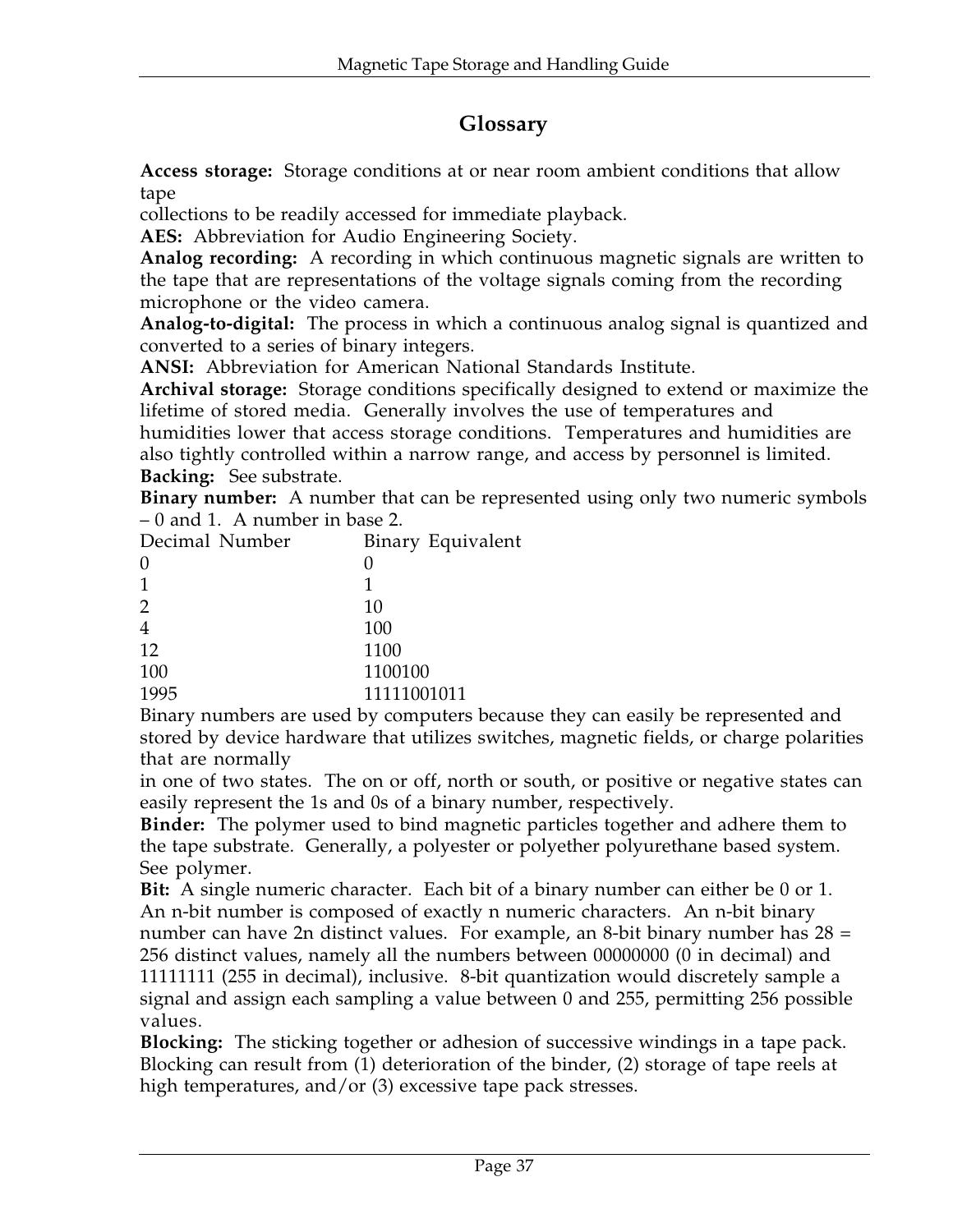**Cinching:** The wrinkling, or folding over, of tape on itself in a loose tape pack. Normally occurs when a loose tape pack is stopped suddenly, causing outer tape layers to slip past inner layers, which in turn causes a buckling of tape in the region of slip. Results in large dropouts or high error rates.

**Coercivity:** The level of demagnetizing force that would need to be applied to a tape or magnetic particle to reduce the remanent magnetization to zero. A

demagnetizing field of a level in excess of the coercivity must be applied to a magnetic particle in order to coerce it to change the direction of its magnetization. Coercivity is the property of a tape that indicates its resistance to demagnetization and determines the maximum signal frequency that can be recorded by a tape. Hc is the common abbreviation for coercivity.

**Cohesive force:** The force that holds a material together. The force that holds a material to itself.

**Cohesiveness:** See cohesive force.

**Curvature error:** A change in track shape that results in a bowed or S-shaped track. This becomes a problem if the playback head is not able to follow the track closely enough to

capture the information.

**dB:** See decibel.

**Decibel:** The unit of measure used to indicate relative changes in signal intensity or sound volume. The actual expression for calculating the difference in decibels between signal A and signal B is:

decibel (dB) = 20·logbase 10 (signal A amplitude/signal B amplitude)

+6 dB represents a doubling of the signal or a 100% increase

+5 dB represents a 78% increase

+4 dB represents a 58% increase

+3 dB represents a 41% increase

+2 dB represents a 26% increase

+1 dB represents a 12% increase

+0 dB represents no change-signals are equal

-1 dB represents a 11% decrease

-2 dB represents a 21% decrease

-3 dB represents a 29% decrease

-4 dB represents a 37% decrease

-5 dB represents a 44% decrease

-6 dB represents a halving of the signal or a 50% decrease

**Digital recording:** A recording in which binary numbers are written to the tape that represent quantized versions of the voltage signals from the recording microphone or the video camera. On playback, the numbers are read and processed by a digitalto-analog converter to produce an analog output signal.

**Digital-to-analog:** The process in which a series of discrete binary integers is converted to a continuous analog signal.

**Dropout:** Brief signal loss caused by a tape head clog, defect in the tape, debris, or other feature that causes an increase in the head-to-tape spacing. A dropout can also be caused by missing magnetic material. A video dropout generally appears as a white spot or streak on the video monitor. When several video dropouts occur per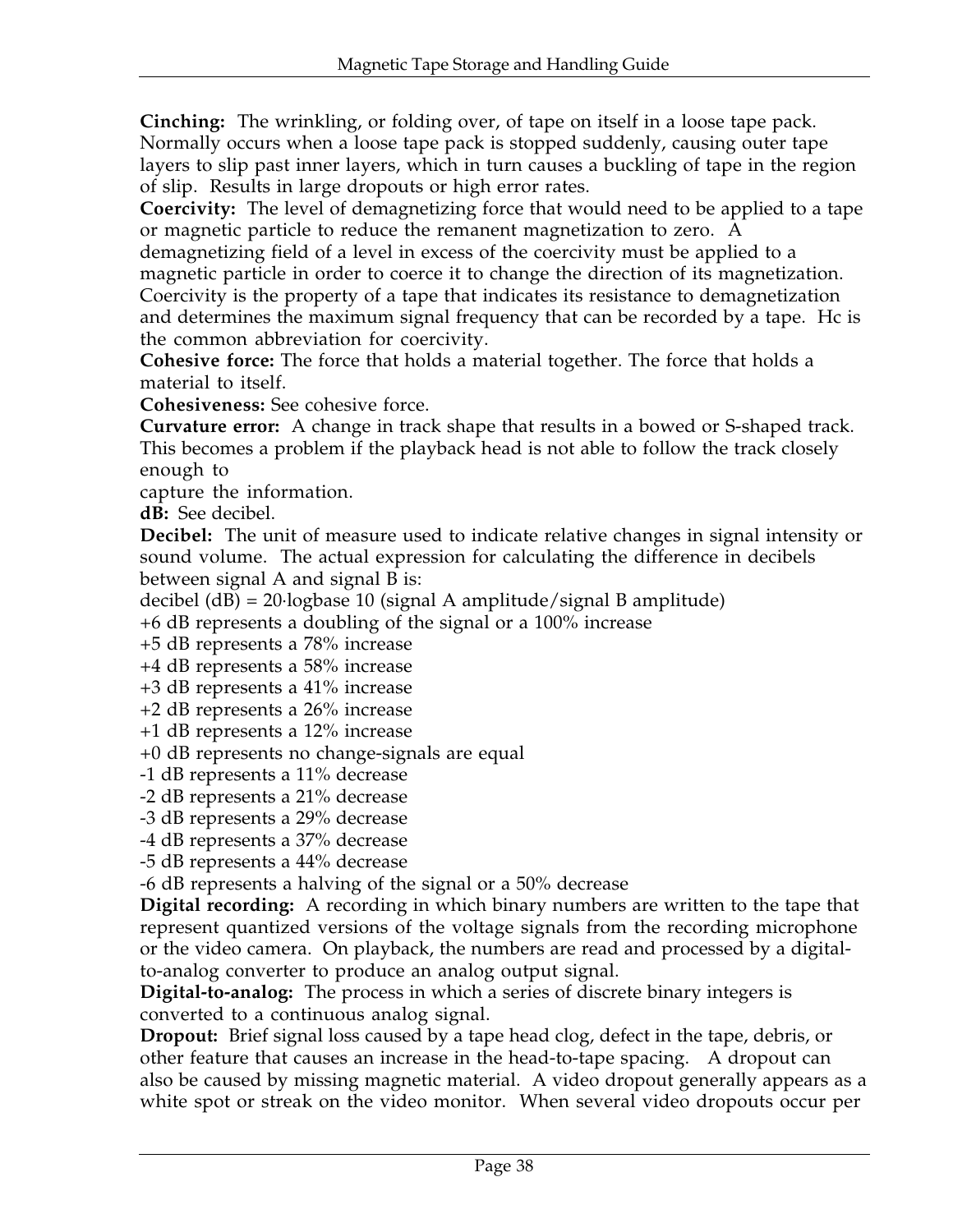frame, the TV monitor will appear snowy. The frequent appearance of dropouts on playback is an indication that the tape or recorder is contaminated with debris and/or that the tape binder is deteriorating.

**Flange pack:** A condition where the tape pack is wound up against one of the flanges of the tape reel.

**Format:** The arrangement of information tracks on a tape as prescribed by a standard. The two most common categories of recording formats are longitudinal and helical scan.

**Head clog:** Debris trapped in the playback head of a video recorder. Clogging of the playback head with debris causes dropouts.

**Helical scan recording:** The recording format in which a slow moving tape is

helically wrapped 180° around a rapidly rotating drum with a small embedded record head. The tape is positioned at a slight angle to the equatorial plane of the drum. This results in a recording format in which recorded tracks run diagonally across the tape from one edge to the other. Recorded tracks are parallel to each other but are at an angle to the edge of the tape.

**Hydrolysis:** The chemical process in which scission of a chemical bond occurs via reaction with water. The polyester chemical bonds in tape binder polymers are subject to hydrolysis, producing alcohol and acid end groups. Hydrolysis is a reversible reaction, meaning that the alcohol and acid groups can react with each other to produce a polyester bond and water as a by-product. In practice, however, a severely degraded tape binder layer will never fully reconstruct back to its original integrity when placed in a very low-humidity environment.

**Hygroscopic:** The tendency of a material to absorb water. An effect related to changes in moisture content or relative humidity. The hygroscopic expansion coefficient of a tape refers to its change in length as it takes up water upon an increase in the ambient relative humidity.

**Longitudinal recording:** A recording format in which a slow or fast moving tape is passed by a stationary recording head. The recorded tracks are parallel to the edge of the tape and run the full length of the tape.

**Lubricant:** A component added to the magnetic layer of a tape to decrease the friction between the head and the tape.

**Magnetic particles:** The magnetic particles incorporated in the binder to form the magnetic layer on a magnetic tape. Iron oxide, chromium dioxide, barium ferrite, and metal particulate are various examples of magnetic pigment used in

commercial tapes. The term pigment is a carry over of terminology from paint and coating technology — the magnetic coating on a tape is analogous to a coat of paint in which the magnetic particle is the paint pigment.

**Magnetic pigment:** See magnetic particles.

**Magnetic remanence:** The strength of the magnetic field that remains in a tape or magnetic particle after it is (1) exposed to a strong, external magnetic field and (2) the external field is removed. The property of a tape that determines its ability to record and store a magnetic signal. Mr is the common abbreviation for magnetic remanence. Magnetic remanence, Mr, and magnetic retentivity, Br, both refer to the ability of the tape to retain a magnetic field; however the latter is expressed in units of magnetic flux density.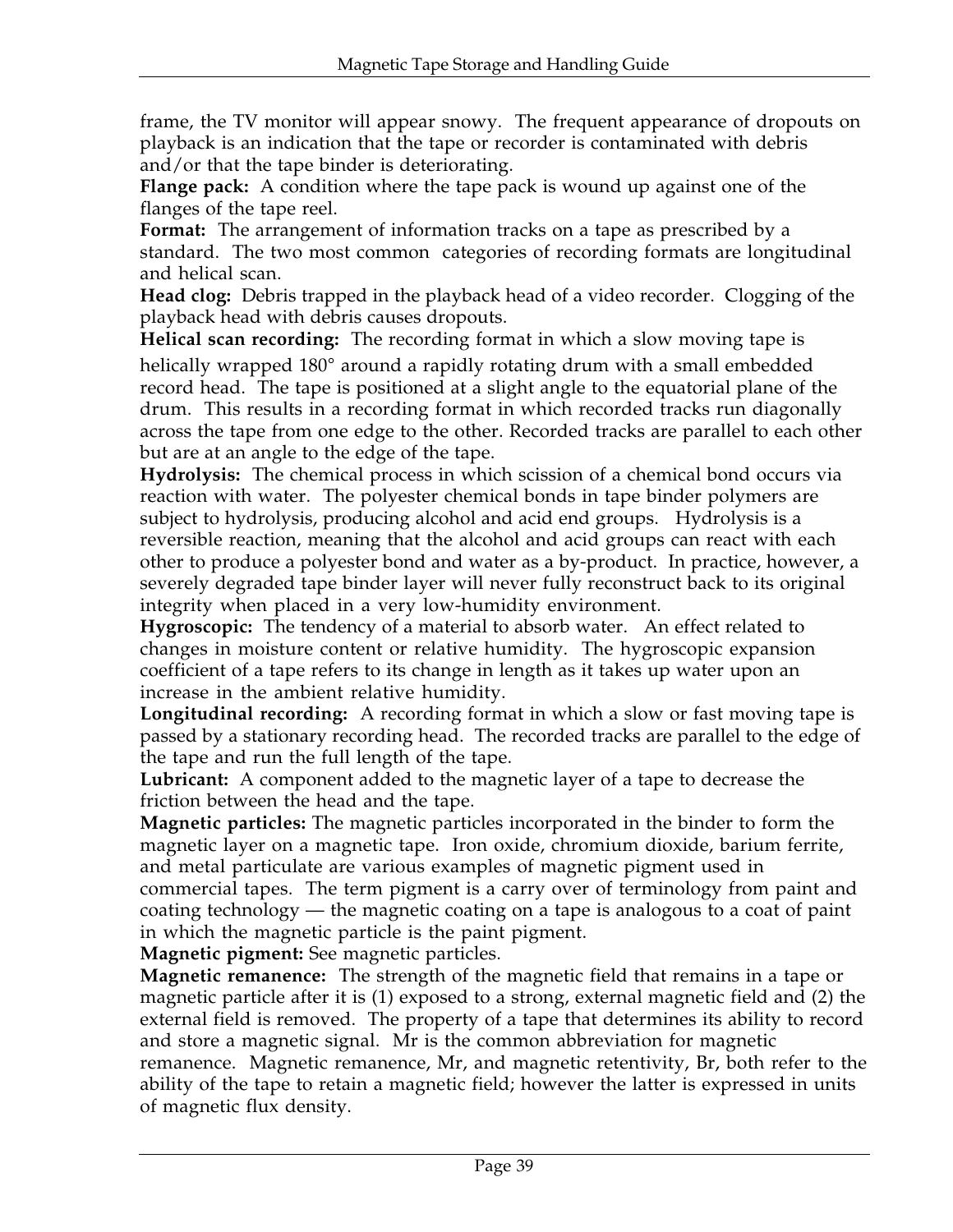**Magnetic retentivity:** See magnetic remanence.

**Mistracking:** The phenomenon that occurs when the path followed by the read head of the recorder does not correspond to the location of the recorded track on the magnetic tape. Mistracking can occur in both longitudinal and helical scan recording systems. The read head must capture a given percentage of the track in order to produce a playback signal. If the head is too far off the track, recorded information will not be played back.

**NARA:** The abbreviation for National Archives and Records Administration. **Pack slip:** A lateral slip of selected tape windings causing high or low spots (when viewed with tape reel laying flat on one side) in an otherwise smooth tape pack. Pack slip can cause subsequent edge damage when the tape is played, as it will unwind unevenly and may make contact with the tape reel flange.

**PET:** Abbreviation for polyethylene terephthalate. The polymeric substrate material used for most magnetic tapes.

**Polymer:** A long organic molecule made up of small, repeating units (literally, many mers). Analogous to a freight train, where each individual unit is represented by a freight car. At very high magnification, a chunk of polymer would resemble a bowl of cooked spaghetti. Plastic materials are polymers. The strength and toughness of plastics is due, in part, to the length of its polymer molecules. If the chains (links in the freight train) are broken by hydrolysis, the shorter chains will impart less strength to the plastic. If enough polymer chains are broken, the plastic will become weak, powdery, or gooey. See binder.

**Popped strand:** A strand of tape protruding from the edge of a wound tape pack. **Print through:** The condition where low frequency signals on one tape winding imprint themselves on the immediately adjacent tape windings. It is most noticeable on audio tapes where a ghost of the recording can be heard slightly before the playback of the actual recording.

**Quantization:** A process in which a continuous signal is converted to a series of points at discrete levels. The quantized version of a ramp, a continuum of levels, would be a staircase, where only certain distinct levels are allowed.

**Refreshing:** This term can refer to periodic retensioning of tape, or the rerecording of recorded information onto the same tape (or different tape) to refresh the magnetic signal. In the audio/video tape community, refreshing generally refers to retensioning of the tape, but it can also refer to the copying of one tape to another. See transcription.

**Relative humidity (RH):** The amount of water in the air relative to the maximum amount of water that the air can hold at a given temperature.

**Restoration:** The process where a tape degraded by age is temporarily or permanently restored to a playable condition. The tape backing procedure is an example of a tape restoration procedure.

**Retensioning:** The process where a tape is unspooled onto a take-up reel and then rewound at a controlled tension and speed. In performing this procedure, tape pack stresses are redistributed and, thus, the tape is retensioned. This has sometimes been referred to as refreshing (or exercising the tape).

**RH:** The abbreviation for relative humidity.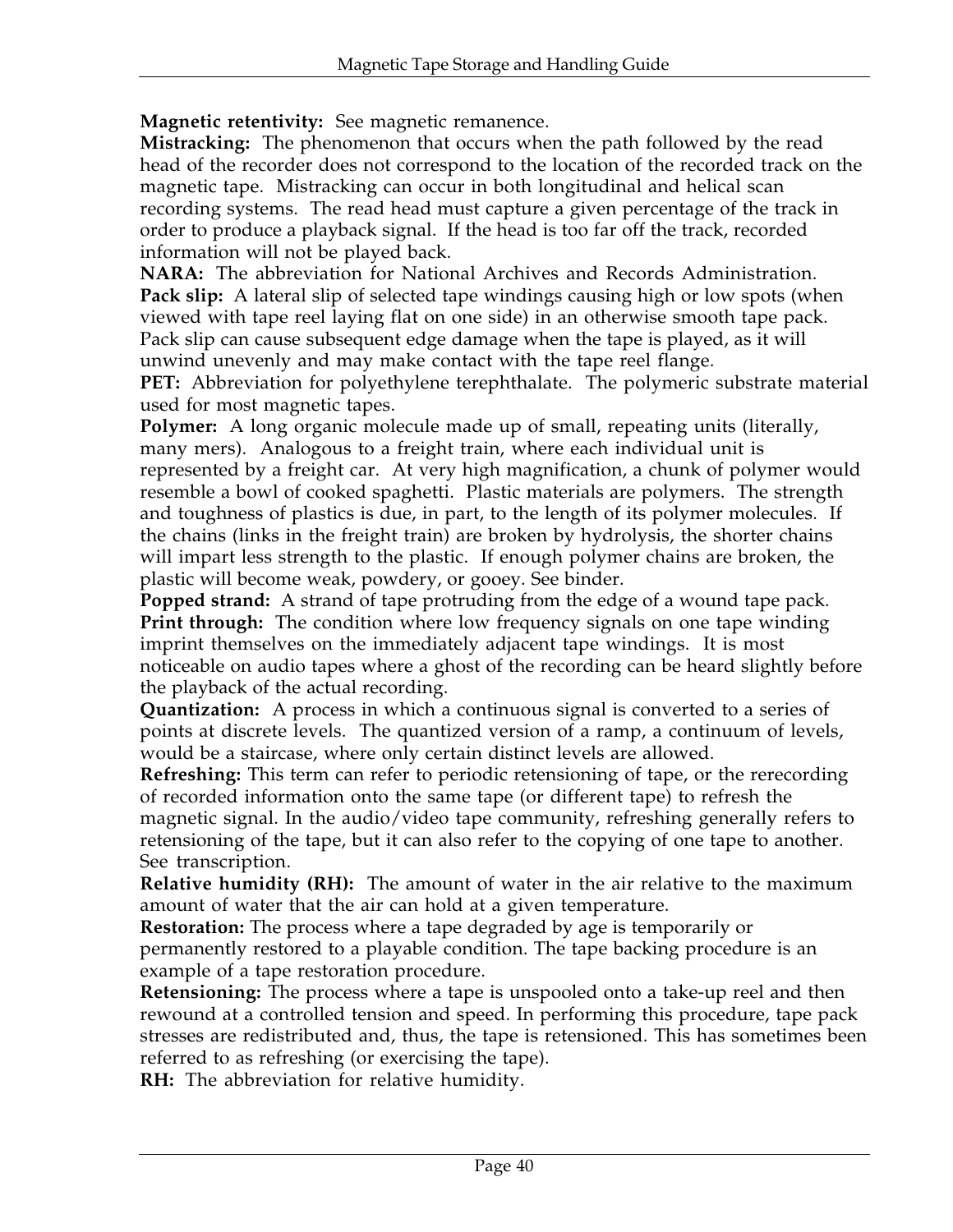**Room ambient conditions:** The temperature, humidity, and air quality of the surrounding conditions. Those conditions generally found in a library, resource, studio, or office facility with a controlled environment (heating and air

conditioning), which should range between 66 to 78° F (19 To 26° C) and 30 to 70% relative humidity year round. Analogous to room temperature conditions, except that this term only refers to the temperature of the room.

**Scission:** The process in which a chemical bond in a molecule is broken either by reaction with another molecule, such as water, or by the absorption of a high energy photon.

**Signal-to-noise ratio:** The ratio of the recorded signal level to the tape noise level normally expressed in decibels. Commonly abbreviated as S/N.

**SMPTE:** Abbreviation for the Society of Motion Pictures and Television Engineers. **Stick slip:** The process in which (1) the tape sticks to the recording head because of high friction; (2) the tape tension builds because the tape is not moving at the head; (3) the tape tension reaches a critical level, causing the tape to release from and briefly slip past the read head at high speed; (4) the tape slows to normal speed and once again sticks to the recording head; (5) this process is repeated indefinitely. Characterized by jittery movement of the tape in the transport and/or audible squealing of the tape.

**Sticky shed:** The gummy deposits left on tape path guides and heads after a sticky tape has been played. The phenomenon whereby a tape binder has deteriorated to such a degree that it lacks sufficient cohesive strength so that the magnetic coating sheds on playback. The shedding of particles by the tape as a result of binder deterioration that causes dropouts on VHS tapes.

**Sticky tape:** Tape characterized by a soft, gummy, or tacky tape surface. Tape that has experienced a significant level of hydrolysis so that the magnetic coating is softer than normal. Tape characterized by resinous or oily deposits on the surface of the magnetic tape.

**Stress:** Force per unit area, such as pounds per square inch (psi). A tape wound on a reel with high tension results in a tape pack with a high interwinding stress. See tension.

**Substrate:** Backing film layer that supports the magnetic layer in a magnetic tape. PET is currently the most commonly used tape substrate.

**Tape baking:** A process in which a magnetic tape is placed at an elevated temperature for a brief time in order to firm up the tape binder. This procedure is recommended as a temporary cure for the sticky shed or sticky tape syndrome. The tape baking procedure is discussed in the reference, "Sticky Shed Syndrome — Tips on Saving Your Damaged Master Tapes," Mix, May 1990, p. 148.

**Tape noise:** A magnetic signal on the tape resulting from the finite size and nonuniform distribution of magnetic particles in the magnetic layer of the tape. Tape noise is inherent in any magnetic tape but can be reduced by using smaller pigment sizes in tape formulations. The iron oxide pigments found in less expensive tapes have the largest tape noise level. Ranked in size: iron oxide > chromium dioxide > metal particulate > barium ferrite. Therefore, ranked in order of tape noise: iron oxide > chromium dioxide > metal particulate > barium ferrite.